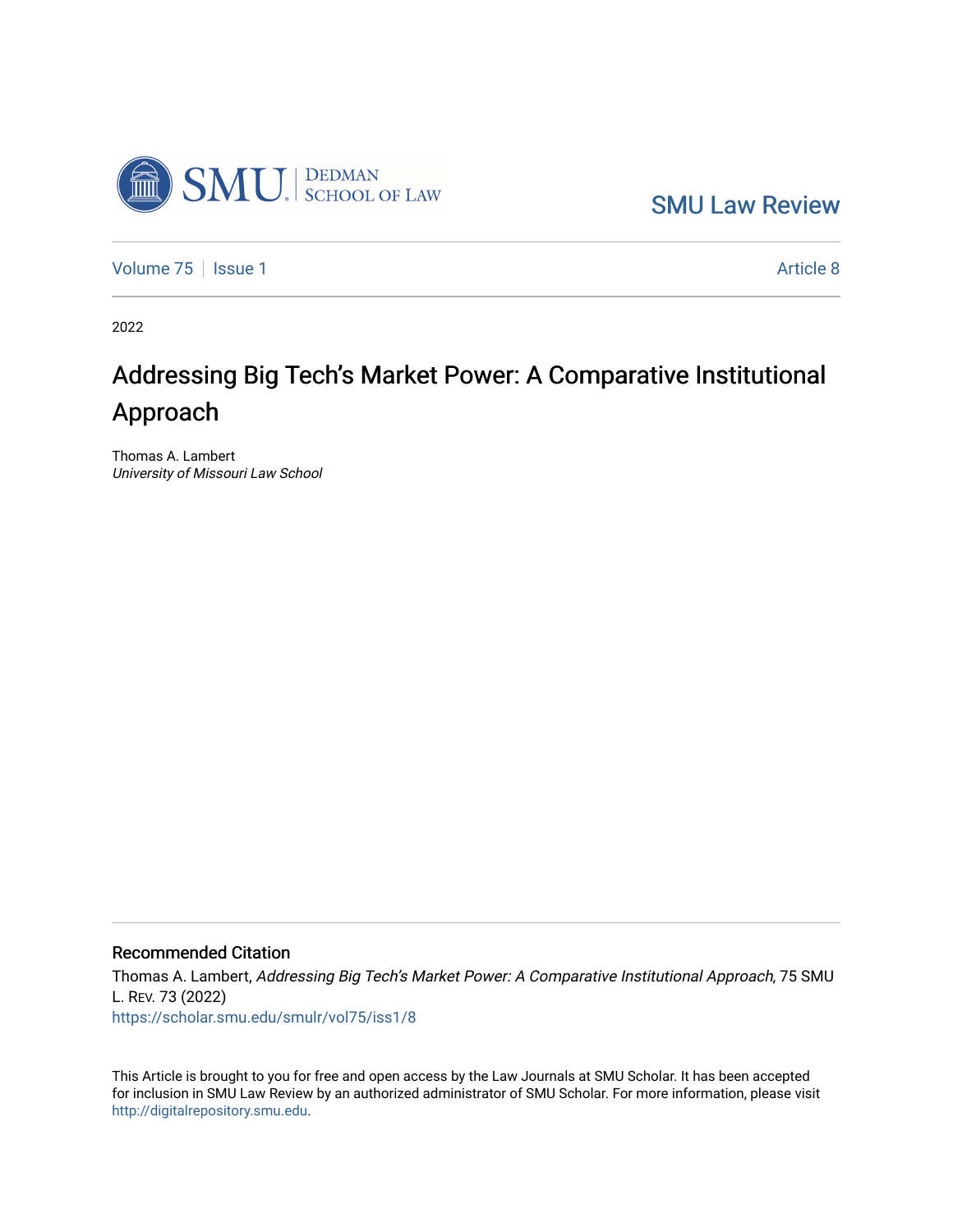## ADDRESSING BIG TECH'S MARKET POWER: A COMPARATIVE INSTITUTIONAL ANALYSIS

*Thomas A. Lambert*\*

## ABSTRACT

*This Article provides a comparative institutional analysis of the three leading approaches to addressing the market power of large digital platforms: (1) traditional antitrust law, the approach thus far taken in the United States; (2) ex ante conduct rules, the approach embraced by the European Union's Digital Markets Act and several bills under consideration in the U.S. Congress; and (3) ongoing agency oversight, the approach embraced by the United Kingdom with its newly established "Digital Markets Unit." After identifying the general advantages and disadvantages of each approach, the Article examines how they are likely to play out in the context of digital platforms. It first examines whether antitrust is indeed too slow and indeterminate to tackle market power concerns arising from digital platforms, as proponents of ex ante conduct rules and agency oversight have suggested. It next considers possible error costs resulting from the most prominent proposed conduct rules: (1) structural separations and line of business restrictions; (2) bans on self-preferencing by platforms; (3) requirements to allow platform users to remove pre-installed software, "sideload" apps, and use alternative payment systems to make purchases on the platform; and (4) data-portability, data-sharing, and platform interoperability mandates. It then shows how three features of the agency oversight model—its broad focus, political susceptibility, and perpetual control render it particularly vulnerable to rent-seeking efforts and agency capture. The Article ultimately concludes that antitrust's downsides (relative indeterminacy and slowness) are likely to be less significant than those of ex ante conduct rules (large error costs resulting from high informational requirements) and ongoing agency oversight (rent-seeking and agency capture).*

<sup>\*</sup> Wall Family Chair in Corporate Law and Governance and Professor of Law, University of Missouri Law School.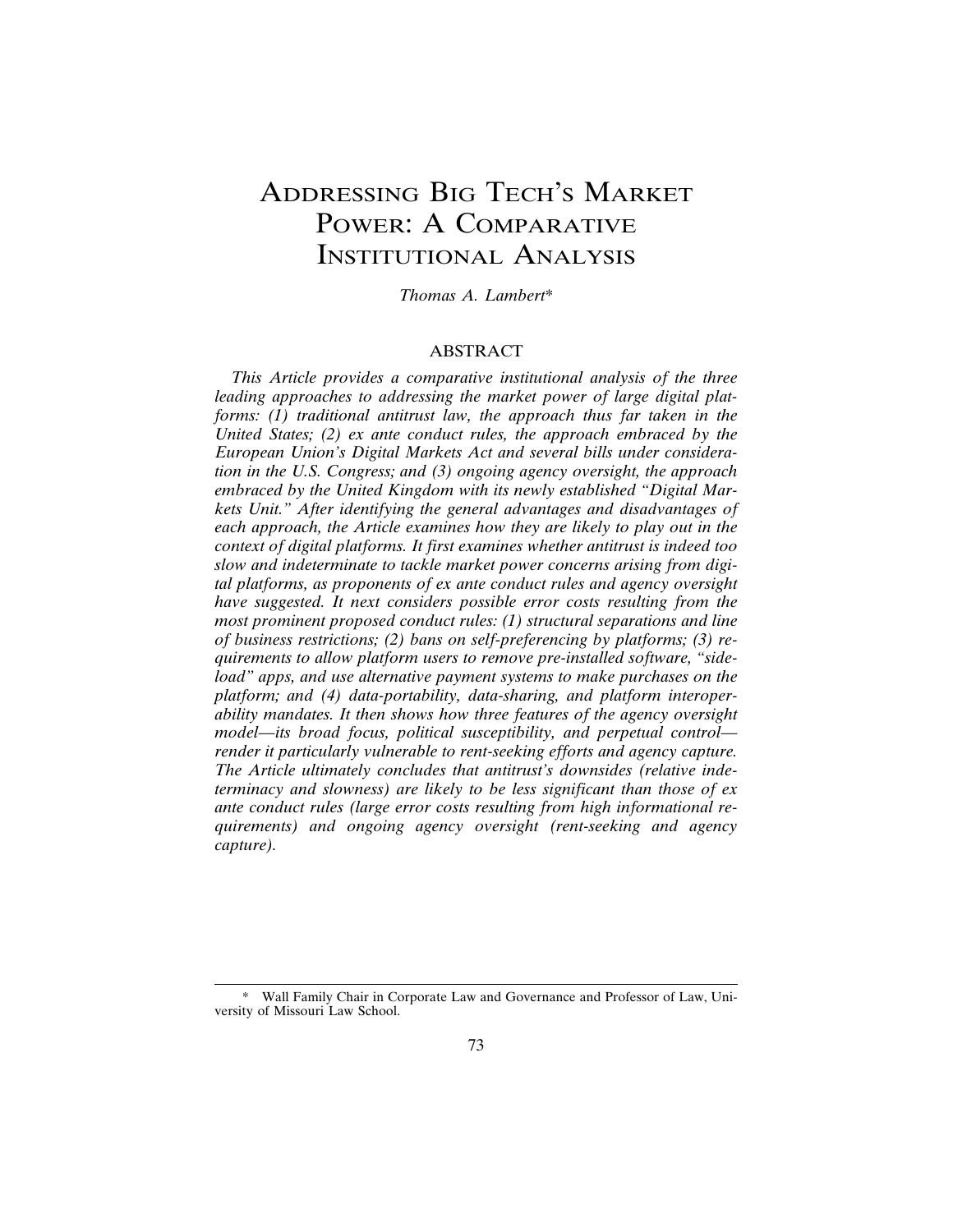#### TABLE OF CONTENTS

| L   |                                                            | 74  |
|-----|------------------------------------------------------------|-----|
| H.  | FIRST PRINCIPLES FOR SELECTING                             |     |
|     | <b>GOVERNMENTAL FIXES FOR PRIVATE</b>                      |     |
|     |                                                            | 78  |
| Ш.  | MARKET POWER: SYMPTOMS, DISEASE,                           |     |
|     | REMEDIES, AND SIDE EFFECTS                                 | 80  |
|     | A. THE SYMPTOMS AND THE UNDERLYING DISEASE                 | 80  |
|     | B. AVAILABLE MARKET POWER REMEDIES AND THEIR               |     |
|     | EFFICACY LIMITATIONS AND SIDE EFFECTS                      | 82  |
|     | $\mathcal{I}$                                              | 82  |
|     | Efficacy Limitations and Side Effects<br>2.                | 86  |
| IV. | ANALYSIS OF THE PROPOSED REMEDIES IN THE                   |     |
|     | CONTEXT OF DIGITAL PLATFORMS                               | 89  |
|     |                                                            | 89  |
|     | B. EX ANTE CONDUCT RULES                                   | 94  |
|     | Structural Separations<br>$\mathcal{I}$ .                  | 95  |
|     | Self-Preferencing Bans<br>2.                               | 97  |
|     | 3.<br>Requirements that Platform Users Be Permitted to     |     |
|     | Remove Pre-Installed Software, Side-Load Apps,             |     |
|     | and Use Alternative Payment Systems                        | 99  |
|     | Data-Portability, Data-Sharing, and Interoperability<br>4. |     |
|     |                                                            | 105 |
|     |                                                            | 111 |
|     |                                                            | 114 |

#### I. INTRODUCTION

**FOR a number of digital platforms, a perfect storm is brewing. Com-**<br>mentators and policymakers across the ideological spectrum and<br>the globe are increasingly calling for government efforts to rein in<br>the largest platform mentators and policymakers across the ideological spectrum and the globe are increasingly calling for government efforts to rein in the largest platforms—most notably those operated by the "GAFA" firms: Google, Amazon, Facebook, and Apple.1 Politically progressive voices maintain that the dominant technology firms hurt consumers, laborers, suppliers, and small businesses; contribute to wealth inequality by earning monopoly profits for their disproportionately rich shareholders; and have amassed excessive political power that undermines democracy.<sup>2</sup> Conservatives share some of those concerns but emphasize most prominently that the firms have become gatekeepers of speech and informa-

<sup>1.</sup> Cecilia Kang & David McCabe, *House Lawmakers Condemn Big Tech's "Monopoly Power" and Urge Their Breakups*, N.Y. TIMES (Oct. 6, 2020), https://www.nytimes.com/ 2020/10/06/technology/congress-big-tech-monopoly-power.html [https://perma.cc/S5WP-UQ5R].

<sup>2.</sup> *See, e.g.*, TIM WU, THE CURSE OF BIGNESS: ANTITRUST IN THE NEW GILDED AGE 16 (2018); Lina M. Khan, *Amazon's Antitrust Paradox*, 126 YALE L.J. 710, 739–40 (2017); Marshall Steinbaum & Maurice E. Stucke, *The Effective Competition Standard: A New Standard for Antitrust*, 87 U. CHI. L. REV. 595, 595 (2020).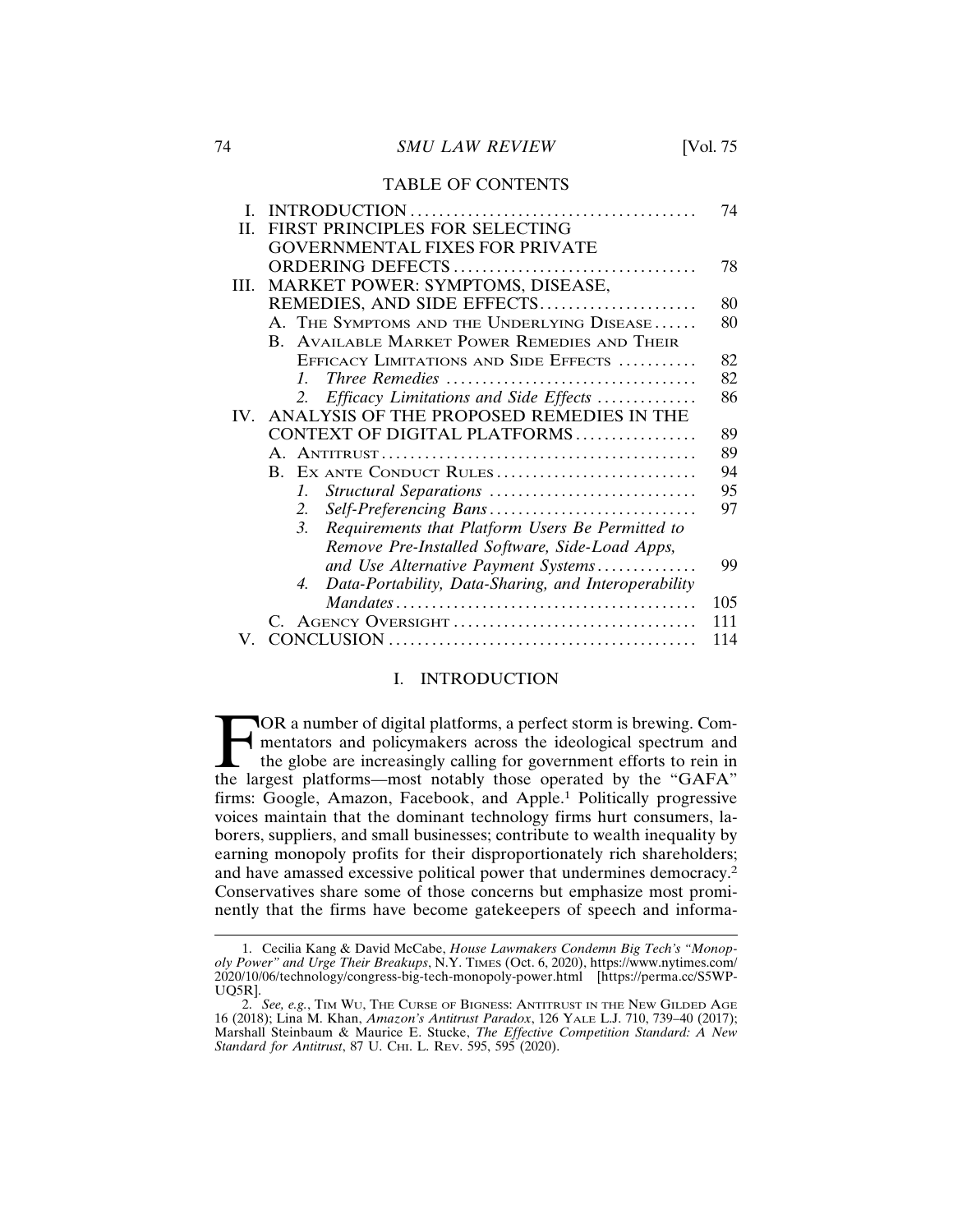tion, and are biased against traditional moral values.<sup>3</sup>

In the United States, politicians as diverse as progressive U.S. Senator Elizabeth Warren (D-MA) and her culturally conservative colleague Josh Hawley (R-MO) have called for significant governmental restrictions on the dominant technology platforms.4 The staff of a prominent congressional subcommittee,<sup>5</sup> governmental officials outside the United States,<sup>6</sup> and several prominent U.S. research centers have done so as well.<sup>7</sup>

Policymakers are heeding the call. In June 2021, the Judiciary Committee of the U.S. House of Representatives advanced several bills that would radically restructure the digital landscape,<sup>8</sup> and the U.S. Senate confirmed Lina Khan, an outspoken critic of several of the largest technology platforms, as a member of the U.S. Federal Trade Commission (FTC).9 After President Biden then elevated Khan to chair of the FTC,10 the Commission revoked its prior commitment to pursue only consumer welfare in policing "unfair methods of competition,"<sup>11</sup> paving the way for

5. *See* MAJORITY STAFF OF SUBCOMM. ON ANTITRUST, COM. & ADMIN. L. OF THE COMM. ON THE JUDICIARY, 116TH CONG., INVESTIGATION OF COMPETITION IN DIGITAL MARKETS: MAJORITY STAFF REPORT AND RECOMMENDATIONS 7–8 (2020).

6. *See, e.g.*, DIGIT. COMPETITION EXPERT PANEL, UNLOCKING DIGITAL COMPETI-TION 4–6 (2019) (U.K. report on competition in digital platform markets); JACQUES CRÉMER, YVES-ALEXANDRE DE MONTJOYE & HEIKE SCHWEITZER, EUR. COMM'N, COM-PETITION POLICY FOR THE DIGITAL ERA: FINAL REPORT 3–4, 124–26 (2019); AUSTRALIAN COMPETITION & CONSUMER COMM'N, DIGITAL PLATFORMS INQUIRY 30–37 (2019).

7. *See, e.g.*, STIGLER COMM. ON DIGIT. PLATFORMS, STIGLER CTR. FOR THE STUDY OF THE ECON. & THE STATE, FINAL REPORT 15–22 (2019) [hereinafter STIGLER CTR. RE-PORT]; BILL BAER, JONATHAN B. BAKER, MICHAEL KADES, FIONA SCOTT MORTON, NANCY L. ROSE, CARL SHAPIRO & TIM WU, WASH. CTR. FOR EQUITABLE GROWTH, RE-STORING COMPETITION IN THE UNITED STATES 2–3 (2020).

8. *See* Cecilia Kang & David McCabe, *Antitrust Overhaul Passes Its First Tests. Now, the Hard Parts.*, N.Y. TIMES (June 29, 2021), https://www.nytimes.com/2021/06/24/technology/antitrust-overhaul-congress.html [https://perma.cc/NN6L-DV6N]. The advanced bills that would most alter the technology landscape were the Ending Platform Monopolies Act, H.R. 3825, 117th Cong. (2021); the Platform Competition and Opportunity Act of 2021, H.R. 3826, 117th Cong. (2021); the American Choice and Innovation Online Act, H.R. 3816, 117th Cong. (2021); and the Augmenting Compatibility and Competition by Enabling Service Switching Act of 2021, H.R. 3849, 117th Cong. (2021). The Judiciary Committee also advanced two related bills: the Merger Filing Fee Modernization Act of 2021, H.R. 3843, 117th Cong. (as reported by H. Comm. on the Judiciary, June 11, 2021) and the State Antitrust Enforcement Venue Act of 2021, H.R. 3460, 117th Cong. (as reported by H. Comm. on the Judiciary, May 21, 2021).

9. Cat Zakrzewski & Tyler Pager, *Biden Taps Big Tech Critic Lina Khan to Chair the Federal Trade Commission*, WASH. POST (June 15, 2021, 6:50 PM), https:// www.washingtonpost.com/technology/2021/06/15/khan-ftc-confirmation-vote [https:// perma.cc/7WKM-GTME].

10. *See id.*

11. *See* Press Release, Fed. Trade Comm'n, FTC Rescinds 2015 Policy that Limited Its Enforcement Ability Under the FTC Act (July 1, 2021), https://www.ftc.gov/news-events/ press-releases/2021/07/ftc-rescinds-2015-policy-limited-its-enforcement-ability-under [https://perma.cc/LU8F-RNXP]*.*

<sup>3.</sup> *See, e.g.*, JOSH HAWLEY, THE TYRANNY OF BIG TECH x–xi (2021).

<sup>4.</sup> *See* Lauren Hirsch, *Elizabeth Warren's Antitrust Bill Would Dramatically Enhance Government Control Over the Biggest US Companies*, CNBC (Dec. 7, 2019, 11:32 AM), https://www.cnbc.com/2019/12/07/warrens-antitrust-bill-would-boost-government-controlover-biggest-companies.html [https://perma.cc/VC8Y-6GKE]; Bust Up Big Tech Act, S. 1204, 117th Cong. (2021) (sponsored by Senator Hawley).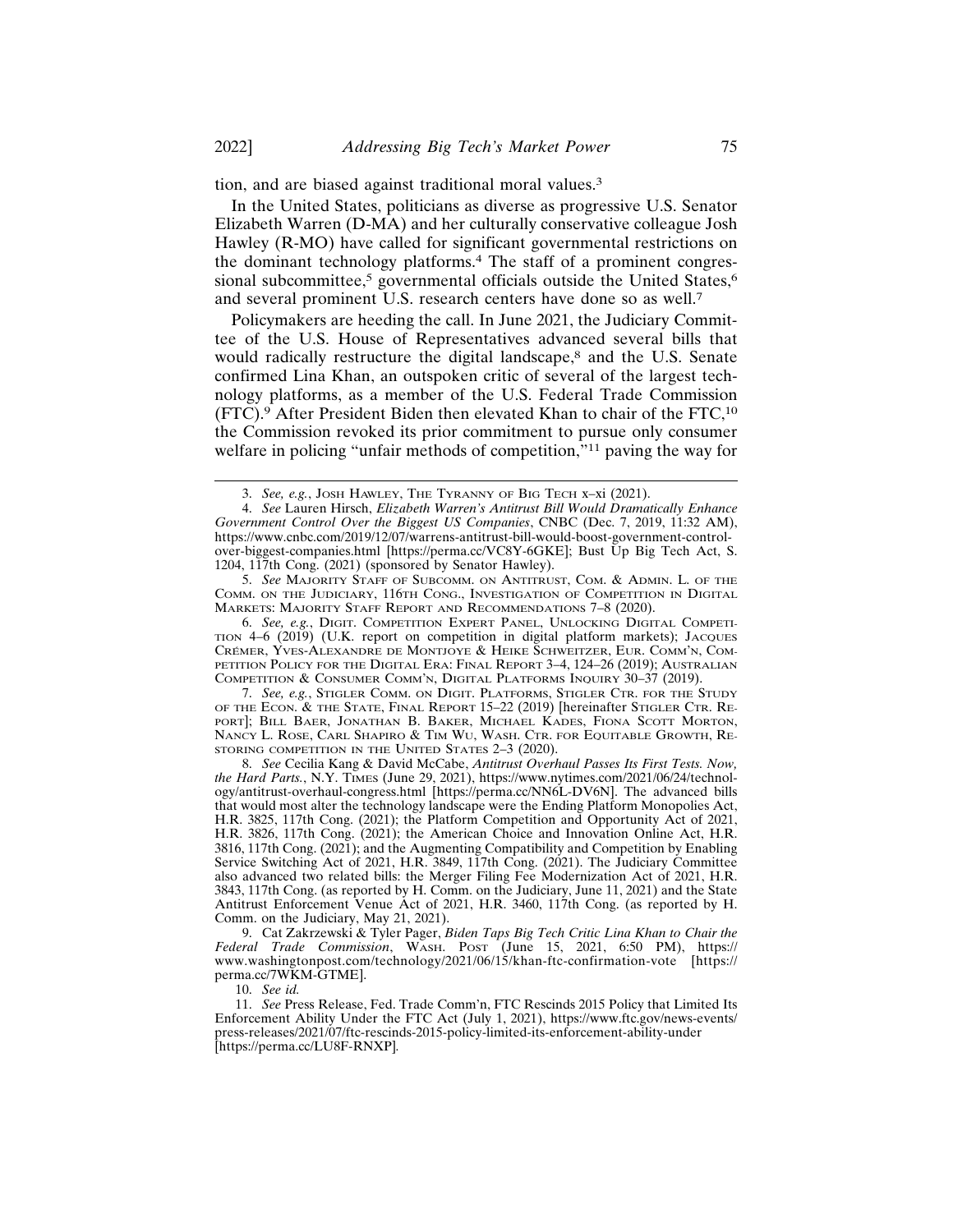rules forbidding practices deemed unfair to small businesses even if the practices benefit consumers.12 Soon after the FTC's policy reversal, President Biden issued an executive order encouraging the FTC to use its now-expanded rulemaking power to rein in the major digital platforms.<sup>13</sup> And in early 2022, members of the Judiciary Committee of the U.S. Senate voted on a bipartisan basis to advance two bills that would impose digital platform restrictions similar to several of those mandated by the previously advanced House bills.<sup>14</sup>

Many, though not all, of the social harms allegedly occasioned by the major digital platforms stem from their purported market power—i.e., their ability to extract surplus by imposing contract terms (prices or nonprice terms governing matters like user privacy, data use, or terms of service) that they could not profitably impose if they faced the threat of losing business to more accommodating rivals.15 Accordingly, most of the proposals for restricting digital platforms aim somehow to reduce their market power or to limit its exercise.16 That raises the question of how best to constrain welfare-reducing exercises of market power by digital platforms.

Historically, governments have used several different approaches to limit welfare losses from market power.<sup>17</sup> One approach is antitrust law: a set of flexible, judicially crafted behavioral standards aimed at preventing the creation or enhancement of market power by means other than competition on the merits.18 Another strategy is direct regulation: a set of *ex ante* rules that forbid certain exercises of market power or foster market

15. *See* PHILLIP E. AREEDA & HERBERT HOVENKAMP, FUNDAMENTALS OF ANTI-TRUST LAW § 5.01 (4th ed. 2017 & 2d ed. Supp. 2019) (defining market power). A number of the concerns about the dominant technology platforms stem not from their market power but from their sheer size. For example, the concern that technology firms endanger democracy because they are so large that they have excessive political sway is not a concern about market power—i.e., the ability of a firm lacking competitive constraints to extract greater surplus by reducing market output. This Article's focus is the alternative means of addressing market power concerns, not other concerns related to size per se.

16. Ryan Tracy, *Draft Antitrust Bills Would Restrict Online Platforms*, WALL ST. J. (June 9, 2021, 5:01 PM), https://www.wsj.com/articles/draft-antitrust-bills-would-restrict-online-platforms-11623269646 [https://perma.cc/S42X-YTU3].

17. *See generally* THOMAS A. LAMBERT, HOW TO REGULATE: A GUIDE FOR POLICY-MAKERS 145–75 (2017) (describing alternative remedies employed to address market power).

18. *Id.* at 145–53. Antitrust does not forbid the creation, maintenance, or enhancement of market power by procompetitive means such as innovation or gains in productive

<sup>12.</sup> *See* Bryan Koenig, *Is the Consumer Welfare Standard on FTC's Chopping Block?*, LAW360 (June 29, 2021, 8:06 PM), https://www.law360.com/articles/1398386 [https:// perma.cc/DLQ4-LS4B].

<sup>13.</sup> *See* Exec. Order No. 14,036, 86 Fed. Reg. 36,987, 36,992 (July 9, 2021).

<sup>14.</sup> *See* Chris Mills Rodrigo & Rebecca Klar, *Senate Panel Advances Bill Blocking Tech Giants from Favoring Own Products*, THE HILL (Jan. 20, 2022, 3:15 PM), https:// thehill.com/policy/technology/590659-senate-panel-advances-bill-blocking-tech-giantsfrom-favoring-own-products [https://perma.cc/43WJ-6RRD] (discussing advancement of American Innovation and Choice Online Act, S. 2992, 117th Cong. (2022)); Lauren Feiner, *Senate Committee Advances Bill Targeting Google and Apple's App Store Profitability*, CNBC (Feb. 3, 2022, 11:46 AM), https://www.cnbc.com/2022/02/03/senate-committee-advances-open-app-markets-act.html [https://perma.cc/WE5A-W2T7] (discussing advancement of Open App Markets Act, S. 2710, 117th Cong. (2022)).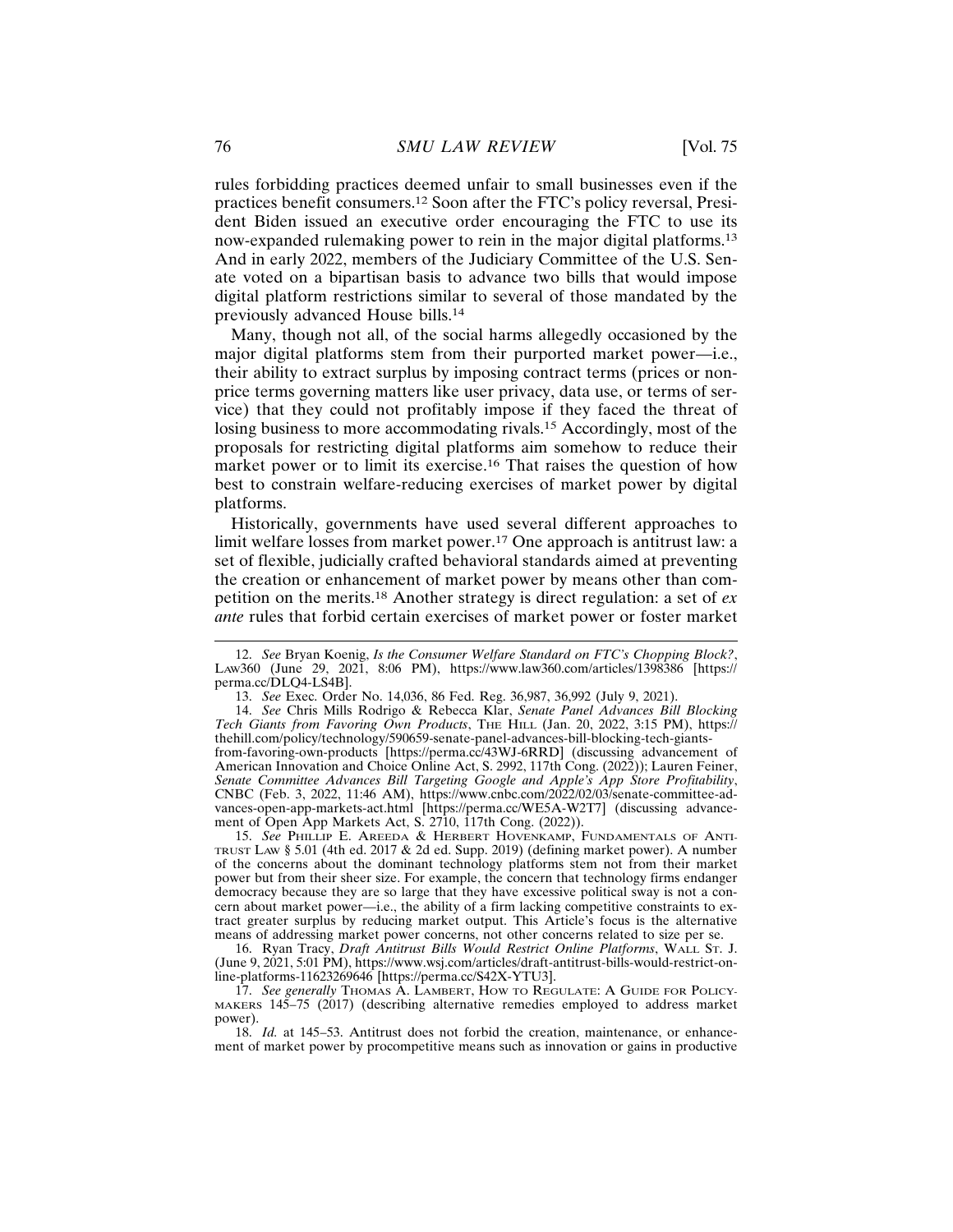competition.19 A third approach is to delegate to an expert agency the power to enforce behavioral standards through continual oversight of some set of firms that could attain and exercise market power.<sup>20</sup> All three approaches present both advantages and disadvantages, and each is more appropriate in some circumstances than in others.

The purpose of this Article is to assess the relative merits of antitrust law, direct regulation, and ongoing agency oversight as means of addressing market power concerns arising from large digital platforms. Eschewing the "Nirvana Fallacy" of inferring that a particular regulatory approach is desirable because an idealized version would improve upon the status quo, this Article embraces a "comparative institution" approach that attempts to assess the choice between real-world regulatory options, warts and all.<sup>21</sup>

The Article proceeds as follows. Part II returns to first principles and sets forth the approach policymakers should generally follow to select the optimal means of addressing defects in private ordering. That approach calls for policymakers to think like physicians by first cataloguing the remedies available to address the defect under consideration and then comparing the efficacy and side effects of each remedy.

Part III then provides a general description of the remedies traditionally used to address market power concerns—antitrust law, *ex ante* regulation, and continual agency oversight—and briefly identifies the typical pros and cons of each. It observes that antitrust law can avoid the error costs of one-size-fits-all rules and the political manipulation of agency oversight, but may be indeterminate and slow; *ex ante* regulation is more determinate and faster, but may entail high error costs because of the

Verizon Commc'ns Inc. v. L. Offs. of Curtis V. Trinko, LLP, 540 U.S. 398, 407 (2004) (emphasis omitted).

19. LAMBERT, *supra* note 17, at 160–75.

20. *Id.*

efficiency. Nor does it forbid a firm that has gained market power legitimately from exercising that power by charging supracompetitive prices. As the Supreme Court observed,

The mere possession of monopoly power, and the concomitant charging of monopoly prices, is not only not unlawful; it is an important element of the free-market system. The opportunity to charge monopoly prices—at least for a short period—is what attracts "business acumen" in the first place; it induces risk taking that produces innovation and economic growth. To safeguard the incentive to innovate, the possession of monopoly power will not be found unlawful unless it is accompanied by an element of anticompetitive conduct.

<sup>21.</sup> Harold Demsetz, *Information and Efficiency: Another Viewpoint*, 12 J.L. & ECON. 1, 1 (1969) ("The view that now pervades much public policy economics implicitly presents the relevant choice as between an ideal norm and an existing 'imperfect' institutional arrangement. This *nirvana* approach differs considerably from a *comparative institution* approach in which the relevant choice is between alternative real arrangements. In practice, those who adopt the nirvana viewpoint seek to discover discrepancies between the ideal and the real and if discrepancies are found, they deduce that the real is inefficient. Users of the comparative institution approach attempt to assess which alternative real institutional arrangement seems best able to cope with the economic problem; practitioners of this approach may use an ideal norm to provide standards from which divergences are assessed for all practical alternatives of interest and select as efficient that alternative which seems most likely to minimize the divergence.").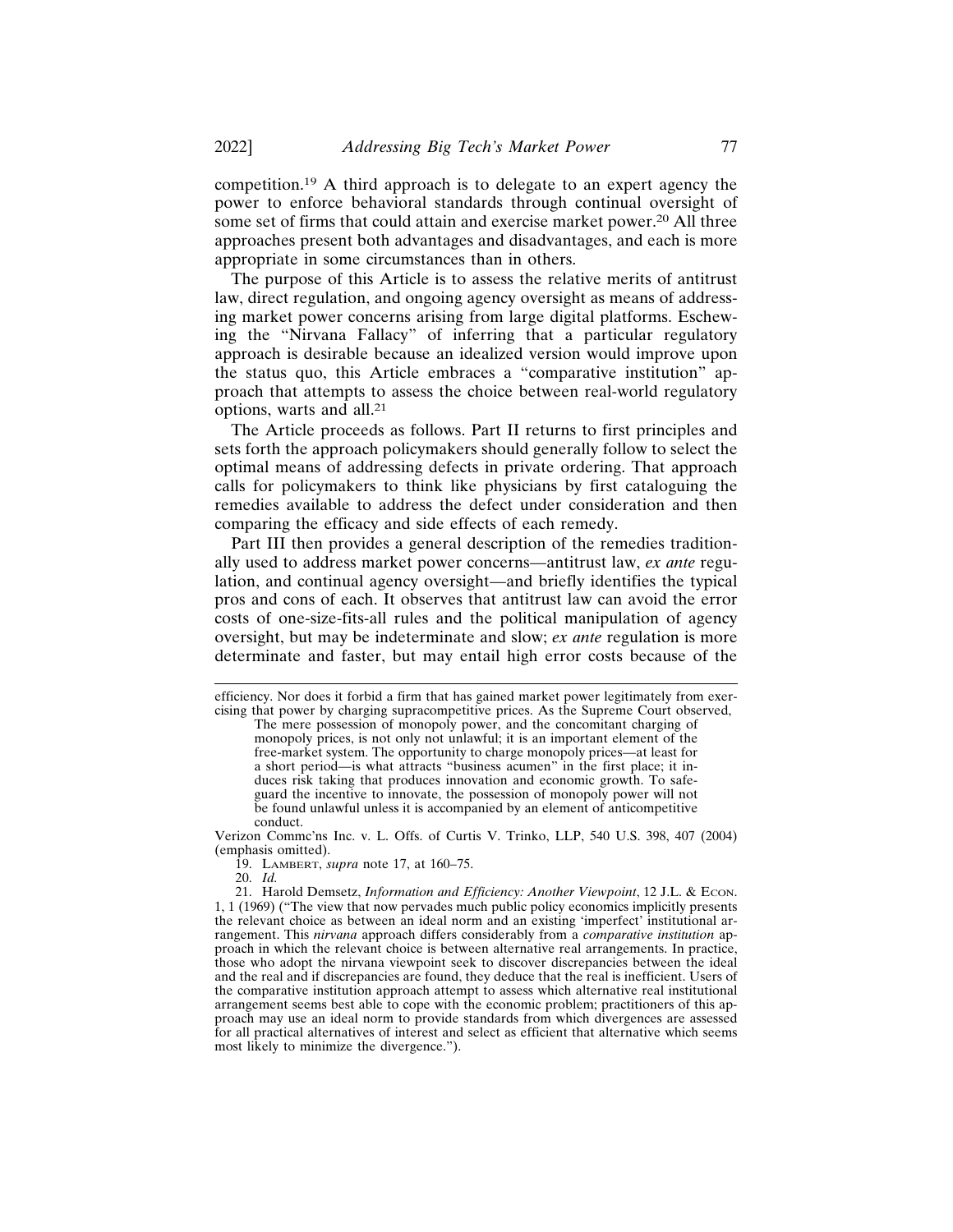Hayekian knowledge problem; and agency oversight may be faster and more determinate than antitrust law and less error-prone than *ex ante* regulation, but is more susceptible to adverse public choice concerns.

Part IV digs deeper by examining how the efficacy limitations and general side effects of each of the remedies under consideration would manifest themselves in the context of digital platform regulation. It first considers how antitrust law's indeterminacy may be mitigated as pending cases involving digital platforms are resolved and whether the purported slowness of antitrust law has allowed adverse market power effects to accumulate. Turning to *ex ante* regulation, Part IV assesses potential error costs from proposed rules that would (1) mandate structural separations and line of business restrictions;<sup>22</sup> (2) ban digital platforms' preferencing of their own offerings; (3) require that platform users be allowed to remove pre-installed software, "side-load" digital applications (apps),<sup>23</sup> and use alternative payment systems to make purchases on the platform; and (4) require data portability, data sharing, and interoperability. It then considers how three features of the agency oversight model—its broad focus, political susceptibility, and perpetual control—render it particularly vulnerable to rent-seeking efforts and agency capture.

## II. FIRST PRINCIPLES FOR SELECTING GOVERNMENTAL FIXES FOR PRIVATE ORDERING DEFECTS

As sociologist Max Weber observed, the state possesses a right that is denied all other social entities: the right to use force to achieve its objectives.24 Members of liberal societies have generally agreed that government should exercise its unique coercion right sparingly.25 To preserve individual liberty, it should do so only to protect its citizens' rights to person or property and to address situations in which individuals' management of their property to maximize their private benefits—private or-

<sup>22.</sup> MAJORITY STAFF OF SUBCOMM. ON ANTITRUST, COM. & ADMIN. L. OF THE COMM. ON THE JUDICIARY, 116TH CONG., INVESTIGATION OF COMPETITION IN DIGITAL MARKETS: MAJORITY STAFF REPORT AND RECOMMENDATIONS 379 (2020) ("Structural separations prohibit a dominant intermediary from operating in markets that place the intermediary in competition with the firms dependent on its infrastructure. Line of business restrictions, meanwhile, generally limit the markets in which a dominant firm can engage.").

<sup>23. &</sup>quot;Side-loading" is installing third-party software on a platform—typically a mobile operating system such as Apple's iOS or Google's Android—without using the platform's own app store. Adrian Croft, *What Is Side-loading? Everything to Know About Tech's Latest Flashpoint*, FORTUNE (July 14, 2021, 6:00 PM), https://fortune.com/2021/07/14/whatis-side-loading-apple-ios-google-android [https://perma.cc/WHB8-3RE9].

<sup>24.</sup> Max Weber, *Politics as Vocation*, *in* FROM MAX WEBER: ESSAYS IN SOCIOLOGY 78 (H.H. Gerth & C. Wright Mills eds. & trans., 1958) (observing that government possesses a "monopoly of the legitimate use of physical force within a given territory" (emphasis omitted)).

<sup>25.</sup> Andreas Anter, *The Modern State and Its Monopoly on Violence*, *in* THE OXFORD HANDBOOK OF MAX WEBER 230-31 (Edith Hanke, Lawrence Scaff & Sam Whimster eds., 2020).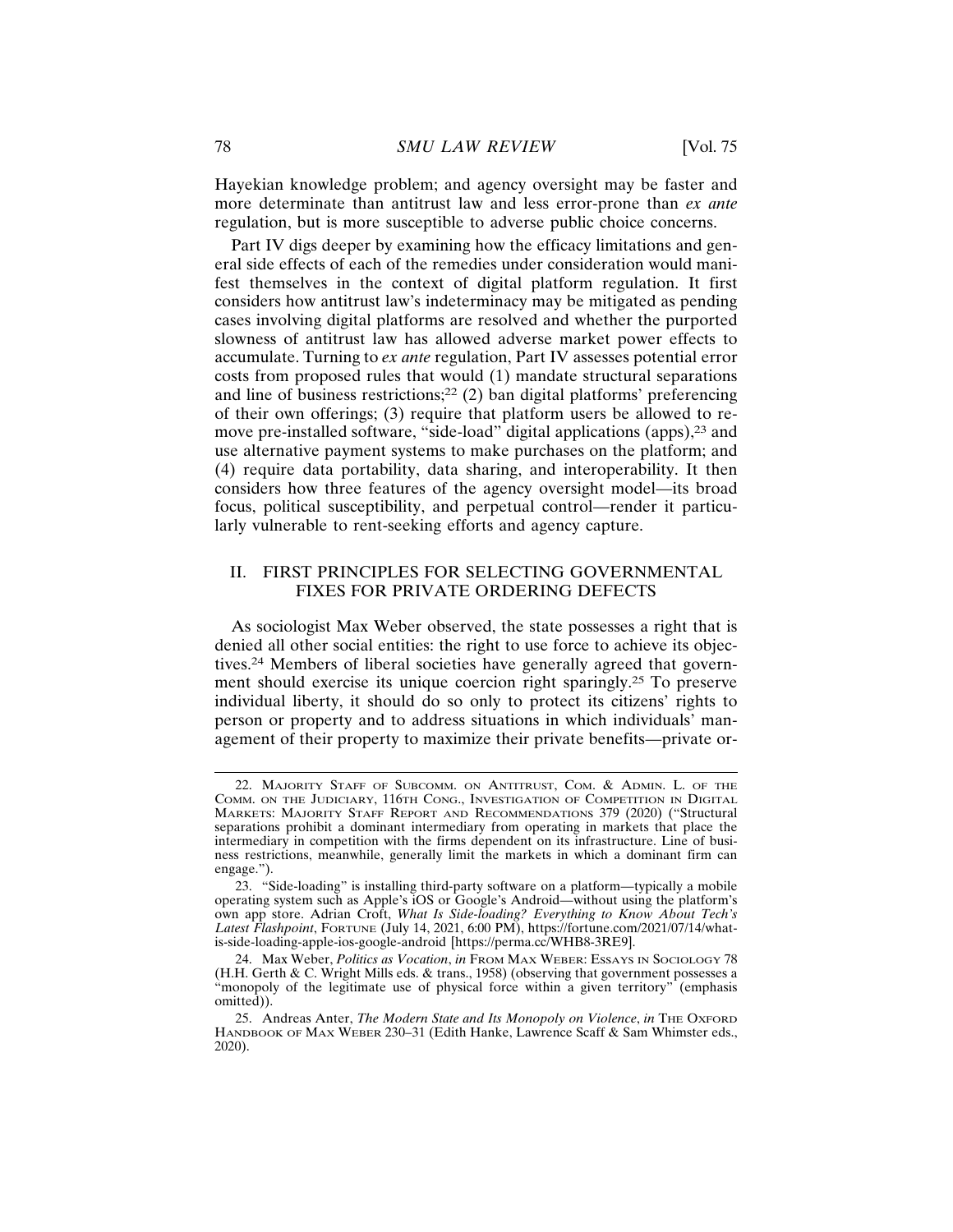dering—is likely to reduce overall social welfare.26 As Adam Smith famously explained, individuals' pursuit of private welfare (assuming they do not violate others' property rights) typically inures to the benefit of society as a whole.<sup>27</sup> But economists have identified a number of situations in which the pursuit of private gain can systematically reduce overall social welfare even when formal property rights are respected.<sup>28</sup> These so-called market failures—e.g., externalities, public goods, information asymmetry, and market power—may warrant the exercise of government's unique coercion right.

A market failure, however, is never a *sufficient* condition for a governmental fix. Such interventions cannot be justified on efficiency grounds if they would themselves create losses greater than those occasioned by the market failures they are aimed at correcting. Efficiency-based policymaking therefore requires consideration of the ways in which government interventions may reduce welfare. Just as private ordering may systematically fail to maximize social welfare in particular situations (i.e., when the conditions for market failure exist), various government interventions are systematically prone to produce losses under certain circumstances.29 Policymakers should always compare the expected costs of market-failure-correcting government interventions to the expected benefits they would achieve in terms of market failure losses averted.

Moreover, it is not enough to assess a proposed intervention in isolation by asking whether the gains it would likely achieve exceed the losses it would likely entail in terms of compliance costs and the value of beneficial transactions thwarted. Because the true cost of pursuing one available regulatory intervention includes the *opportunity cost* of foregoing other available interventions,30 wise policymaking requires systematic

28. *See generally* LAMBERT, *supra* note 17, at 160–70 (describing market failures and examining alternative means of addressing them).

29. *See generally id.* (describing the typical failures of governmental interventions aimed at averting various market failures).

30. Suppose, for example, that Policy *A* would create benefits of \$70 million while entailing compliance costs of \$40 million and thwarting transactions worth \$20 million. Assessed in isolation, this intervention would appear cost-justified, securing a \$10 million net benefit. If, however, competing Policy *B* would create benefits of \$50 million while

<sup>26.</sup> Ellen Frankel Paul, *Hayek on Monopoly and Antitrust in the Crucible of* United States v. Microsoft, 1 N.Y.U. J.L. & LIBERTY 167, 168–70 (2005).

<sup>27. 1</sup> ADAM SMITH, AN INQUIRY INTO THE NATURE AND CAUSES OF THE WEALTH OF NATIONS 456 (R.H. Campbell & A.S. Skinner eds., Oxford Univ. Press 1976) (1776) ("As every individual, therefore, endeavours as much as he can both to employ his capital in the support of domestick industry, and so to direct that industry that its produce may be of the greatest value; every individual necessarily labours to render the annual revenue of the society as great as he can. He generally, indeed, neither intends to promote the publick interest, nor knows how much he is promoting it. By preferring the support of domestick to that of foreign industry, he intends only his own security; and by directing that industry in such a manner as its produce may be of the greatest value, he intends only his own gain, and he is in this, as in many other cases, led by an invisible hand to promote an end which was no part of his intention. Nor is it always the worse for the society that it was no part of it. By pursuing his own interest he frequently promotes that of the society more effectually than when he really intends to promote it." (footnotes omitted)); *see also id.* at 25–26 ("It is not from the benevolence of the butcher, the brewer, or the baker, that we expect our dinner, but from their regard to their own interest.").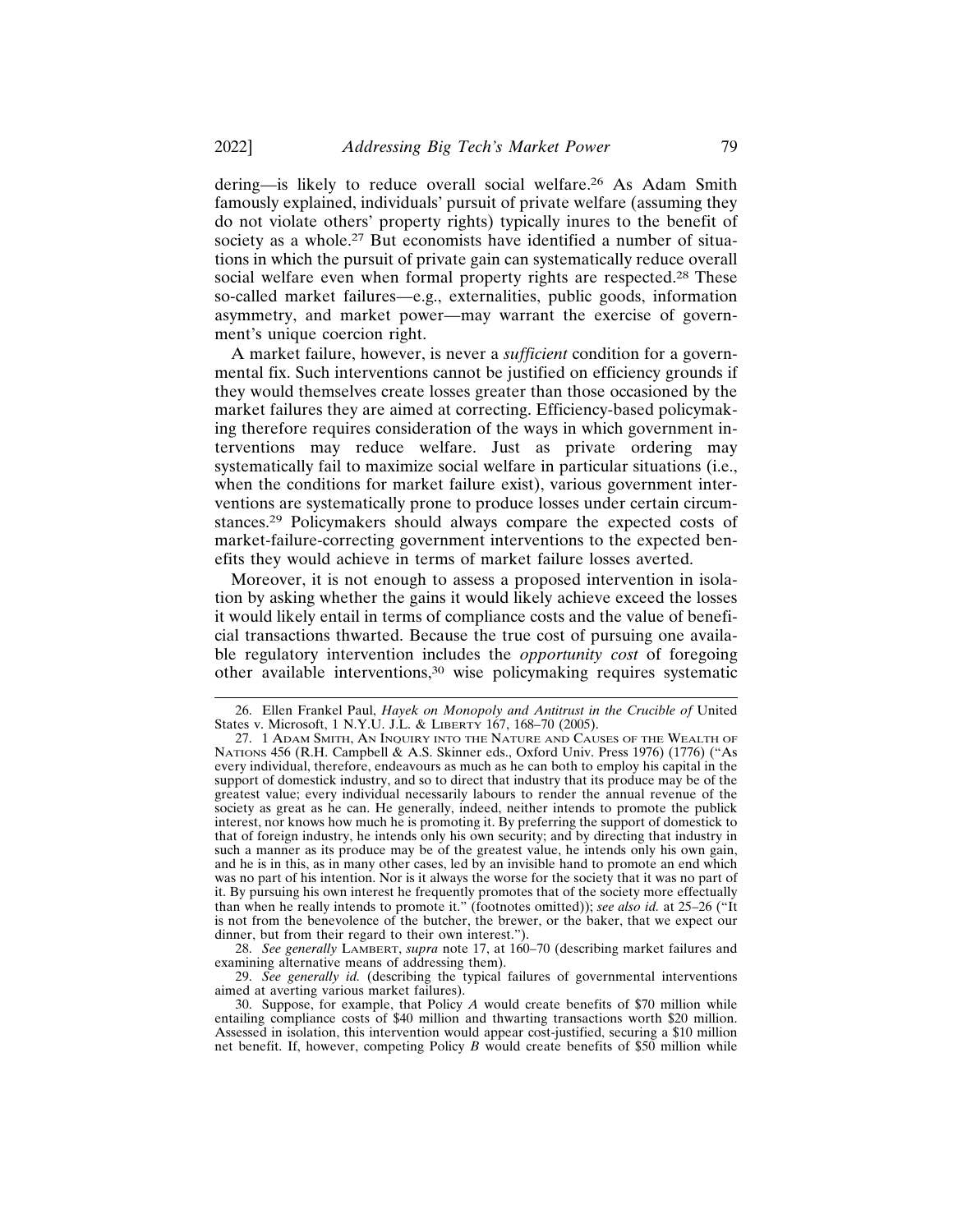comparison of the pros and cons of all available regulatory options (including the "no intervention" option). To facilitate such analysis, policymakers should proceed like physicians: after assessing the adverse "symptoms" potentially justifying some sort of government intervention and diagnosing the culprit "disease," they should catalogue the range of available "remedies," consider the "side effects" of each, and select the fix that offers the highest net benefit.<sup>31</sup>

#### III. MARKET POWER: SYMPTOMS, DISEASE, REMEDIES, AND SIDE EFFECTS

#### A. THE SYMPTOMS AND THE UNDERLYING DISEASE

Market power is the ability of a firm that faces little competition to enhance its profits by cutting back on its output, either quantitatively (reducing the number of units it produces so as to drive up the market-clearing price) or qualitatively (reducing the amount it spends on quality so as to increase its per-unit profit margin).32 While firms earn higher profits when they exercise market power, consumers experience harm in the form of higher prices and/or reduced quality.33 In addition to redistributing surplus from consumers to producers, exercises of market power occasion a "deadweight loss"—an overall reduction in social welfare because the productive activities the monopolist foregoes (i.e., making more units or investing more in product quality) would generate benefits in excess of their costs.34 Higher prices, reduced quality, and welfare-reducing misallocations of productive resources are thus the symptoms of market power.

The disease giving rise to those symptoms is an absence of competition.35 In a competitive market, a single firm cannot cause market price to rise by reducing its output because it controls an insufficient share of overall market output to affect market price (i.e., it is a "price-taker" rather than a "price-maker") and other producers would expand output in response to a price increase, causing prices to return to competitive

entailing compliance costs of \$20 million and thwarting transactions worth \$5 million, Policy *A* would not be cost-justified: Foregoing the \$25 million in net benefits available from competing Policy *B* would be an additional cost (an opportunity cost) of pursuing Policy *A*, so the net benefits available from the latter policy would be –\$15 million. By contrast, when the opportunity cost of not pursuing Policy *A* (lost benefit of \$10 million) is added to Policy *B*'s cost, Policy *B* remains cost-justified, providing a net benefit of \$15 million.

<sup>31.</sup> *See generally* LAMBERT, *supra* note 17, at 14–15.

<sup>32.</sup> AREEDA & HOVENKAMP, *supra* note 15, at § 5.01 ("Market power is the ability to raise price profitably by restricting output."). Market power may also exist on the buyer side of the market, referred to as monopsony power, where a buyer exerting monopsony power may profitably withhold demand to drive down price and thereby enhance its profits. *See generally* ROGER D. BLAIR & JEFFREY E. HARRISON, MONOPSONY: ANTITRUST LAW AND ECONOMICS (1993). For ease of exposition, we focus here on monopoly (sellerside) power, but both forms of market power reduce social welfare.

<sup>33.</sup> Herbert Hovenkamp, *The Monopolization Offense*, 61 OHIO ST. L.J. 1035, 1041 (2000).

<sup>34.</sup> *See* LAMBERT, *supra* note 17, at 142–44.

<sup>35.</sup> *Id.* at 145.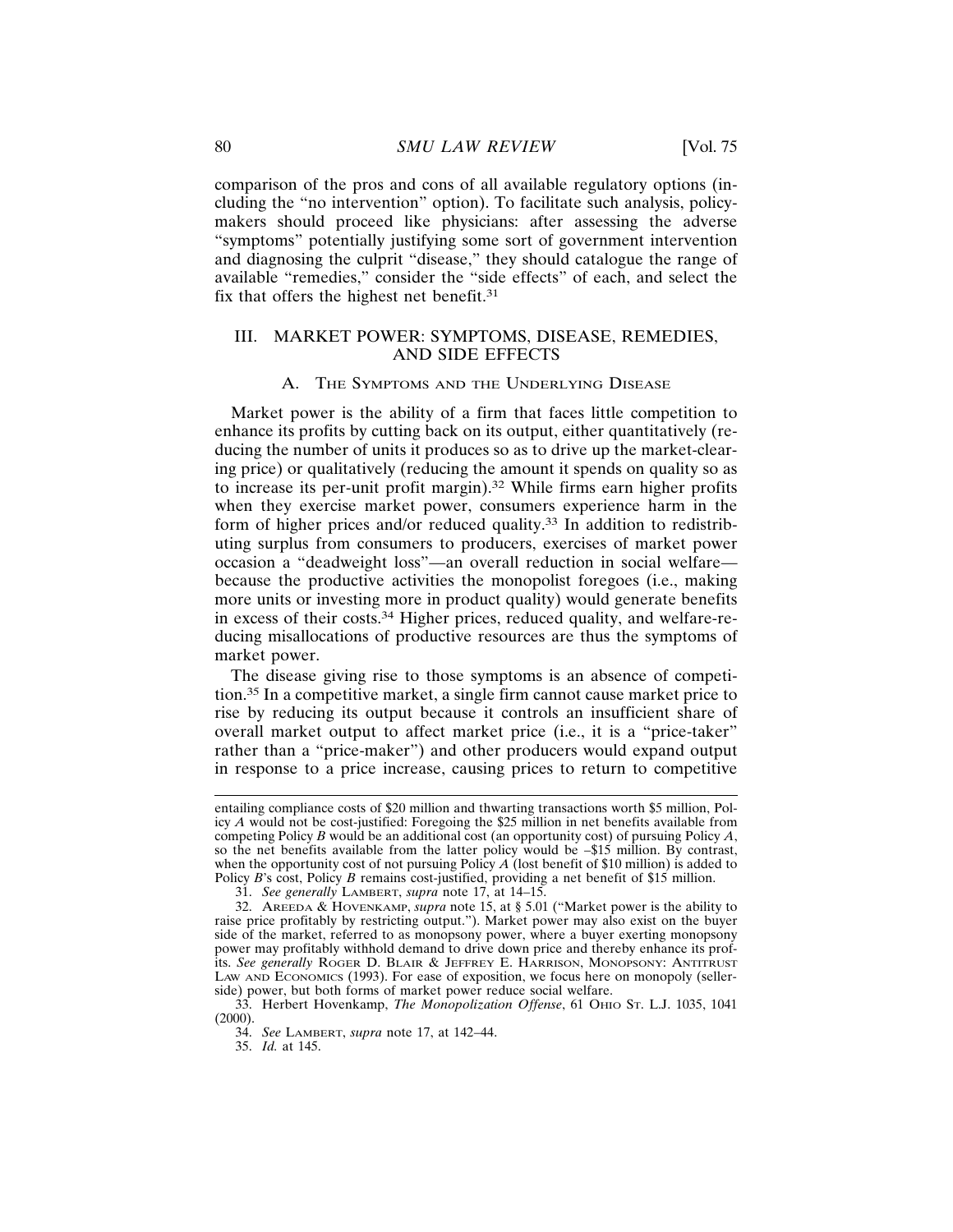levels.36 Moreover, any firm that skimps on quality in a competitive market will lose sales to its rivals.<sup>37</sup> Cutbacks on quantity or quality may enhance the seller's profits, though, when the market includes only one significant seller (monopoly) or when nominal rivals agree not to compete with each other (collusion).<sup>38</sup>

Numerous digital markets currently feature a dominant provider—e.g., Google for internet search, YouTube for hosting user-generated videos, Amazon for online retailing, Google's suite of advertising technology services for buying and selling digital advertisements, Facebook for social networking, and Apple's and Google's proprietary app stores for their respective mobile operating systems (iOS and Android). Many voices maintain that the absence of competition in these markets has resulted in predictable market-power harms: higher prices and reduced quality. Currently pending lawsuits, for example, allege that monopoly has produced supracompetitive prices for mobile-app distribution<sup>39</sup> and digital-advertising services.40 With respect to reduced quality (a more common complaint in digital platform markets given that the services provided are often free to users), alleged monopoly harms include: less consumer privacy in social networking, search, and web browsing;<sup>41</sup> more onerous speech restrictions on platforms that host user-generated content;<sup>42</sup> less favorable "offering placement" for firms operating on platforms (e.g., sellers on Amazon and publishers that allow their content to be indexed

<sup>36.</sup> *See generally* E. THOMAS SULLIVAN & HERBERT HOVENKAMP, ANTITRUST LAW, POLICY, AND PROCEDURE 55–58 (4th ed. 1999) (describing a perfectly competitive market).

<sup>37.</sup> LAMBERT, *supra* note 17, at 159.

<sup>38.</sup> *See* SULLIVAN & HOVENKAMP, *supra* note 36, at 55–58.

<sup>39.</sup> *See* Complaint for Injunctive Relief at 1–5, Epic Games, Inc. v. Apple Inc., 2021 WL 4128925 (N.D. Cal. Aug. 13, 2020) (No. 4:20-cv-05640-YGR) [hereinafter Epic v. Apple Complaint]; Complaint for Injunctive Relief at 2–8, Epic Games, Inc. v. Google LLC, No. 3:20-cv-05671-NC (N.D. Cal. Aug. 13, 2020) [hereinafter Epic v. Google Complaint]. In *Epic Games, Inc. v. Apple Inc.*, the district court recently entered judgment in favor of defendant Apple on plaintiff Epic's claims under § 1 and § 2 of the Sherman Act and California's Cartwright Act, but it granted judgment in favor of Epic on one claim brought under California's Unfair Competition Law. *See* Epic Games, Inc. v. Apple Inc., No. 4:20 cv-05640-YGR, 2021 WL 4128925, at \*1, \*107–20 (N.D. Cal. Sept. 10, 2021). Both Epic and Apple have appealed the judgments against them. *See* Notice of Appeal at 2, Epic Games, Inc. v. Apple Inc., 2021 WL 4128925 (N.D. Cal. Sept. 12, 2021) (No. 4:20-CV-05640-YGR-TSH); Notice of Cross Appeal at 2, Epic Games, Inc. v. Apple Inc., 2021 WL 4128925 (N.D. Cal. Oct. 8, 2021) (No. 4:20-CV-05640-YGR-TSH).

<sup>40.</sup> *See, e.g.*, Complaint ¶¶ 168, 171, United States v. Google LLC, No. 1:20-cv-03010 (D.D.C. Oct. 20, 2020) [hereinafter U.S. v. Google Complaint]; First Amended Complaint for Injunctive and Other Equitable Relief ¶¶ 224–28, FTC v. Facebook, Inc., No. 1:20-cv-03590-JEB (D.D.C. Aug. 19, 2021) [hereinafter FTC v. Facebook Amended Complaint]; Complaint ¶¶ 2, 268–70, Texas v. Google LLC, No. 4:20-cv-00957 (E.D. Tex. Dec. 16, 2020) [hereinafter Texas v. Google Complaint]; Complaint ¶¶ 8–16, Colorado v. Google LLC, No. 1:20-cv-03715-APM (D.D.C. Dec. 17, 2020) [hereinafter Colorado v. Google Complaint].

<sup>41.</sup> *See, e.g.*, U.S. v. Google Complaint, *supra* note 40, ¶¶ 167, 171; FTC v. Facebook Amended Complaint, *supra* note 40, ¶¶ 224–28. *See generally* Nathan Newman, *The Costs of Lost Privacy: Consumer Harm and Rising Economic Inequality in the Age of Google*, 40 WM. MITCHELL L. REV. 849, 850–52 (2014).

<sup>42.</sup> STIGLER CTR. REPORT, *supra* note 7, at 274.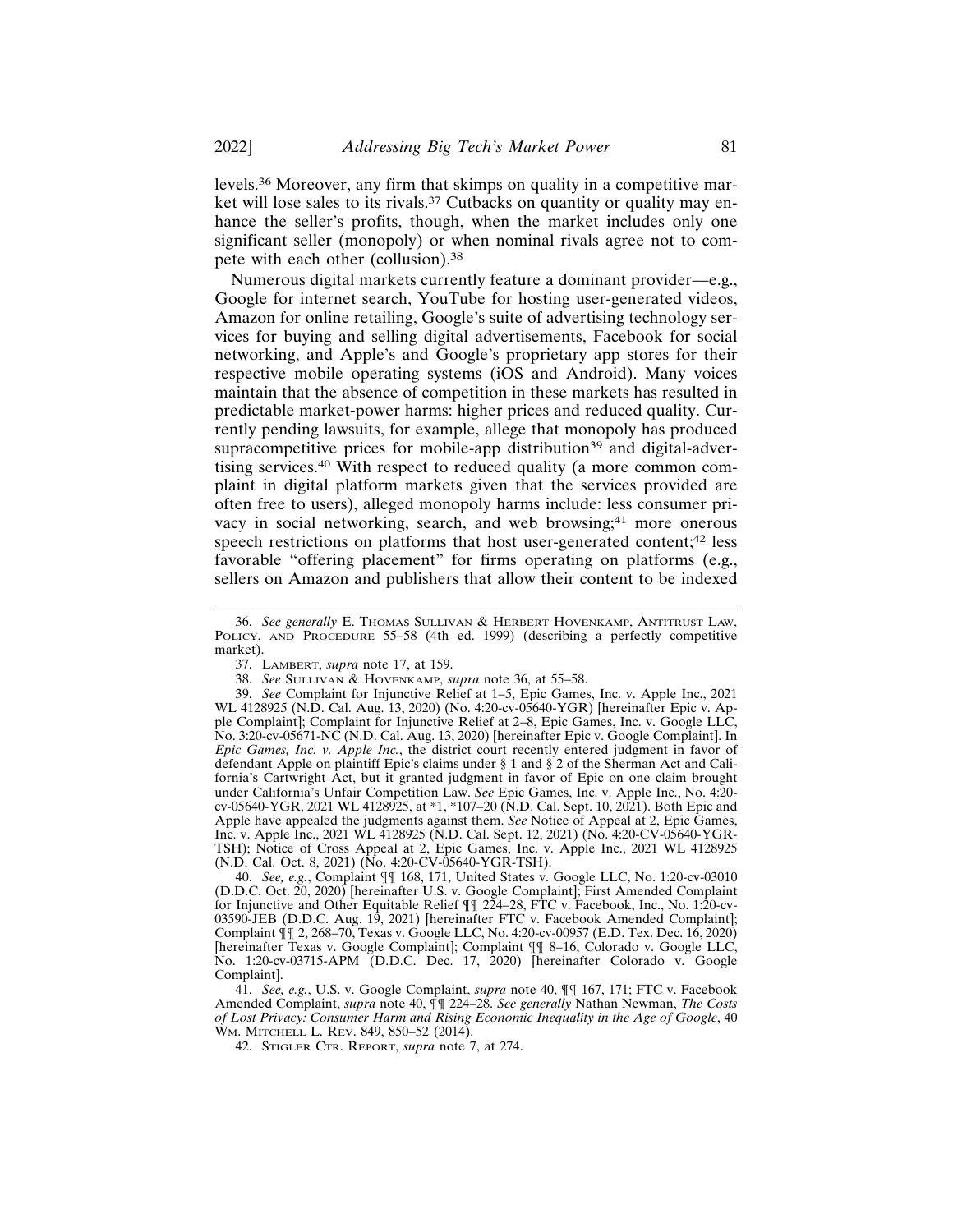on Google Search);43 reduced innovation by third-party creators who will invest less in developing new offerings if they can be relegated to less prominent positions on essential platforms;<sup>44</sup> and lower quality platforms, as platform operators deliberately deny product-enhancing features such as interoperability and data portability in order to preclude competition and protect their market power.45 With all these purported harms, the alleged culprit is the absence of competition facing the dominant firm.

#### B. AVAILABLE MARKET POWER REMEDIES AND THEIR EFFICACY LIMITATIONS AND SIDE EFFECTS

#### *1. Three Remedies*

Traditionally, governments have employed three means to address market power concerns. The most widely used approach is antitrust law a set of judicially crafted behavioral standards aimed at remedying the two situations in which market competition breaks down: collusion and monopoly.46 In the United States, the genesis of these judicial standards was the Sherman Act of 1890.<sup>47</sup> Section 1 of the Sherman Act addresses collusion by proclaiming that "[e]very contract, combination in the form of trust or otherwise, or conspiracy, in restraint of trade . . . is declared to be illegal."48 Section 2 addresses monopolies by making it a felony to monopolize, attempt to monopolize, or combine or conspire to monopolize a market.<sup>49</sup>

Because these statutory prohibitions are quite bare-boned (and literally nonsensical, as a ban on contracts in restraint of trade would outlaw most private contracts),<sup>50</sup> federal courts quickly put interpretive glosses on them. Today, § 1 is taken to forbid agreements that "unreasonably" restrain trade,<sup>51</sup> and  $\S 2$  precludes unreasonably exclusionary conduct

<sup>43.</sup> *Id.* at 61–64; U.S. v. Google Complaint, *supra* note 40, ¶ 170.

<sup>44.</sup> STIGLER CTR. REPORT, *supra* note 7, at 74–78; U.S. v. Google Complaint, *supra* note 40, ¶¶ 166, 170.

<sup>45.</sup> *See* U.S. v. Google Complaint, *supra* note 40, ¶ 170. *See generally* Kenneth A. Bamberger & Orly Lobel, *Platform Market Power*, 32 BERKLEY TECH. L.J. 1051, 1069 (2017); THOMAS M. LENARD, TECH. POL'Y INST., IF DATA PORTABILITY IS THE SOLUTION, WHAT'S THE PROBLEM? 3–5 (2020), https://techpolicyinstitute.org/wp-content/uploads/ 2020/01/Lenard\_If-Data-Portability.pdf [https://perma.cc/TBS2-EN3Q].

<sup>46.</sup> *See generally*, LAMBERT, supra note 17, at 145–47.

<sup>47.</sup> Sherman Antitrust Act of 1890, ch. 647, 26 Stat. 209 (codified as amended at 15 U.S.C. §§ 1–7 (2006)).

<sup>48.</sup> *Id.* § 1.

<sup>49.</sup> *Id.* § 2.

<sup>50.</sup> *See* Board of Trade v. United States, 246 U.S. 231, 238 (1918) (reasoning that the term "restraint of trade" in § 1 cannot possibly refer to any restraint on competition because "[e]very agreement concerning trade, every regulation of trade, restrains" and because "[t]o bind, to restrain, is of their very essence").

<sup>51.</sup> *Id.* ("The true test of legality is whether the restraint imposed is such as merely regulates and perhaps thereby promotes competition or whether it is such as may suppress or even destroy competition.").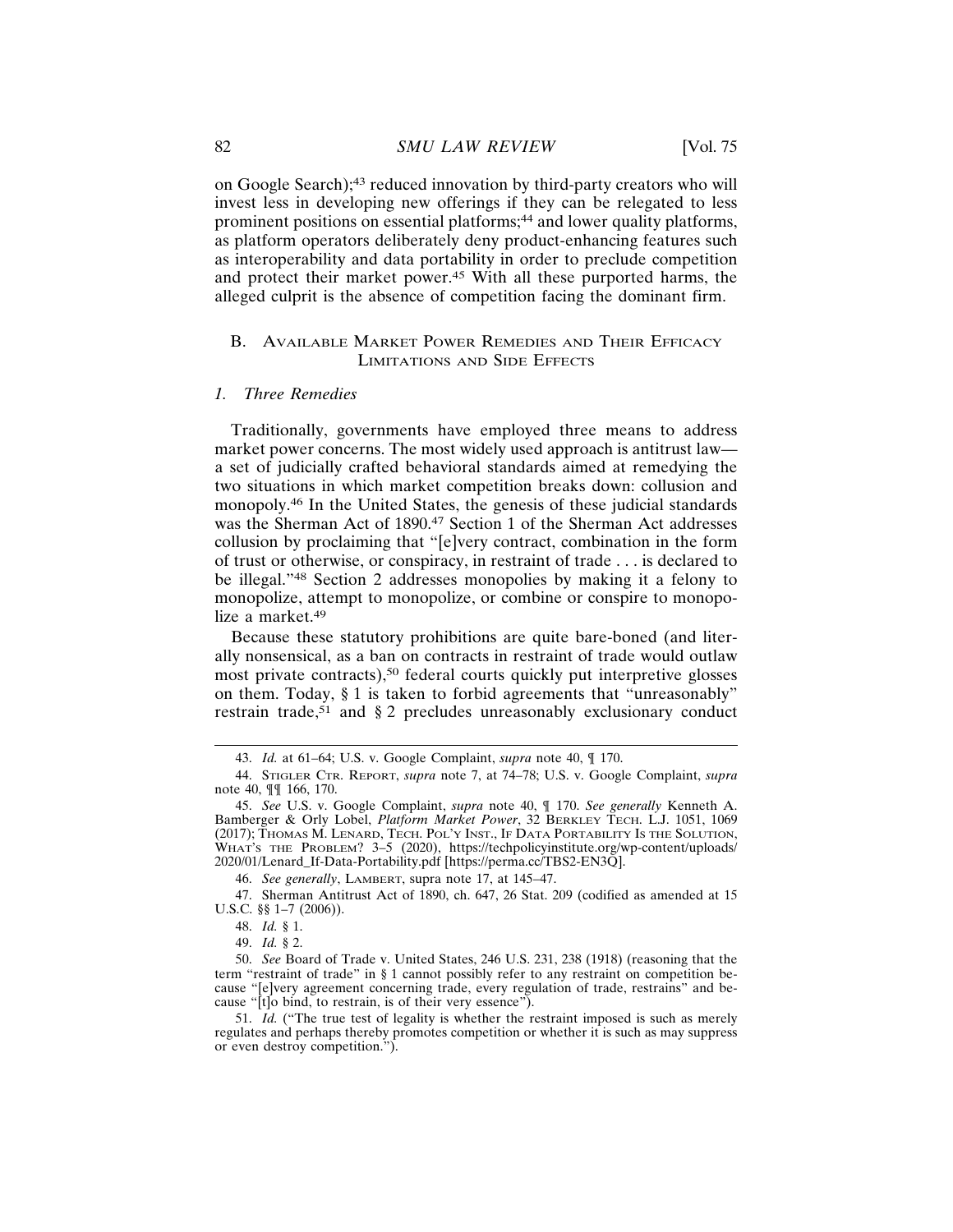that could create market power.52 In all cases, the reasonableness of a challenged act turns on its probable effect on market output: if the act is likely to enhance market output for the benefit of consumers, it is reasonable; if output reduction and consumer harm are likely, the act is unreasonable and thus illegal.<sup>53</sup>

As courts have gained experience with particular business practices, they have calibrated the showings required to establish antitrust liability. Some particularly pernicious practices are conclusively presumed unreasonable (i.e., are per se illegal);<sup>54</sup> others are effectively subject to a rebuttable presumption of unreasonableness (i.e., are subject to "quick-look" review);55 and most are presumed reasonable unless the plaintiff can establish certain facts suggesting that the practice is likely to reduce market output (i.e., are assessed under the full-blown rule of reason).<sup>56</sup> As economic learning expands and business practices evolve, courts alter the conduct-specific showings required to establish liability or a defense thereto.57

Antitrust law does not—with very few exceptions—attempt to specify *ex ante* exactly what a firm is allowed or forbidden to do.<sup>58</sup> Opting instead

55. *See* Cal. Dental Ass'n v. FTC, 526 U.S. 756, 770 (1999) (observing that quick-look analysis is appropriate when "an observer with even a rudimentary understanding of economics could conclude that the arrangements in question would have an anticompetitive effect on customers and markets"); *id.* at 775 n.12 (observing that quick-look analysis effectively requires "shifting to a defendant the burden to show empirical evidence of procompetitive effects").

56. *See* State Oil Co. v. Khan, 522 U.S. 3, 10 (1997) ("[M]ost antitrust claims are analyzed under a 'rule of reason,' according to which the finder of fact must decide whether the questioned practice imposes an unreasonable restraint on competition, taking into account a variety of factors, including specific information about the relevant business, its condition before and after the restraint was imposed, and the restraint's history, nature, and effect." (citing Arizona v. Maricopa Cnty. Med. Soc'y, 457 U.S. 332, 343 (1982))); Ohio v. Am. Express  $\overline{C}$ o., 138 S. Ct. 2274, 2284 (2018) (observing that "the plaintiff has the initial burden to prove that the challenged restraint has a substantial anticompetitive effect that harms consumers in the relevant market" under the rule of reason). *See generally* Herbert J. Hovenkamp, *The Rule of Reason*, 70 FLA. L. REV. 80, 83 (2018); Edward D. Cavanagh, *Whatever Happened to Quick Look?*, 26 U. MIAMI BUS. L. REV. 39, 39–42 (2017).

57. *See, e.g.*, Leegin Creative Leather Prods., Inc. v. PSKS, Inc., 551 U.S. 877, 886–87, 898–99 (2007) (abrogating per se rule in light of subsequent economic learning); *id.* at 898–99 (directing courts to craft structured, practice-specific rule of reason based on learning and experience).

58. The exceptions are antitrust's rules of per se illegality for practices, such as naked horizontal price-fixing, that experience has shown are always or almost always anticompetitive. *See Am. Express*, 138 S. Ct. at 2283 ("A small group of restraints are unreasonable *per se* because they 'always or almost always tend to restrict competition and decrease output.'" (quoting Bus. Elecs. Corp. v. Sharp Elecs. Corp., 485 U.S. 717, 723 (1988))).

<sup>52.</sup> *See* United States v. Grinnell Corp., 384 U.S. 563, 570–71 (1966); Thomas A. Lambert, *Defining Unreasonably Exclusionary Conduct: The "Exclusion of a Competitive Rival" Approach*, 92 N.C. L. REV. 1175, 1178 (2014).

<sup>53.</sup> *See* HERBERT HOVENKAMP, THE ANTITRUST ENTERPRISE: PRINCIPLE AND EXECU-TION 2–5, 8 (2005) (describing an output-focused understanding of competition).

<sup>54.</sup> N. Pac. Ry. Co. v. United States, 356 U.S. 1, 5 (1958) ("[T]here are certain agreements or practices which because of their pernicious effect on competition and lack of any redeeming virtue are conclusively presumed to be unreasonable and therefore illegal without elaborate inquiry as to the precise harm they have caused or the business excuse for their use.").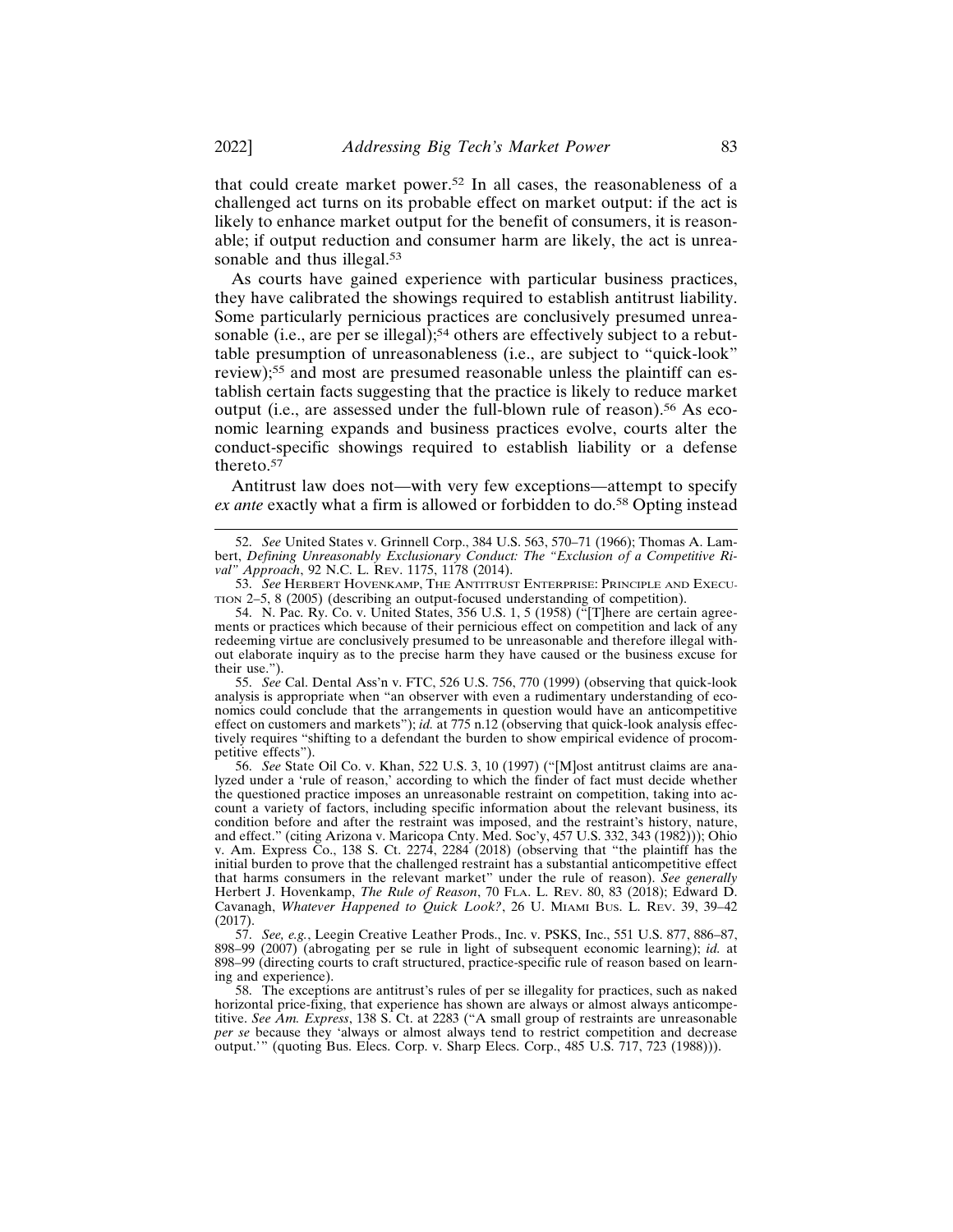to evaluate, *ex post*, a firm's compliance with a general directive to avoid restraining market output, antitrust law is "standards-based."59 The specific contours of its standards are fleshed out by politically insulated courts.60 Antitrust law is also a "therapeutic" market power remedy, meaning that it seeks to cure the disease causing adverse market effects a lack of competition—and does not merely treat the symptoms of softened competition (e.g., increased prices and reduced quality) as a "palliative" remedy.<sup>61</sup>

A second way to address market power concerns is through the imposition of conduct rules that specify *ex ante* precisely what conduct is forbidden or permitted. The rules may seek to force the outcome that would result if the market were competitive, as when natural monopoly utilities are required to charge rates resembling those that would prevail under competitive conditions.62 Such rules are a palliative remedy for market power in that they seek to alleviate market power symptoms (e.g., supracompetitive prices) without curing the underlying disease (the lack of competition). Other sorts of conduct rules may mandate behaviors designed to foster competition, as when telephone networks are required to provide potential rivals with access to their facilities.63 Such rules are therapeutic in nature.

Because they are more rigid and prescriptive than antitrust law's flexible standards, and thus less likely to be appropriate for a broad range of diverse firms, *ex ante* rules addressing market power concerns tend to be

63. *See, e.g.*, 47 U.S.C. § 251(c)(2) (imposing interconnection requirements on incumbent local exchange carriers).

<sup>59.</sup> Whereas a rule specifies before the actor acts exactly what behaviors are forbidden and permitted, a standard posits a somewhat amorphous behavioral directive and then assesses an act's compliance after the act has occurred. For example, a posted speed limit is a rule, while tort law's directive to use reasonable care (i.e., to avoid negligence) is a standard. *See* LAMBERT, *supra* note 17, at 101.

<sup>60.</sup> Herbert Hovenkamp, *Antitrust and Platform Monopoly*, 130 YALE L.J. 1952, 2006–07 (2021).

<sup>61.</sup> *Id.*

<sup>62.</sup> *See generally* LAMBERT, *supra* note 17, at 153–58. Natural monopolies exist when the economies of scale in an industry continue for so long that minimum efficient scale the point at which scale economies are exhausted—occurs beyond the output level that would satisfy competitive market demand. In such a market, having multiple producers and dividing market demand among them would result in each firm's producing at a less efficient scale than if a single firm supplied the whole market. To minimize production costs, a single firm should supply the market, so the law should not encourage entry as antitrust law does. The single producer, though, will be a monopolist and, left to its own devices, would charge monopoly prices. Given this dilemma—the need for a single seller to maximize productive efficiency but a likelihood that such a seller would charge allocatively inefficient monopoly prices—policymakers have typically displaced antitrust law in natural monopoly markets with a direct regulatory regime that protects the producer's monopoly status but mandates that the producer not charge monopoly prices. Prices are usually capped at a level that allows the recovery of the producer's costs, including its costs of capital. Natural monopolies may also exist when the market-satisfying output level occurs beyond the point of minimum efficient scale, but adding a second producer and splitting production among them would drive production costs above the level that would prevail with a single producer. See id.; W. KIP VISCUSI, JOSEPH E. HARRINGTON, JR. & JOHN M. VERNON, ECONOMICS OF REGULATION AND ANTITRUST 401–08 (4th ed. 2005).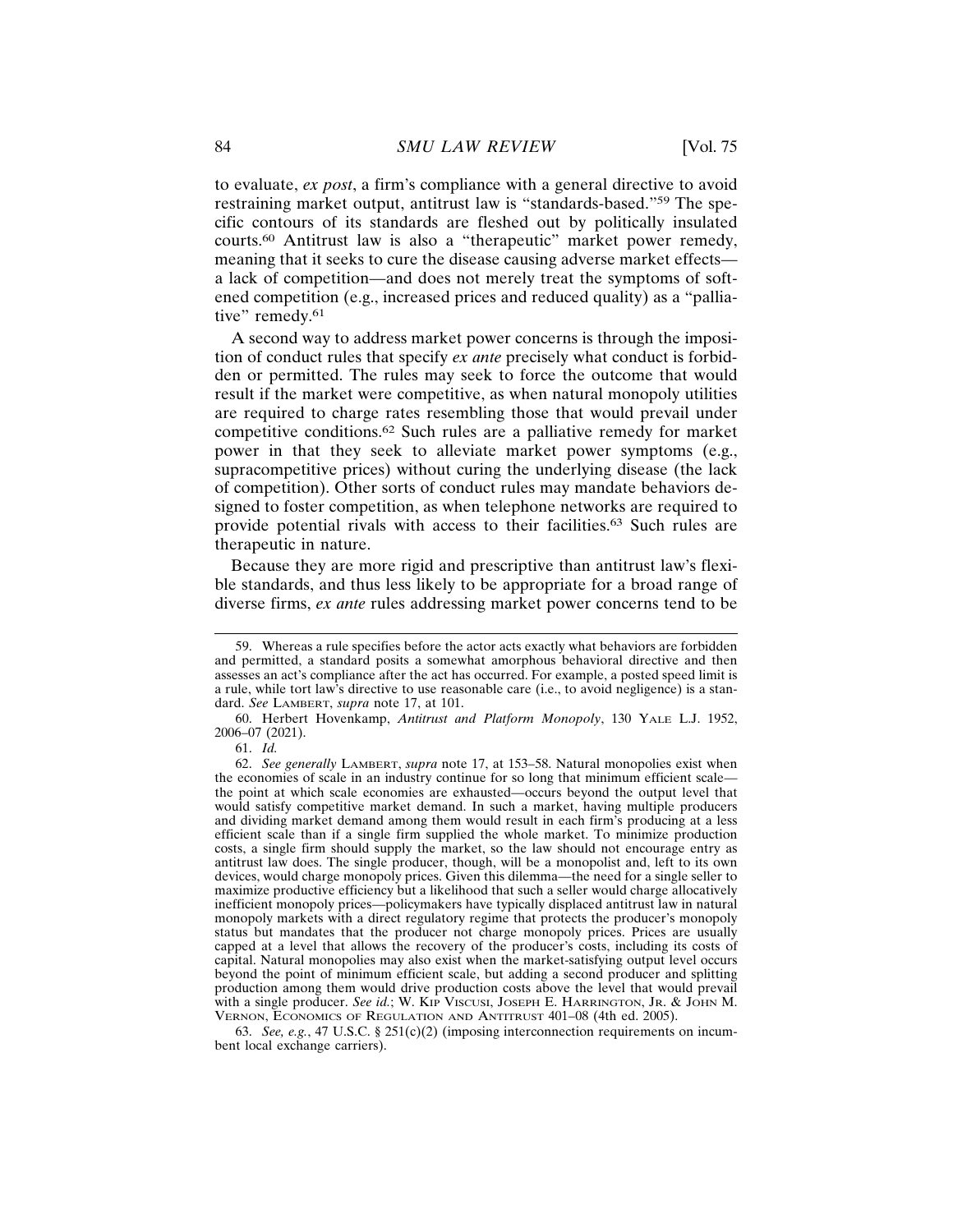limited in scope.64 They are usually tailored for a particular industry or group of firms.65 By contrast, antitrust law's standards are focused on ends rather than specific means, are therefore less likely to "misfire" when applied broadly,<sup>66</sup> and are thus assumed to govern a firm's behavior in the absence of direct regulation addressing competitive concerns. Antitrust law can be said to be the "residual regulator" of market power—the body of law that governs *unless* it is displaced by more tailored competition rules.<sup>67</sup>

A third approach to addressing market power concerns would retain the standards-based approach of antitrust law but delegate the task of fleshing out and implementing the relevant standards not to generalist courts resolving discrete disputes but to expert agencies exercising continued oversight of the firms subject to the standards.<sup>68</sup> The expert agency could issue, and update as needed, specific orders and rules to ensure compliance with the standard.

This model resembles the approach taken by the Federal Communications Commission (FCC), which issues broadcast licenses on the condition that the licensee serve the "public interest, convenience, and necessity" and promulgates orders and rules to achieve that end.69 A traditional justification for the FCC's broad authority to interfere with broadcasters' business decisions—including speech-restricting decisions about what programming to feature—was the power conferred by a broadcast license given the scarcity of the airwaves.70 Because a licensee would face little competition, the FCC was authorized to oversee licensees' decision-making—even decisions concerning speech—in the hopes of producing the sort of market outcomes (programming variety, diverse viewpoints, etc.) that would prevail in a competitive market.<sup>71</sup>

Across the globe, all three approaches—antitrust law, *ex ante* regulation, and continual agency oversight—have been used or proposed as means of addressing market power concerns arising from dominant digital platforms. In the United States, each of the GAFA firms is currently

68. *See* Spulber & Yoo, *supra* note 65, at 1863–64.

<sup>64.</sup> *See generally* LAMBERT, *supra* note 17, at 100–01.

<sup>65.</sup> *See, e.g.*, Daniel F. Spulber & Christopher S. Yoo, *Mandating Access to Telecom and the Internet: The Hidden Side of* Trinko, 107 COLUM. L. REV. 1822, 1863–64 (discussing ongoing agency supervision in the telecommunications market).

<sup>66.</sup> *See* Hovenkamp, *supra* note 60, at 2021.

<sup>67.</sup> *See* Herbert Hovenkamp, *Antitrust and the Regulatory Enterprise*, 2004 COLUM. BUS. L. REV. 335, 341 (2004) ("One consequence of regulation is a reduced role for the antitrust laws. When the government makes rules about price or output, market forces no longer govern. To that extent antitrust is shoved aside. A corollary is that as an industry undergoes deregulation, or removal from the regulatory process, antitrust re-enters as the residual regulator.").

<sup>69. 47</sup> U.S.C. § 309(a).

<sup>70.</sup> *See* Audrey Perry, *Scarcity Rationale*, FIRST AMENDMENT ENCYCLOPEDIA (2009), https://mtsu.edu/first-amendment/article/1016/scarcity-rationale [https://perma.cc/AR9A-3KMJ].

<sup>71.</sup> *See* JOHN W. BERRESFORD, FED. COMMC'NS COMM'N, THE SCARCITY RATIONALE FOR REGULATING TRADITIONAL BROADCASTING: AN IDEA WHOSE TIME HAS PASSED 1–3 (2005).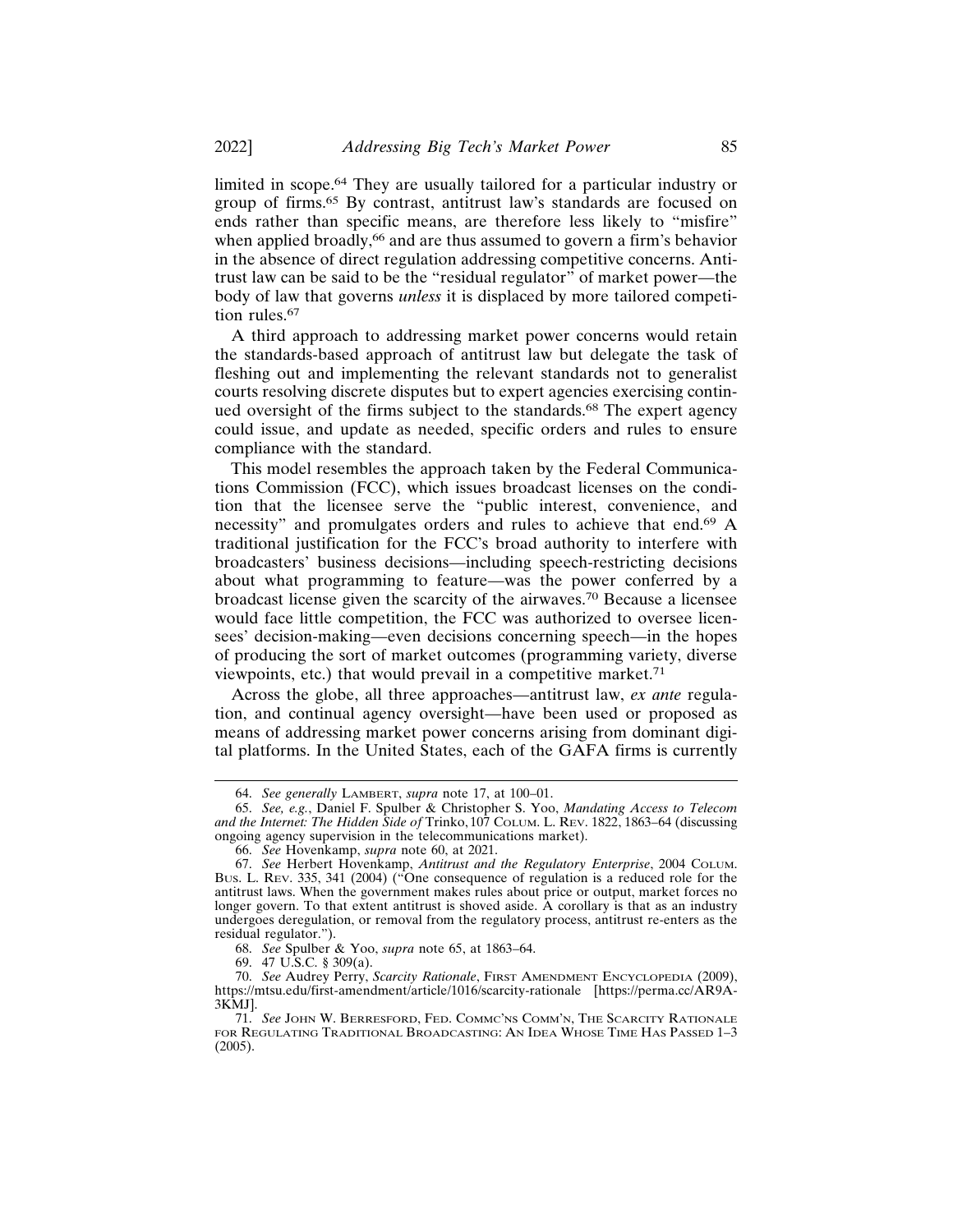defending major antitrust lawsuits.72 In Europe, the European Commission proposed a Digital Markets Act73 that would impose a set of common *ex ante* rules on large digital platforms deemed to be economic "gatekeepers," a group that would include each GAFA firm (while notably excluding the largest European-based technology platform, Spotify).74 Several of the bills recently advanced by the Judiciary Committees of the U.S. House and Senate would impose a similar regime in the United States.75 In the United Kingdom, policymakers have recently launched a Digital Markets Unit that will provide continual agency oversight and tailored, platform-specific rules for large digital platforms.<sup>76</sup>

## *2. Efficacy Limitations and Side Effects*

Like alternative medical treatments for a physical disease, the different approaches to addressing market failures vary in their efficacy and pro-

73. *See Proposal for a Regulation of the European Parliament and of the Council on Contestable and Fair Markets in the Digital Sector (Digital Markets Act)*, at 1–3, COM (2020) 842 final (Dec. 15, 2020).

74. *See* Dirk Auer, *The Flaws in Europe's Digital Markets Regulation*, EURACTIV (Dec. 18, 2020), https://www.euractiv.com/section/all/opinion/the-flaws-in-europes-digitalmarkets-regulation [https://perma.cc/Z7Q3-39XA] ("[R]evenue thresholds outlined in the DMA seem designed purposefully to exclude European platforms, notably Spotify.").

75. *See* Ending Platform Monopolies Act, H.R. 3825, 117th Cong. §§ 2–3 (2021) (mandating structural separations/line of business restrictions for large digital platforms); Augmenting Compatibility and Competition by Enabling Services Switching Act of 2021, H.R. 3849, 117th Cong. §§ 2(a)–(b) (2021) (mandating data portability and platform interoperability); American Choice and Innovation Online Act, H.R. 3816, 117th Cong. (2021) (precluding covered platforms from discriminating among offerings, preferencing their own offerings, or restricting software uninstallation, data porting by business users, side-loading of apps, or certain communications between business users and their customers); American Innovation and Choice Online Act, S. 2992, 117th Cong. (2022) (restricting self-preferencing, discrimination among offerings, and limits on software uninstallation); Open App Markets Act, S. 2710, 117th Cong. (2022) (precluding limitations on side-loading and the use of third-party payment systems for in-app purchases).

76. Parmy Olson, *U.K. Launches New Competition Watchdog Targeting Big Tech*, WALL ST. J. (April 6, 2021, 7:01 PM), https://www.wsj.com/articles/u-k-launches-new-competition-watchdog-targeting-big-tech-11617750061?mod=pls\_whats\_news\_us\_business\_f [https://perma.cc/UKV4-Y7PR].

<sup>72.</sup> Google has been sued by the Justice Department for monopolizing internet search, *see* U.S. v. Google Complaint, *supra* note 40, and by two coalitions of states for monopolizing certain ad tech markets, *see* Texas v. Google Complaint, *supra* note 40; Colorado v. Google Complaint, *supra* note 40. Amazon has been sued over contracts with publishers that preclude them from offering lower prices on competing retail platforms. *See* Class Action Complaint ¶ 8, Cook. v. Amazon.com, Inc., No. 1:21-cv-01369 (S.D.N.Y. Feb. 17, 2021) [hereinafter Cook v. Amazon Complaint]. The company is also under investigation by E.U. antitrust officials for using data about third-party vendors' sales in crafting its own private label offerings and for preferencing its own offerings and those of third-party vendors that choose to use its logistics and fulfillment services. *See* European Commission Press Release IP/20/2077, Antitrust: Commission Sends Statement of Objections to Amazon for the Use of Non-Public Independent Seller Data and Opens Second Investigation into Its E-Commerce Business Practices (Nov. 10, 2020). Facebook is defending a lawsuit by the FTC for monopolizing the market for general social networking. *See* FTC v. Facebook Amended Complaint, *supra* note 40. Apple has been the subject of legal challenges by both Spotify in Europe, *see* European Commission Press Release, IP/20/1073, Antitrust: Commission Opens Investigations into Apple's App Store Rules (June 16, 2020), and Epic Games in the United States, *see* Epic v. Apple Complaint, *supra* note 39, over its allegedly exclusionary app store policies.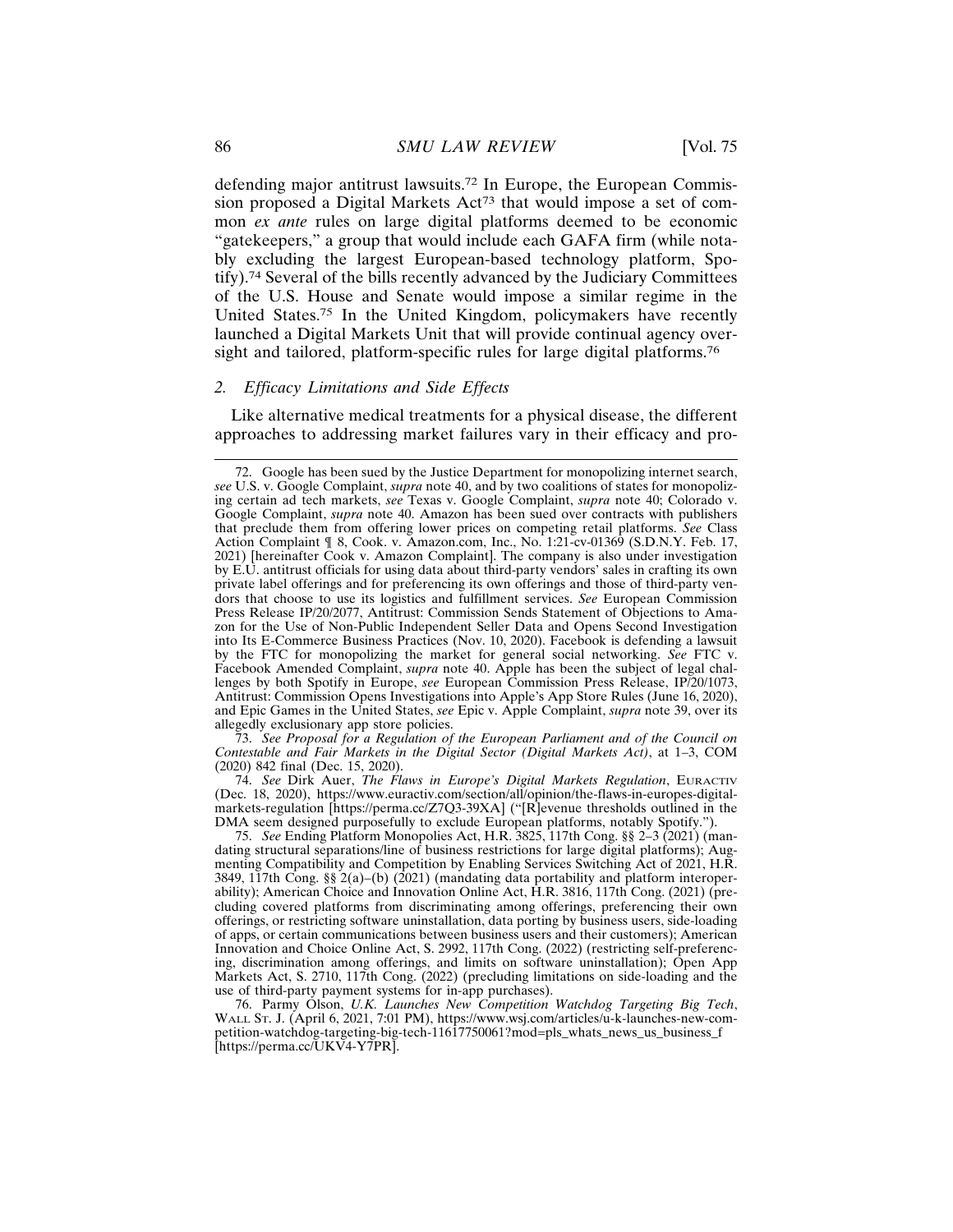duce different side effects.77 The primary limitation of antitrust law as a market-power remedy is an efficacy concern: it can be indeterminate and slow.78 Antitrust law can be indeterminate because it forbids only "unreasonable" instances of certain business behaviors (trade-restraining agreements and exclusionary acts) and typically assesses reasonableness on a case-by-case basis according to a practice's effect on overall market output.79 Antitrust can be slow because it is enforced through court orders that require time-consuming lawsuits.<sup>80</sup>

It is important, however, not to overstate these limitations. As precedents develop, antitrust becomes both more determinate (as business planners, enforcers, and courts may look to past judgments to predict how courts will assess the reasonableness of a challenged practice) and faster (as the growing pattern of precedents deters conduct likely to generate an adverse judgment). In the early days of new business models and market structures, legal expectations are unclear, and adjudication is required to establish them. Antitrust law's directives become clearer and generate more immediate effects as precedents develop around novel markets and practices.

Relative to antitrust law, *ex ante* regulation is more determinate and may achieve its goals more quickly. For example, regulators may posit immediately effective, bright-line rules that preclude dominant firms from exercising their market power or that facilitate market entry.81 But *ex ante* regulation threatens a significant side effect that is less of a concern with flexible antitrust standards: error costs resulting from high informational requirements.<sup>82</sup>

In setting forth prospective conduct rules, regulators engage in a form of centralized economic planning by dictating how productive resources are—and are not—allocated.83 If the rules imposed unwittingly misallocate resources away from their highest and best ends, social welfare will be reduced.84 And as rules become less flexible, increasingly prescriptive (i.e., dictating more precise arrangements), and more generally applicable, the information required for assuring that they do not "misfire" grows.85 As F.A. Hayek observed, centralized economic planning entails "the utilization of knowledge which is not given to anyone in its totality."86 An authority seeking to enhance social welfare by imposing a gen-

<sup>77.</sup> *See generally* LAMBERT, supra note 17, at 145–53 (cataloguing alternative remedies for classic market failures—e.g., externalities, public goods, information asymmetry, market power—and assessing their efficacy limitations and side effects).

<sup>78.</sup> *See infra* note 80 and accompanying text.

<sup>79.</sup> LAMBERT, *supra* note 17, at 151.

<sup>80.</sup> Robert E. Litan, *Antitrust and the New Economy*, 62 U. PITT. L. REV. 429, 431 (2001).

<sup>81.</sup> LAMBERT, *supra* note 17, at 178–79.

<sup>82.</sup> *See id.*

<sup>83.</sup> *Id.* at 31–32.

<sup>84.</sup> *Id.* at 178–83.

<sup>85.</sup> *See id.* at 178–79.

<sup>86.</sup> F.A. Hayek, *The Use of Knowledge in Society*, 35 AM. ECON. REV. 519, 520 (1945).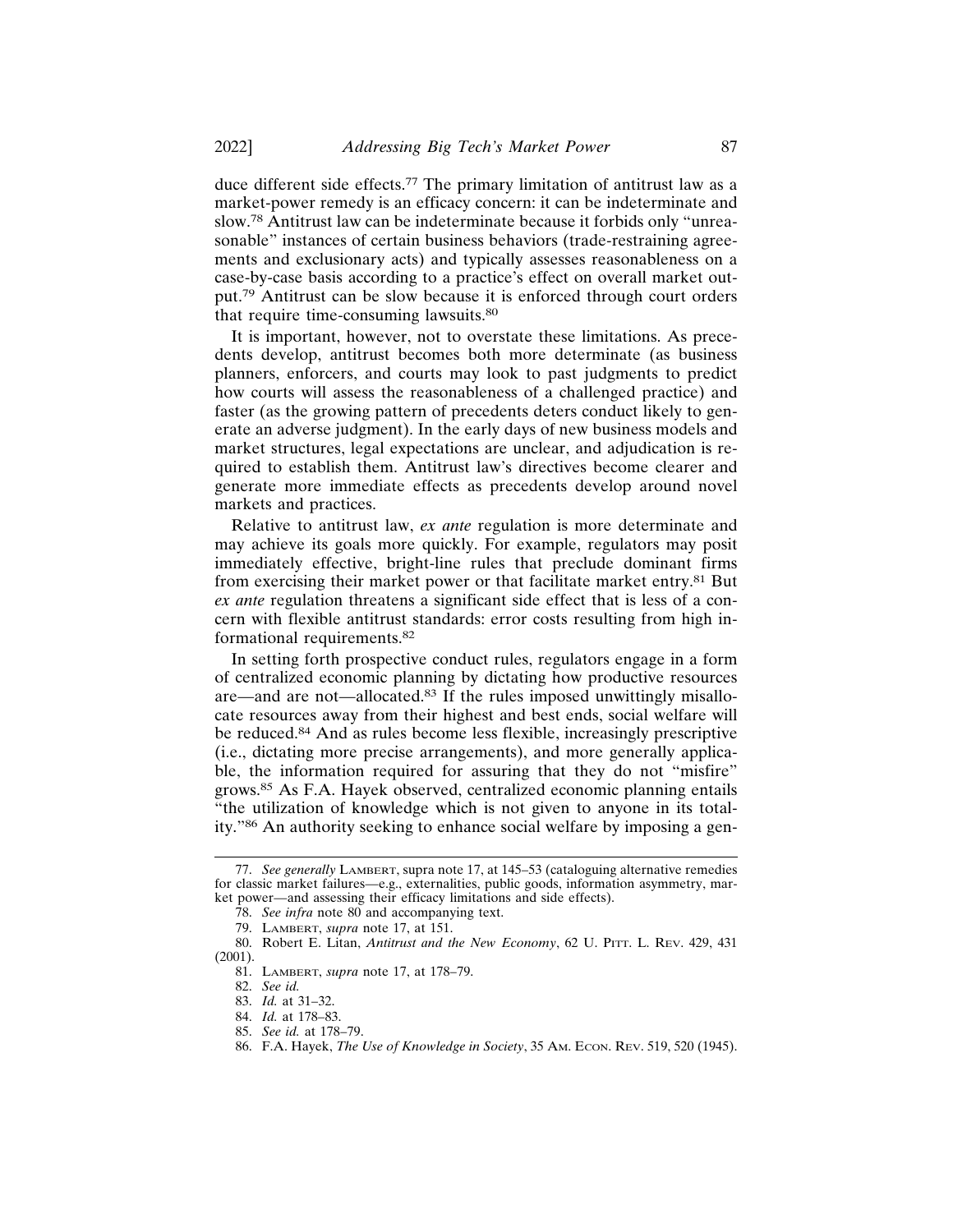erally applicable prohibition must know, for example, which instances of future behavior its ban would preclude; the value the forbidden behaviors would have created given citizens' subjective preferences (to which only they are privy); and the amount of welfare loss the prohibition is likely to avert—a matter that also turns on people's private preferences.87 Similar informational requirements apply when regulators seek to enhance welfare through imposition of a generally applicable mandate—a "thou shalt," as opposed to a "thou shalt not."88

Like antitrust law, the third approach to addressing market-power concerns—ongoing agency oversight—involves flexible standards whose precise requirements are determined on a case-by-case basis in light of the totality of the circumstances.89 The approach thus entails fewer of the Hayekian "knowledge problem" concerns that bedevil *ex ante* conduct rules.90 But by delegating the authority to determine specific requirements to a politically constituted expert agency rather than to apolitical, generalist courts, the approach threatens losses from what we may term "public choice concerns."<sup>91</sup>

The branch of economics known as public choice applies economic analysis to political decision-making.92 Eschewing the romantic vision of politics in which political actors set aside their personal preferences to pursue some version of the public good, public choice assumes that people act in the political arena as they do in non-political realms: as rational self-interest maximizers.<sup>93</sup> Thus, citizens "vote their pocketbooks"; politicians pursue election and reelection; unelected bureaucrats seek to enhance their job prestige, their salaries, the resources at their disposal, and their future earnings prospects; and members of interest groups seek to maximize their private returns.94 Two key insights of public choice are that private actors will often seek to coopt government's unique coercion right in order to increase their private returns—a process called "rentseeking"<sup>95</sup>—and that government entities with significant discretionary authority will frequently acquiesce to those private actors' demands as the authorities become "captured" by private concerns.96 The potential

<sup>87.</sup> LAMBERT, *supra* note 17, at 31–32.

<sup>88.</sup> *See id.*

<sup>89.</sup> *Id.* at 161–65.

<sup>90.</sup> *See* Hayek, *supra* note 86, at 520.

<sup>91.</sup> *Id.* at 168–69.

<sup>92.</sup> Gordon Tullock, *Public Choice*, *in* 3 THE NEW PALGRAVE: A DICTIONARY OF EC-ONOMICS 1041 (John Eatwell, Murray Milgate & Peter Newman eds., 1987).

<sup>93.</sup> James M. Buchanan, *Politics Without Romance: A Sketch of Positive Public Choice Theory and Its Normative Implications*, *in* THE THEORY OF PUBLIC CHOICE–II 11 (James M. Buchanan & Robert D. Tollison eds., 1984).

<sup>94.</sup> *See generally* William F. Shughart II, *Public Choice*, *in* THE CONCISE ENCYCLOPE-DIA OF ECONOMICS, 428–30 ( David R. Henderson ed., 2008).

<sup>95.</sup> *See* Gordon Tullock, *The Welfare Costs of Tariffs, Monopolies and Theft*, 5 W. ECON. J. 224, 231–32 (1967) (providing an example of rent seeking); Anne O. Krueger, *The Political Economy of the Rent-Seeking Society*, 64 AM. ECON. REV. 291, 291 (1974).

<sup>96.</sup> *See* George J. Stigler, *The Theory of Economic Regulation*, 2 BELL J. ECON. & MGMT. SCI. 3, 3 (1971) (observing that "regulation is acquired by the industry and is designed and operated primarily for its benefit" in regulated industries).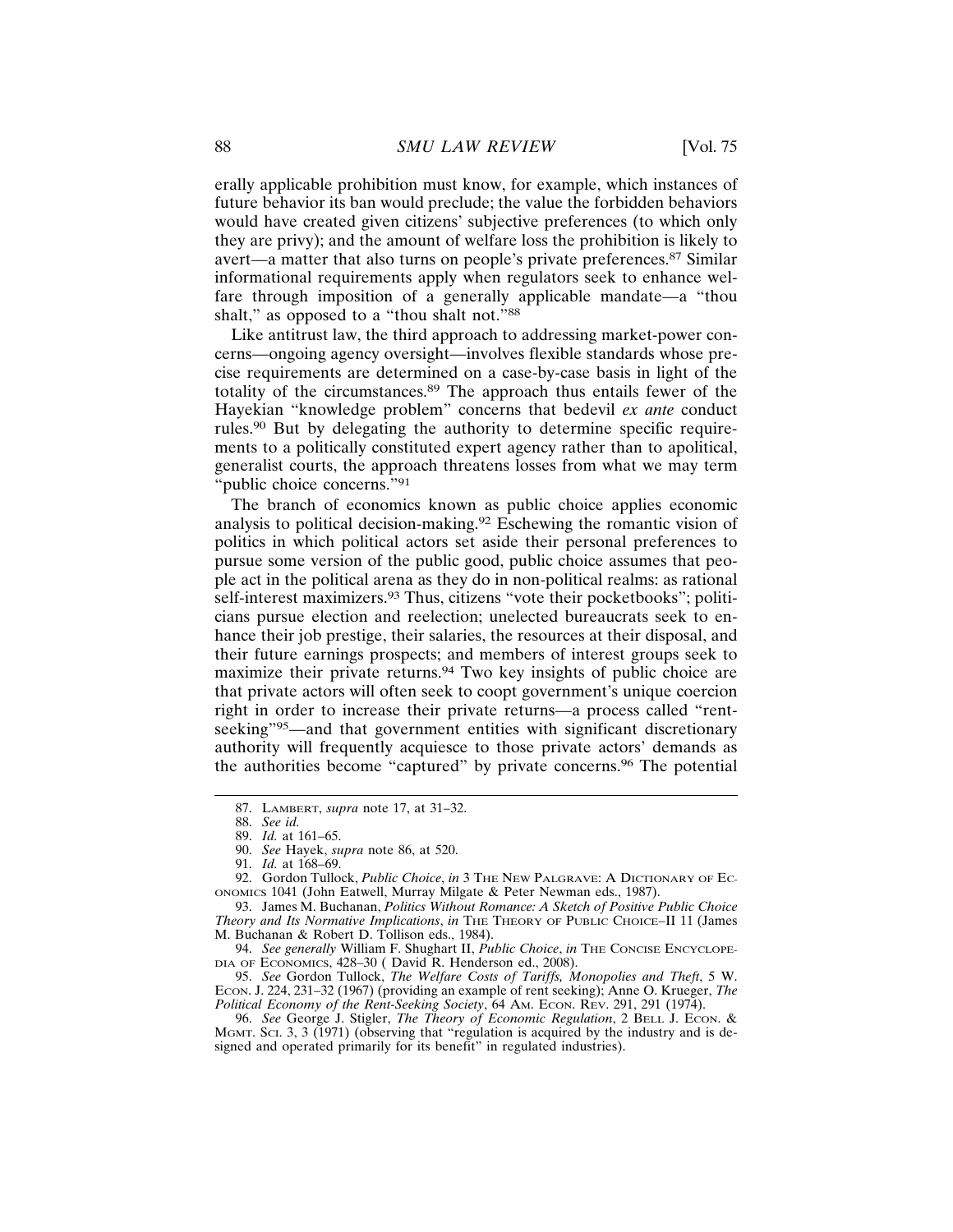for welfare losses resulting from (1) the squandering of resources on nonproductive rent-seeking activity and (2) the loss of market competition as rent-seekers co-opt government's power to hobble their rivals constitute public-choice concerns.97 Experience has shown that both rent-seeking and agency capture are especially likely when politically constituted expert agencies have substantial discretionary authority over firms with which they have continual contact.<sup>98</sup>

In the end, each of the available remedies for market power entails pros and cons. Antitrust law avoids many knowledge problems and public-choice concerns, but it is less determinate and operates more slowly, at least when business models are new.<sup>99</sup> *Ex ante* conduct rules are determinate and take effect quickly, but they entail a substantial knowledge problem.100 The agency oversight approach may be quicker and more determinate than antitrust and may raise fewer knowledge-problem concerns than do *ex ante* rules,<sup>101</sup> but the approach raises significant publicchoice concerns.

## IV. ANALYSIS OF THE PROPOSED REMEDIES IN THE CONTEXT OF DIGITAL PLATFORMS

Having catalogued the remedies available for addressing market power and identified the typical efficacy limitations and side effects of each, we turn to consider how the remedies would fare in addressing market power concerns arising from dominant digital platforms. We focus primarily on the chief limitation(s) of each proposed remedy.

#### A. ANTITRUST LAW

As explained, the primary limitations of antitrust law as a remedy for market power are that it is somewhat indeterminate and proceeds slowly, as it requires often-complicated lawsuits to establish and enforce specific conduct standards. As Mike Walker, chief economist of the United Kingdom's Competition and Markets Authority, recently testified before the U.S. Congress, "[t]here are two main problems with relying on [antitrust law]" in markets involving digital platforms: "It is too slow," and "[i]t is primarily backward looking [so that] you run the risk of playing wack-

<sup>97.</sup> *See* Thomas A. Lambert, *Rent-Seeking and Public Choice in Digital Markets*, *in* GLOBAL ANTITRUST INSTITUTE REPORT ON THE DIGITAL ECONOMY 498, 503–04 (2020). 98. *See* LAMBERT, *supra* note 17, at 168–69.

<sup>99.</sup> Even antitrust courts may face a knowledge problem in crafting remedies, particularly conduct remedies that prescribe or forbid particular behaviors and entail a measure of central planning. *See id.* at 152-53 (describing error costs in antitrust adjudication). Antitrust actions may also be means of rent-seeking by private concerns. *See* Lambert, *supra* note 97, at 519–30 (arguing that lawsuits challenging app store policies of Apple and Google are rent-seeking endeavors).

<sup>100.</sup> *Ex ante* conduct rules may also entail public choice concerns, given that the legislatures and regulatory bodies that impose them are subject to political manipulation by private interests.

<sup>101.</sup> Agencies with continual oversight authority may still face a knowledge problem when promulgating widely applicable prospective rules.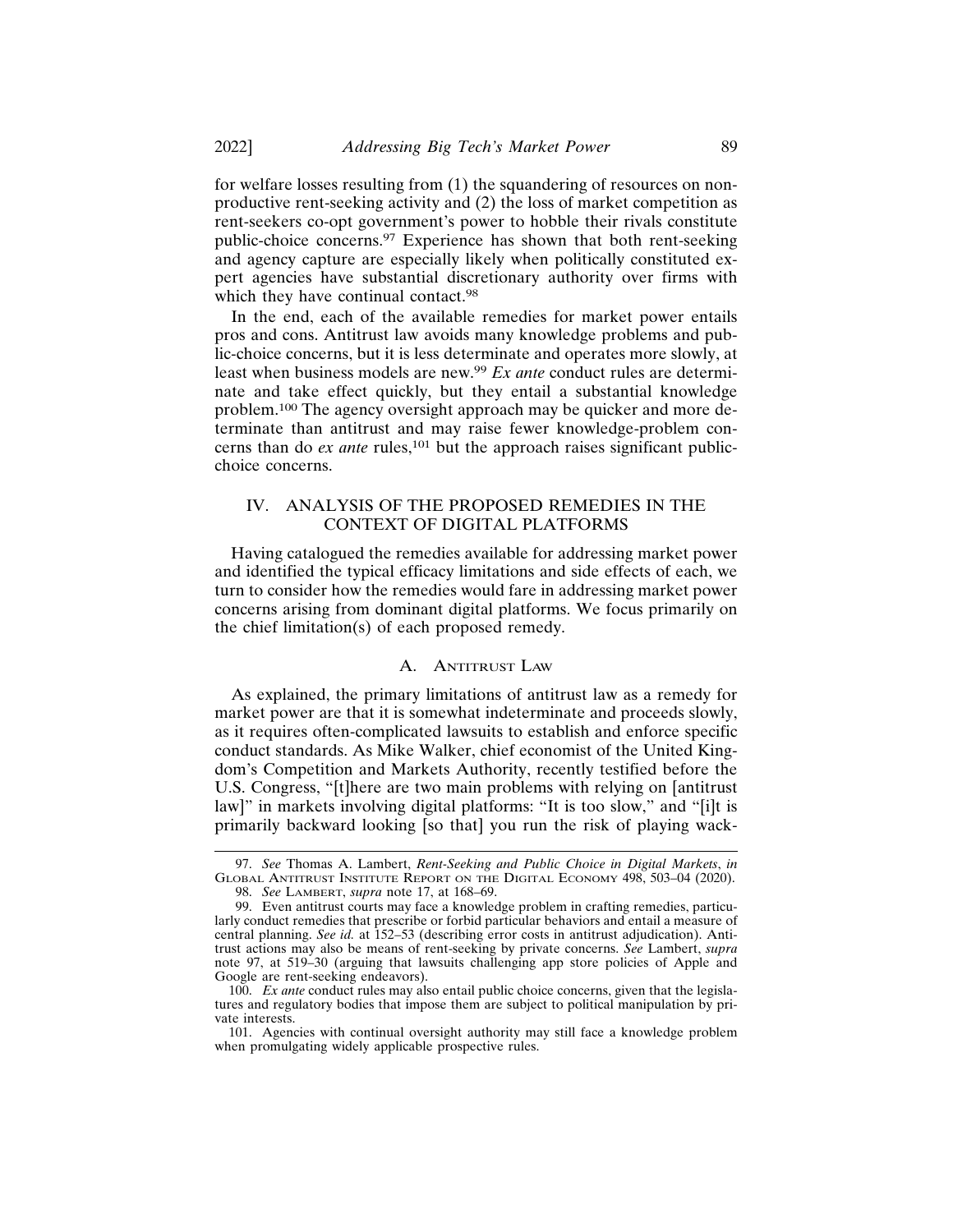amole."102 The essence of this latter criticism is that antitrust does not provide prospective guidance—i.e., that it is indeterminate. It is doubtful, however, that these concerns are as grave as Walker and other proponents of non-antitrust market power remedies suggest.

With respect to indeterminacy, a number of cases are currently pending that will soon increase the clarity of antitrust's directives in the digital platform space. At the time of this writing, Google is defending government lawsuits challenging (1) its efforts to secure default status for its search engine on various "search access points"<sup>103</sup> and (2) a number of its purportedly exclusionary actions taken in markets for digital advertising services (ad tech).<sup>104</sup> Facebook is facing claims challenging its acquisitions of firms that could have emerged as competitors (Instagram and WhatsApp) and its refusal to grant developers of apps access to its platform unless they agreed neither to compete with it nor to work with its competitors.105 Amazon is facing challenges to its use of "most favored nations" clauses that allegedly reduce price competition<sup>106</sup> and to its use of data on third-party sales to inform its own product decisions.107 Apple is defending challenges to its refusal to permit side-loading of third-party apps (i.e., installation outside its proprietary App Store);108 its requirement that purchases made while using apps running on its mobile operating system, iOS, utilize its proprietary In-App Purchase payment system;109 and its refusal to allow iOS apps to evade revenue sharing by directing users outside the apps to make purchases.<sup>110</sup> Google is defending similar challenges to actions that purportedly discourage side-loading—unlike Apple, Google technically permits the practice—and to its insistence that in-app purchases be made using its proprietary payment system.111

The resolution of these lawsuits, which are just some of the pending antitrust actions against digital platforms, will provide guidance on a number of open issues, including (1) the propriety of digital defaults and the appropriate means of securing default status, (2) the acquisition of nascent or potential competitors, (3) the propriety of most favored nations clauses involving digital retailers, (4) limits on the use of "closed" platform ecosystems, (5) limits on the use of data derived from one digital

<sup>102.</sup> *Reviving Competition, Part 3: Strengthening the Laws to Address Monopoly Power: Hearing Before the Subcomm. on Antitrust, Com. & Admin. L. of the H. Comm. on the Judiciary*, 117th Cong. 1–2 (2021) [hereinafter *Reviving Competition Hearing*] (testimony of Dr. Mike Walker, Chief Economic Advisor, U.K. Competition and Markets Authority).

<sup>103.</sup> *See* U.S. v. Google Complaint, *supra* note 40, ¶¶ 2–4.

<sup>104.</sup> *See* Texas v. Google Complaint, *supra* note 40, ¶ 262; Colorado v. Google Complaint, *supra* note 40, ¶¶ 8–16.

<sup>105.</sup> *See* FTC v. Facebook Amended Complaint, *supra* note 40, ¶¶ 225–27.

<sup>106.</sup> Cook v. Amazon Complaint, *supra* note 72, ¶¶ 23–25.

<sup>107.</sup> European Commission Press Release, IP/20/2077, *supra* note 72.

<sup>108.</sup> *See* Epic v. Apple Complaint, *supra* note 39, ¶¶ 7–13.

<sup>109.</sup> *Id.* ¶ 10.

<sup>110.</sup> European Commission Press Release, IP/20/1073, *supra* note 72.

<sup>111.</sup> *See* Epic v. Google Complaint, *supra* note 39, ¶¶ 21–24; Complaint ¶¶ 3–5, Utah v.

Google, LLC, No. 3:21-cv-05227 (N.D. Cal. July 7, 2021).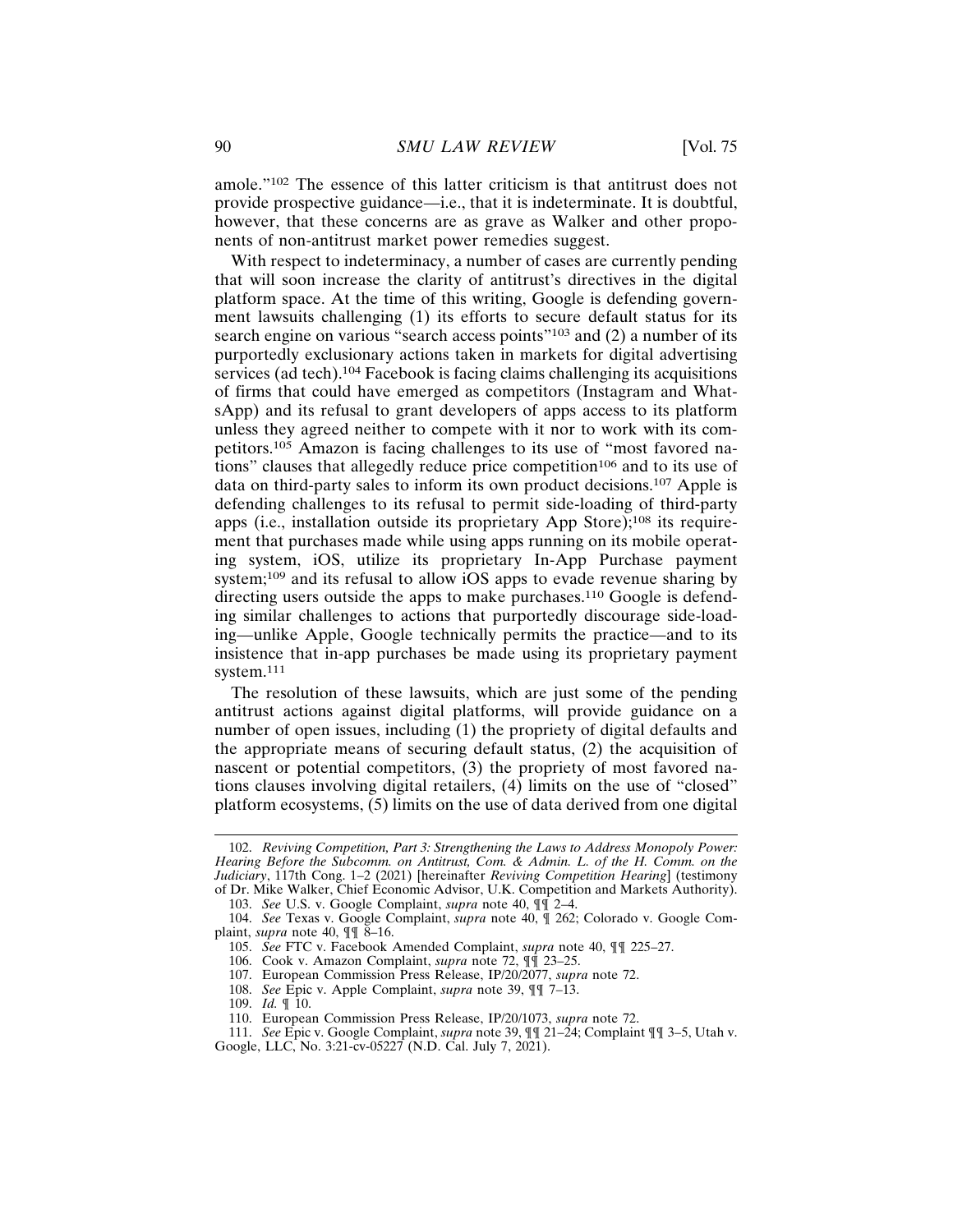offering to inform or enhance another, and (6) a platform operator's permissible means of extracting surplus from platform users. Displacing antitrust on grounds of its indeterminacy seems improvident when antitrust precedents in the area of digital platforms are soon to accumulate.<sup>112</sup>

But what about antitrust's purported slowness? The implicit assumption here is that the protracted nature of antitrust enforcement and adjudication has allowed social welfare losses from market power to proliferate in digital markets.113 The soundness of that assumption, however, is questionable.

To be sure, digital platforms have grown quite large over the past two decades.114 But size alone does not generate adverse market power effects—i.e., higher prices, lower quality, and deadweight loss from failure to engage in welfare-enhancing production. In industries featuring significant economies of scale and network effects, larger firms will be able to offer a better deal for consumers and will thus succeed relative to their smaller rivals.<sup>115</sup> In such industries, using state power to "force smallness" will cause a reduction in overall market output—the ultimate symptom of market power and the harm antitrust is designed to avert.<sup>116</sup> Moreover, in markets in which one firm is likely to dominate because of economies of scale and network effects, firms, even dominant ones, often compete "for the market" by continually enhancing output both quantitatively and qualitatively.117 The mere fact that digital platforms have grown large, then, does not by itself suggest that antitrust is not working.118

<sup>112.</sup> This point echoes FTC Commissioner Christine Wilson's recent call for Congress to await resolution of the major pending antitrust lawsuits against digital platforms before making sweeping changes to the U.S. antitrust laws. *See* Alex Wilts, *Wilson: Resolve Big Tech Cases Before Reforming Antitrust Laws*, GLOB. COMPETITION REV. (April 12, 2021), https://globalcompetitionreview.com/gcr-usa/digital-markets/wilson-resolve-big-tech-casesreforming-antitrust-laws [https://perma.cc/H7KK-VY88].

<sup>113.</sup> Hovenkamp, *supra* note 60, at 1958–60.

<sup>114.</sup> Esteban Ortiz-Ospina, *The Rise of Social Media*, OUR WORLD IN DATA (April 30, 2020), https://ourworldindata.org/rise-of-social-media [https://perma.cc/W5XC-CMFG].

<sup>115.</sup> Economies of scale exist when producers' long-run average cost could drop by expanding productive capacity. In industries in which firms face high fixed costs, the output range in which economies of scale exist may be great. *See generally* LAMBERT, *supra* note 17, at 153–56. For production within that range, firms that have greater productive capacity can achieve lower per-unit costs and can thus charge lower prices sustainably. *See id.* Network effects exist where a firm's offering is more attractive as it serves more customers, as with an internet messaging service or social media platform. *See* Michael L. Katz & Carl Shapiro, *Systems Competition and Network Effects*, 8 J. ECON. PERSPS. 93, 94 (1994) (observing that network effects exist when "the value of membership to one user is positively affected when another user joins and enlarges the network"). Both economies of scale and network effects reward scale and thus encourage larger firms with greater market shares.

<sup>116.</sup> *See generally* LAMBERT, *supra* note 17, at 153–56.

<sup>117.</sup> *See generally* P.A. Geroski, *Competition in Markets and Competition for Markets*, 3 J. INDUS., COMPETITION & TRADE 151, 152–53 (2003) (describing competition "for" the market).

<sup>118.</sup> For a period in the mid-twentieth century, antitrust law did look beyond market output effects to police bigness per se, and a number of contemporary commentators—socalled Neo-Brandeisians—favor a return to that "big is bad" approach. *See, e.g.*, WU, *supra* note 2, at 16–17; Khan, *supra* note 2, at 716; HAWLEY, *supra* note 3. I have elsewhere explained why such a policy transition would be misguided. *See* Thomas A. Lambert, *The*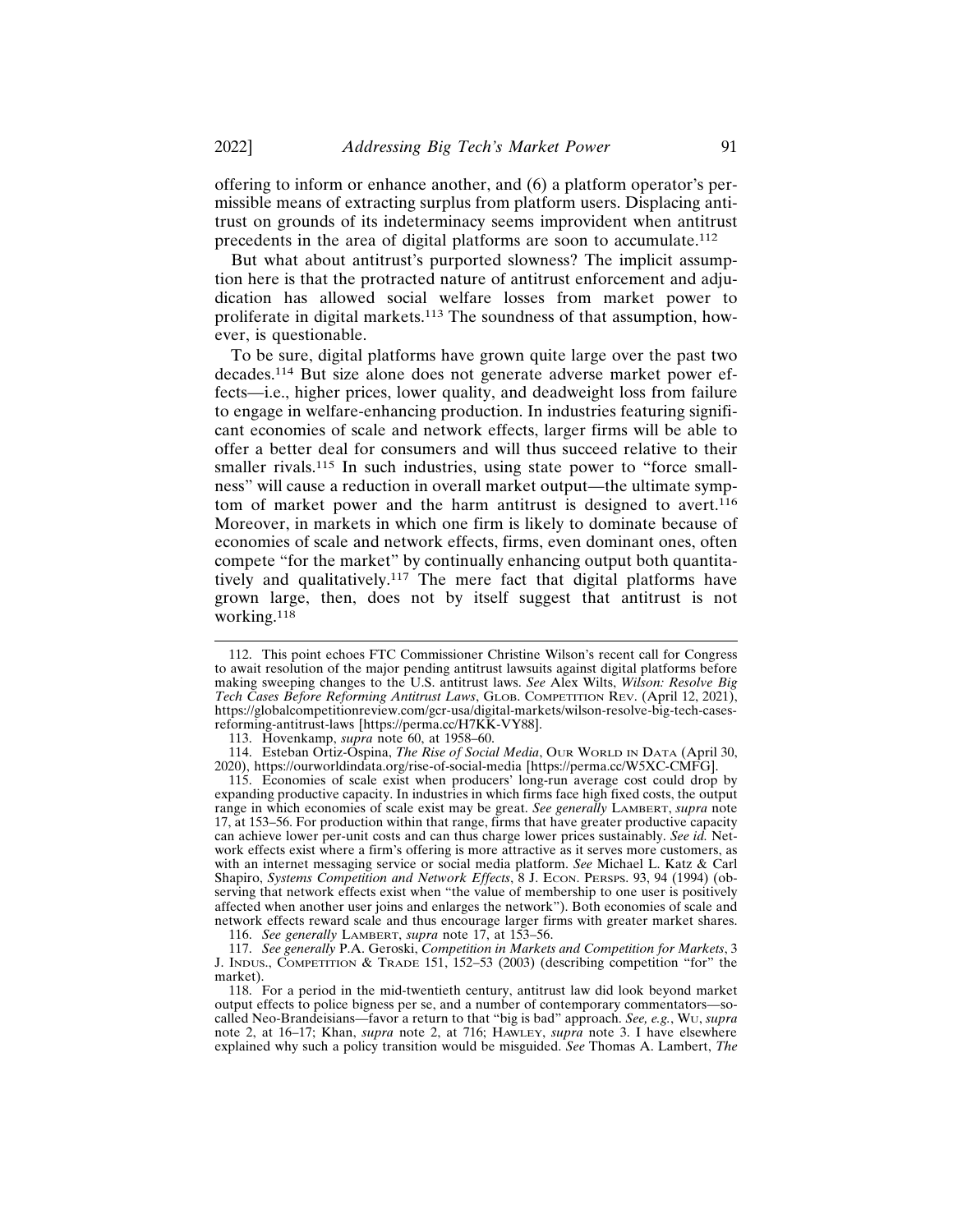The key question is whether we are witnessing an epidemic of actual market power symptoms in markets involving digital platforms. It is far from clear that we are. Many of the most prominent services provided by the dominant digital platforms (e.g., search services, social networking, email, digital photo storage) are free, or at least offered at zero monetary cost, to one set of users, who obviously experience no adverse price effects.119 Of course, the services a platform provides for free to one set of consumers are often financed by payments from someone else, most often advertisers. But there is little evidence that advertising prices are rising. Indeed, overall advertising spending as a percentage of GDP has fallen since the advent of the major digital platforms,120 and prices for digital advertising have dropped steadily.<sup>121</sup>

When it comes to product and service quality, digital platform markets appear to be performing remarkably well. The GAFA firms are hardly fat monopolists enjoying the quiet life that results from a lack of competition. They are better characterized as relentless innovators that continually improve their offerings for the benefit of consumers.122 Even on the matter of user privacy, the quality aspect most often alleged to be deficient as a result of platforms' market power, consumers increasingly have options that satisfy their preferences. In search, DuckDuckGo, Startpage,

120. *See News by the Ton: 75 Years of U.S. Advertising*, BENEDICT EVANS (June 15, 2020), https://www.ben-evans.com/benedictevans/2020/6/14/75-years-of-us-advertising [https://perma.cc/QQ89-8NUL] (observing that the "advertising share of GDP started sliding immediately after the Dotcom bubble, had a major step down in the financial crisis and has been suspiciously flat ever since. . . . The economy grew and advertising didn't get its historic share of that growth.").

121. *See* U.S. BUREAU OF LAB. STATS., WPU365, PRODUCER PRICE INDEX BY COM-MODITY: ADVERTISING SPACE AND TIME SALES: INTERNET ADVERTISING SALES, EXCLUD-ING INTERNET ADVERTISING SOLD BY PRINT PUBLISHERS (2021), https:// fred.stlouisfed.org/series/WPU365 [https://perma.cc/B8K2-C43T] (showing that Producer Price Index for Internet advertising, excluding that sold by print publishers, declined around 35% between December 2009 and June 2021).

122. In 2018, Amazon was the top global spender on R&D (\$22.6 billion); Google parent Alphabet was second (\$16.2 billion); Microsoft was sixth (\$12.3 billion); Apple, seventh (\$11.6 billion); and Facebook, fourteenth (\$7.8 billion). *See* M. Szmigiera, *Ranking of the 20 Companies with the Highest Spending on Research and Development in 2018*, STATISTA (Mar. 17, 2021), https://www.statista.com/statistics/265645/ranking-of-the-20-companieswith-the-highest-spending-on-research-and-development [https://perma.cc/3MSA-NGMD].

*Limits of Antitrust in the 21st Century*, 68 U. KAN. L. REV. 1097, 1109–18 (2020). For extended treatment of that matter, see ROBERT H. BORK, THE ANTITRUST PARADOX: A POLICY AT WAR WITH ITSELF (1978).

<sup>119.</sup> *See* STIGLER CTR. REPORT, *supra* note 7, at 54–56. The challenges to Apple's and Google's app store policies do allege that consumers are being forced to pay excessive prices (albeit indirectly). *See* Epic v. Apple Complaint, *supra* note 39, ¶ 5; Epic v. Google Complaint, *supra* note 39, ¶ 5. But those challenges hardly show that antitrust adjudication is intolerably slow. Epic Games filed its actions on August 13, 2020, Epic v. Apple Complaint, *supra* note 39; the three-week Apple trial was completed by May 24, 2021, Minute Entry for Proceedings Held Before Judge Yvonne Gonzalez Rogers, Epic Games, Inc. v. Apple Inc., No. 4:20-cv-05640 (May 24, 2021), ECF No. 753. And the district court issued its ruling, now on appeal, on September 10, 2021. Epic Games, Inc. v. Apple Inc., No. 4:20 cv-05640-YGR, 2021 WL 4128925 (N.D. Cal. Sept. 10, 2021).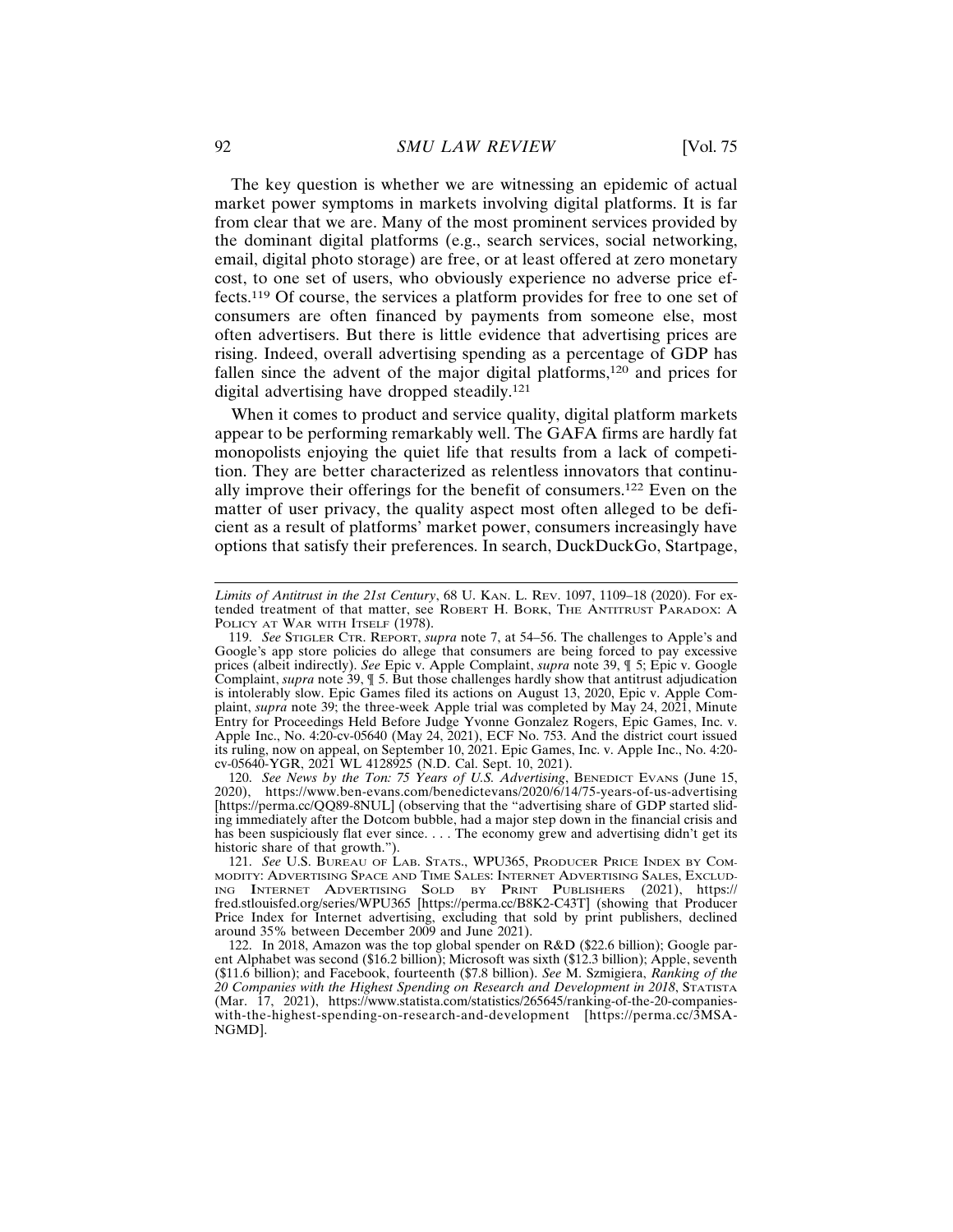and Ecosia offer enhanced privacy.123 On web browsers, consumers can select between products that allow third-party cookies by default and those that block them, and if they do not like the preset default on their preferred browser, they can typically change it.<sup>124</sup> While it is of course possible that product and service quality might be even better in digital markets if there were greater competition, the existing and ever-improving product and service quality in such markets does not indicate that antitrust law's slowness has allowed market power to run amok.

Nor does it appear that reliance on antitrust law has permitted harms in the form of reduced innovation and entrepreneurship in digital markets. In its recently released report on competition in digital markets, the Antitrust Subcommittee of the U.S. House Judiciary Committee asserted that since the advent of the major digital platforms: (1) "[t]he number of new technology firms in the digital economy has declined"; (2) "the entrepreneurship rate—the share of startups and young firms in the [high technology] industry as a whole—has also fallen significantly"; and (3) "[u]nsurprisingly, there has also been a sharp reduction in early-stage funding for technology startups."125 Examined closely, however, those claims do not withstand scrutiny. In support of the first two, the House Judiciary Report cited a study based on data *ending in 2011*. 126 As Benedict Evans has observed, "standard industry data shows that startup investment rounds have actually risen at least 4x since then."127 In support of the third claim, the House Judiciary Report cited statistics from an article noting that the number and aggregate size of the very smallest venture capital deals—those under \$1 million—fell between 2014 and 2018 (after growing substantially from 2008 to 2014).128 The House Re-

<sup>123.</sup> *See Privacy Policy*, DUCKDUCKGO, https://duckduckgo.com/privacy [https:// perma.cc/H2EM-QAZF]; *Our Privacy Policy*, STARTPAGE, https://www.startpage.com/en/ privacy-policy [https://perma.cc/E788-A4JX]; *Privacy*, ECOSIA, https://info.ecosia.org/privacy [https://perma.cc/2RK9-FEXH].

<sup>124.</sup> *See* Michal Wlosik, *How Different Browsers Handle First-Party and Third-Party Cookies*, CLEARCODE (Dec. 17, 2020), https://clearcode.cc/blog/browsers-first-third-partycookies/#C1 [https://perma.cc/BMY7-Q9S6]. Ironically, legal efforts to enhance platform competition may pose a hurdle to further privacy innovation, as smaller ad tech companies are now accusing Google of impairing their ability to compete by providing privacy protections its users are demanding. *See* Ronan Shields, *Google Kills the Cookie, Leaving Digital Media Companies Craving a New Way Forward*, ADWEEK (Jan. 17, 2020), https:// www.adweek.com/programmatic/google-kills-the-cookie-leaving-digital-media-companiescraving-a-new-way-forward [https://perma.cc/L8RK-8WZK].

<sup>125.</sup> MAJORITY STAFF OF SUBCOMM. ON ANTITRUST, COM. & ADMIN. L. OF THE COMM. ON THE JUDICIARY, 116TH CONG., INVESTIGATION OF COMPETITION IN DIGITAL MARKETS: MAJORITY STAFF REPORT AND RECOMMENDATIONS 46–47 (2020).

<sup>126.</sup> *Id.* at 47 n.171 (citing IAN HATHWAY, EWING MARION KAUFFMAN FOUND., TECH STARTS: HIGH-TECHNOLOGY BUSINESS FORMATION AND JOB CREATION IN THE UNITED STATES 5 (2013), https://www.kauffman.org/wp-content/uploads/2019/12/bdstechstartsreport.pdf [https://perma.cc/XU62-UXS9]).

<sup>127.</sup> *The Regulator's Puzzle*, BENEDICT EVANS (Dec. 3, 2020), https://www.ben-evans.com/benedictevans/2020/12/03/the-regulators-puzzle [https://perma.cc/7LGU-C82X].

<sup>128.</sup> MAJORITY STAFF OF SUBCOMM. ON ANTITRUST, COM. & ADMIN. L. OF THE COMM. ON THE JUDICIARY, 116TH CONG., INVESTIGATION OF COMPETITION IN DIGITAL MARKETS: MAJORITY STAFF REPORT AND RECOMMENDATIONS 47 n.172 (2020) (citing Gené Teare, *Decade in Review: Trends in Seed- and Early-Stage Funding*, CRUNCHBASE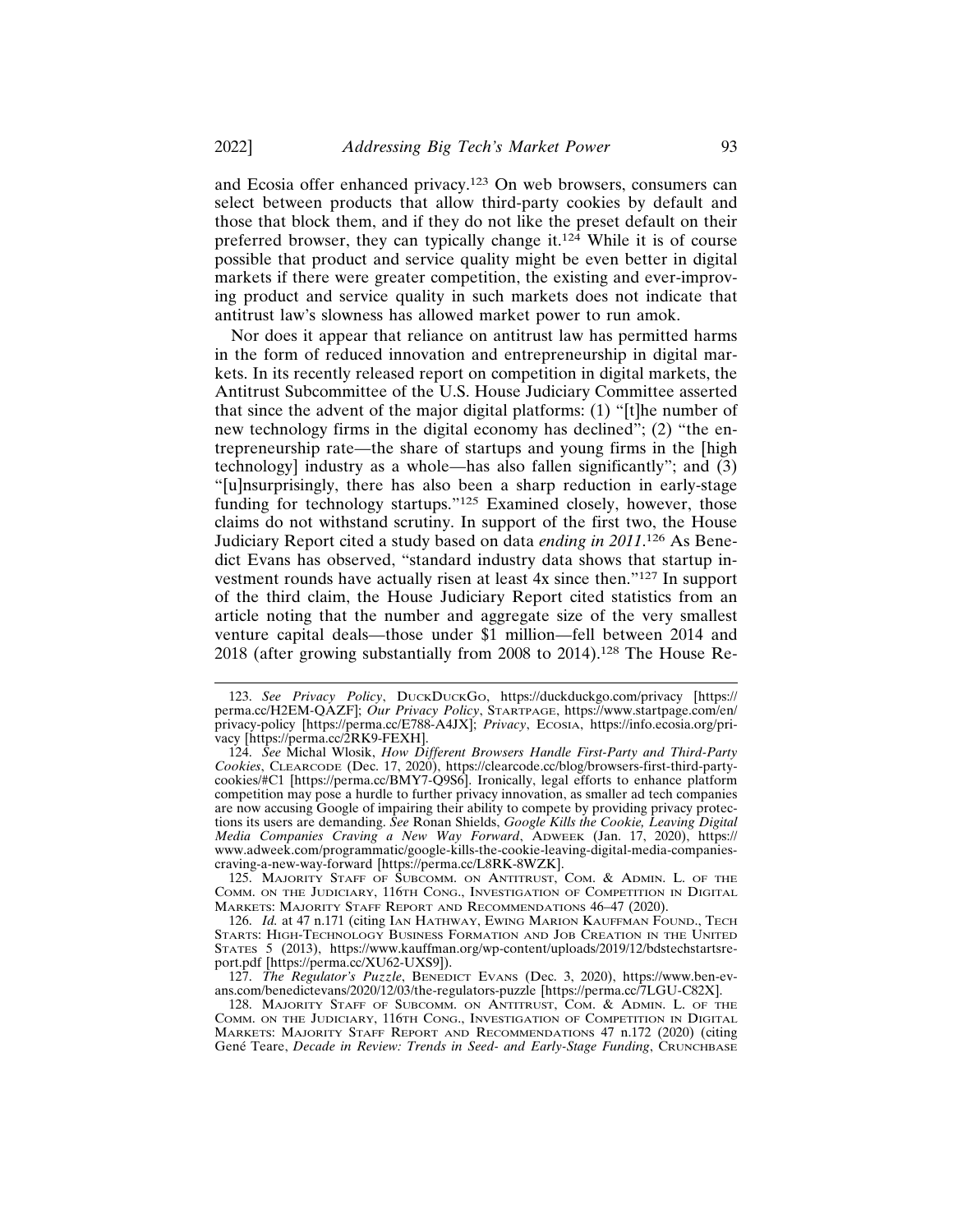port failed to note, however, the cited article's observation that small venture deals (\$1 million to \$5 million) had not dropped and that larger venture deals (>\$5 million) had grown substantially during the same time period.129 Nor did the House Report acknowledge that venture capital funding has continued to increase since 2019.130 The House Report authors appear to have cherry-picked a small and isolated data set to support their claim that the advent of the digital platforms has led to a "sharp reduction" in funding for technology start-ups.

None of this is to suggest that there are no competitive problems in markets involving digital platforms. The question at hand is simply whether antitrust law is "too slow" for such markets, as CMA economist Walker and other advocates of direct regulation have suggested.<sup>131</sup> If market-power symptoms indeed grew prevalent in such markets before antitrust law could do its job, antitrust law's slowness could warrant a different, perhaps more error-prone approach. But despite the sheer size of today's digital platforms, the markets in which they participate have yet to exhibit severe market-power symptoms, and antitrust adjudication is proceeding apace. It seems, then, that neither a lack of determinacy nor excessive slowness justifies jettisoning antitrust law as the remedy for market power in markets involving digital platforms—at least not at the current moment.

#### B. *Ex Ante* Conduct Rules

The chief limitation of *ex ante* conduct rules is that they often generate costly errors because the planners promulgating generally applicable, resource-allocating directives outside a particular, examinable factual context lack the information needed to determine in advance which precise behaviors will reduce market output and which will enhance it.132 When it comes to conduct rules that apply uniformly to disparate digital platforms, this Hayekian knowledge problem is likely to be severe.<sup>133</sup>

Of course, efforts to predict how the knowledge problem will bedevil particular conduct rules are themselves subject to knowledge problem concerns. It is not difficult, however, to identify risks of errors that particular conduct rules may generate. We therefore briefly consider how several of the leading proposed conduct rules for digital platforms could end

NEWS (Mar. 13, 2019), https://technologycrunch.com/2019/03/16/decade-in-review-trendsin-seed-and-early-stagefunding [https://perma.cc/7YJA-5EF3]).

<sup>129.</sup> *See* Teare, *supra* note 128.

<sup>130.</sup> Joanna Glasner, *North American Venture Investment Rose in 2020, Culminating with Big Exits and a Strong Q4*, CRUNCHBASE NEWS (Jan. 15, 2021), https:// news.crunchbase.com/news/north-america-venture-investing-2020-report [https://perma.cc/ 2Y99-U9BA].

<sup>131.</sup> *See Reviving Competition Hearing*, *supra* note 102, at 1–2 (testimony of Dr. Mike Walker, Chief Economic Advisor, U.K. Competition and Markets Authority).

<sup>132.</sup> *See generally* Hayek, *supra* note 86, at 519–20.

<sup>133.</sup> *See* Hovenkamp, *supra* note 60, at 1956 ("[B]road regulation is ill-suited for digital platforms because they are so disparate.").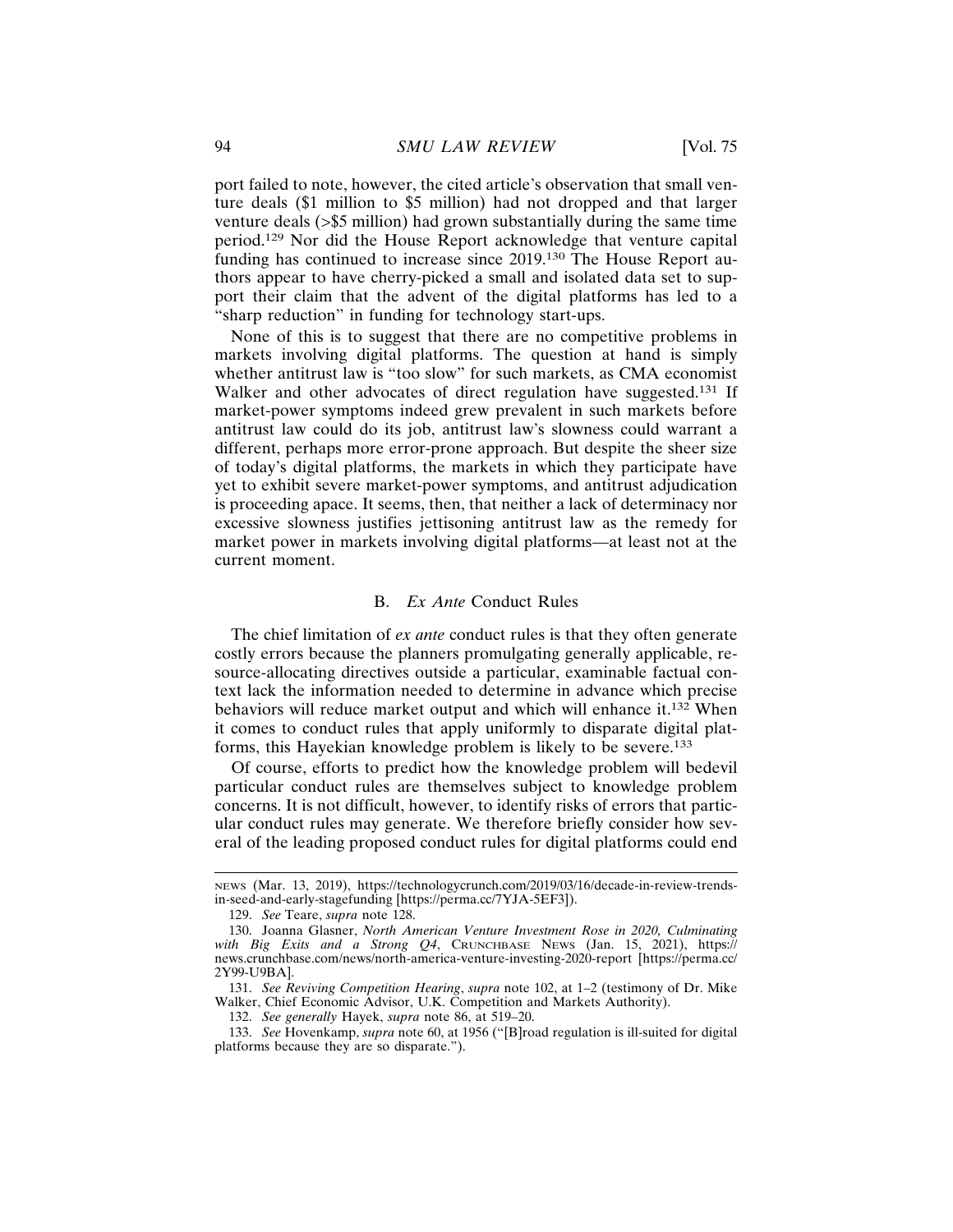up reducing social welfare by wrongly forbidding output-enhancing conduct or wrongly requiring behaviors that reduce market output.

## *1. Structural Separations*

In her presidential campaign, Senator Elizabeth Warren famously proposed to ban companies operating major digital platforms from competing on their own platforms.<sup>134</sup> The staff of the House Judiciary Committee later recommended that Congress consider "structural separation and line of business restrictions," explaining that "[s]tructural separations prohibit a dominant intermediary from operating in markets that place the intermediary in competition with the firms dependent on its infrastructure. Line of business restrictions, meanwhile, generally limit the markets in which a dominant firm can engage."135 In June 2021, members of the House Judiciary Committee responded by advancing a bill that would mandate structural separations and line of business restrictions for the largest digital platforms.<sup>136</sup>

Under the proposed Ending Platform Monopolies Act, Amazon could not sell its private label Amazon Basics products on Amazon.com, Google could not feature its own content on Google Search, and Apple could not provide apps that compete with those for sale in its App Store.<sup>137</sup> The thinking is that, by insulating third-party sellers on a plat-

136. Ending Platform Monopolies Act, H.R. 3825, 117th Cong. §§ 2(a)–(b) (2021). 137. The bill provides that:

(3) gives rise to a conflict of interest.

<sup>134.</sup> *See* Elizabeth Warren, *Here's How We Can Break Up Big Tech*, MEDIUM: TEAM WARREN (March 8, 2019), https://medium.com/@teamwarren/heres-how-we-can-break-upbig-tech-9ad9e0da324c [https://perma.cc/26YG-YWG5] (proposing that platform operators with more than \$25 billion in annual revenues be precluded from making offerings on their own platforms). Senator Warren later included in a draft bill a provision declaring that "[s]erving as both a platform and a merchant that competes with third-party merchants" is "a presumptive abuse of market power." Elizabeth Warren, Anti-Monopoly and Competition Restoration Act § 6 (b)(4)(D) (Mar. 10, 2020) (unfinished draft of legislation), https:// www.hausfeld.com/uploads/documents/2019\_12\_02\_warren\_draft\_antitrust\_bill.pdf [https:/ /perma.cc/Z9D5-WDAE].

<sup>135.</sup> MAJORITY STAFF OF SUBCOMM. ON ANTITRUST, COM. & ADMIN. L. OF THE COMM. ON THE JUDICIARY, 116TH CONG., INVESTIGATION OF COMPETITION IN DIGITAL MARKETS: MAJORITY STAFF REPORT AND RECOMMENDATIONS 379 (2020).

<sup>[</sup>I]t shall be unlawful for a covered platform operator to own, control, or have a beneficial interest in a line of business other than the covered platform that—

<sup>(1)</sup> utilizes the covered platform for the sale or provision of products or services;

<sup>(2)</sup> offers a product or service that the covered platform requires a business user to purchase or utilize as a condition for access to the covered platform, or as a condition for preferred status or placement of a business user's product or services on the covered platform; or

*Id.* § 2(a). The bill then provides that a "conflict of interest" will arise when: (1) a covered platform operator owns or controls a line of business, other

than the covered platform; and

<sup>(2)</sup> the covered platform's ownership or control of that line of business creates the incentive and ability for the covered platform to—

<sup>(</sup>A) advantage the covered platform operator's own products, services, or lines of business on the covered platform over those of a competing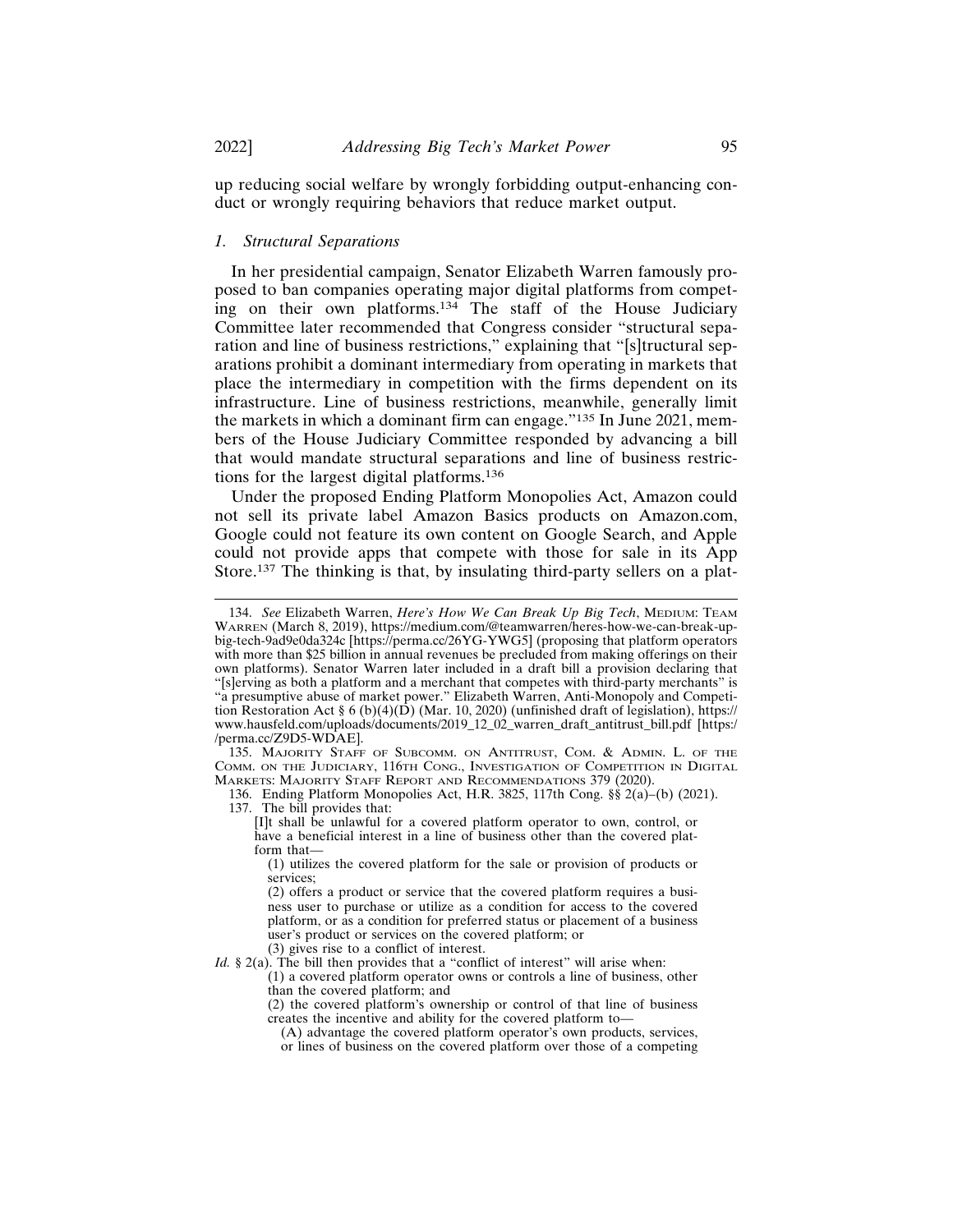form from competition with the platform provider that may have a competitive advantage derived from its access to information about platform transactions, the restrictions will encourage third-party sellers to invest more in innovation, production, and marketing.<sup>138</sup>

Of course, banning platform operators from competing with firms that use their platforms reduces immediate competition in the markets from which platform operators are excluded.<sup>139</sup> Line of business restrictions may even entrench dominant incumbents by preventing large digital platforms—the very firms best positioned for success—from entering the incumbents' markets. Apple, for example, could not create a search engine to compete with Google on the iPhone, as it has apparently contemplated.140 Proponents of structural separations apparently assume that these reductions in competition will be outweighed by an increase in future competition as third-party sellers, freed from concern about being undersold or disadvantaged by the platforms they utilize, innovate and grow.<sup>141</sup>

But that is a speculative gamble. Regulators have no way of knowing that the "bird in the hand" of increased competition from platform operators' market participation is of less social value than the "bird in the bush" of having stronger and more innovative third-party sellers in the future. Indeed, given platform operators' interest in assuring high-quality offerings on their platforms, it seems unlikely that they would take steps today that would reduce future innovation by or substantially weaken platform participants. That would suggest that the marginal benefits of a structural separations rule could be meager, while the marginal cost of precluding platform operators from competing today appears to be great. To continue with the bird analogy, mandating structural separations may be like releasing a resplendent quetzal to chase after a common sparrow.

138. MAJORITY STAFF OF SUBCOMM. ON ANTITRUST, COM. & ADMIN. L. OF THE COMM. ON THE JUDICIARY, 116TH CONG., INVESTIGATION OF COMPETITION IN DIGITAL MARKETS: MAJORITY STAFF REPORT AND RECOMMENDATIONS 378–79 (2020).

139. Lina M. Khan, *The Separation of Platforms and Commerce*, 119 COLUM. L. REV. 973, 1085–86 (2019).

140. *See* Tim Bradshaw & Patrick McGee, *Apple Develops Alternative to Google Search*, FIN. TIMES (Oct. 28, 2020), https://www.ft.com/content/fd311801-e863-41fe-82cf-3d98c4c47e26 [https://perma.cc/9TWV-L93E].

141. *See, e.g.*, Khan, *supra* note 139, at 1085.

business or a business that constitutes nascent or potential competition to the covered platform operator; or

<sup>(</sup>B) exclude from, or disadvantage, the products, services, or lines of business on the covered platform of a competing business or a business that constitutes nascent or potential competition to the covered platform operator.

*Id.* § 2(b). The term "covered platform" includes any online platform that (1) has at least 50 million monthly active U.S. users or 100,000 monthly active U.S. business users, (2) is owned or controlled by a company with net annual sale or a market capitalization of at least \$600 billion (adjusted for inflation), and (3) "is a critical trading partner for the sale or provision of any product or service offered on or directly related to the online platform." *Id.* § 5(5)(B).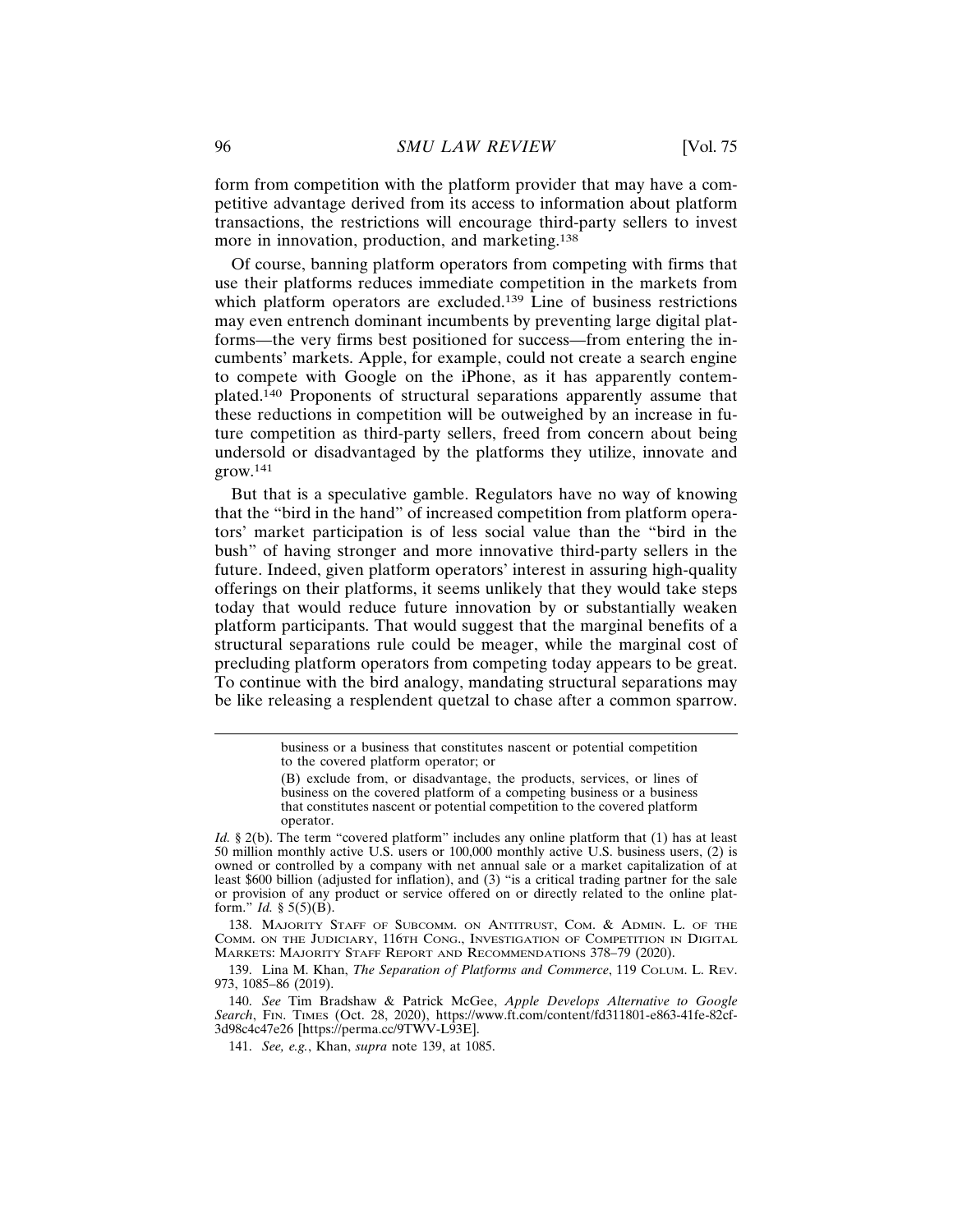In any event, whether banning platform operators from competing on their platforms would occasion a net loss or gain would vary from platform to platform and market to market.142 Many Amazon Basics offerings, for example, are commodity products sold in markets featuring strong brands with high profit margins (e.g., Amazon Basics batteries are commodities that compete with high-margin brands like Energizer and Duracell).143 Amazon's participation as a seller in such markets is highly unlikely to discourage valuable innovation—there is little to be had on basic commodity products—but it creates valuable price competition by offering consumers a less expensive option from a trusted supplier. The sort of structural separations rule promoted by Senator Warren and imposed by the Ending Platform Monopolies Act would misfire badly in this particular context.

#### *2. Self-Preferencing Bans*

The information and offerings presented to consumers on user home screens, search engines, social networks, app stores, or e-commerce sites must always be displayed in some order, and consumers typically pay most attention to the most conspicuous offerings.144 "Self-preferencing bans" preclude digital platforms from affording a more favorable ranking or offering placement to the platform's own products or services than to similar products and services offered by third-parties participating on the platform.145 Such bans are a key component of the Digital Markets Act currently under consideration in the European Union<sup>146</sup> and two bills recently advanced by the respective Judiciary Committees of the U.S. House and Senate.<sup>147</sup>

<sup>142.</sup> *See generally* Hovenkamp, *supra* note 60, at 1956 (highlighting key differences among dominant platforms as "broad regulation is ill-suited for digital platforms because they are so disparate").

<sup>143.</sup> Aditya Kalra & Steve Stecklow, *Amazon Copied Products and Rigged Search Results to Promote Its Own Brands, Documents Show*, REUTERS (Oct. 13, 2021), https:// www.reuters.com/investigates/special-report/amazon-india-rigging [https://perma.cc/C4V3- MTJT].

<sup>144.</sup> Prakhar Khanna, *Google Now Wants You to Scroll Forever on Its Search for Mobile*, DIGIT. TRENDS (Oct. 15, 2021), https://www.digitaltrends.com/mobile/google-searchchanges-scroll-forever [https://perma.cc/L7YS-KSZ3].

<sup>145.</sup> *See* D. BRUCE HOFFMAN & GARRETT D. SHINN, COMPETITION POL'Y INT'L ANTI-TRUST CHRON., SELF-PREFERENCING AND ANTITRUST: HARMFUL SOLUTIONS FOR AN IM-PROBABLE PROBLEM 3 (2021), https://www.clearygottlieb.com/-/media/files/cpihoffman—final-pdf.pdf [https://perma.cc/LJ3N-FWVE].

<sup>146.</sup> *See Digital Markets Act*, *supra* note 73, art. 6(1)(d) ("[A] gatekeeper shall . . . refrain from treating more favourably in ranking services and products offered by the gatekeeper itself or by any third party belonging to the same undertaking compared to similar services or products of third party and apply fair and nondiscriminatory conditions to such ranking[.]").

<sup>147.</sup> *See* American Choice and Innovation Online Act, H.R. 3816, 117th Cong. § 2(a) (2021) (precluding operator of a covered platform from "(1) advantag[ing] the covered platform operator's own products, services, or lines of business over those of another business user; (2) exclud[ing] or disadvantag[ing] the products, services, or lines of business of another business user relative to the covered platform's own products, services, or lines of business; or (3) discriminat[ing] among similarly situated business users"); *id.* § 2(b)(7) (making it unlawful "in connection with any user interfaces, including search or ranking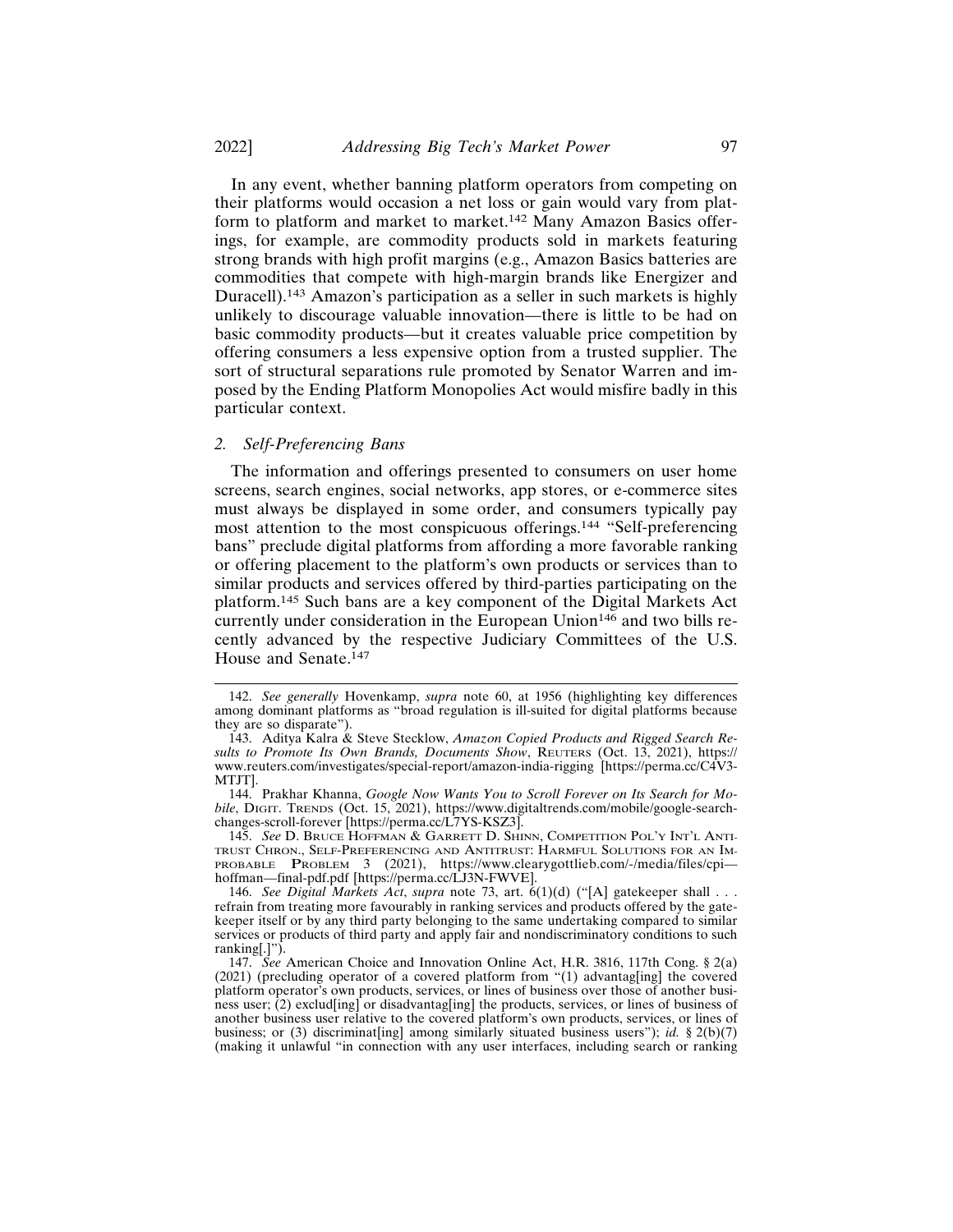Proponents of self-preferencing bans contend that they are needed to preserve platform participants' incentives to innovate and enhance the quality of their offerings: why do so if your offering may be unfairly buried?148 But self-preferencing bans do not preclude platforms from elevating their own offerings when they *deserve* more favorable placement preventing this would harm consumers by obscuring the most attractive options and reducing the platform's incentive to offer consumers a better deal.149 Prohibitions on self-preferencing, therefore, require the regulator to develop some sort of "deservingness" criteria.

That is a tall order. Any such criteria would have to assess multiple factors, and the identity and relative weight of those factors would vary from offering to offering and platform to platform. The popularity of an offering (the number of user clicks, etc.) could not be the sole criterion for determining deservingness and thus display prominence because past display prominence may itself have influenced an offering's popularity. For one thing, it is more convenient for users to avail themselves of prominently displayed offerings. In addition, many offerings, such as those for dating apps, exhibit network effects where their value to users depends on how many other users have adopted them, which in turn depends on display prominence.<sup>150</sup> Thus, determining true deservingness, which must be done to identify instances of illicit (undeserved) self-preferencing, requires regulators to specify *ex ante* what would make one offering superior to another in the absence of any benefits from favorable placement. Regulators are not well-placed to make these sorts of judgments, and if they get the deservingness formula wrong or if their formula becomes outdated, offerings will be displayed in a way that degrades the user experience.

Platform operators already have an incentive to afford prominent placement to the most deserving offerings, as users are more likely to return to the platform if they can easily find the offerings that best meet their needs. It is perhaps possible that a platform might reason that its benefits from promoting its own inferior offering exceed its benefits from

functionality offered by the covered platform, [to] treat the covered platform operator's own products, services, or lines of business more favorably than those of another business user"); American Innovation and Choice Online Act, S. 2992, 117th Cong.  $\S 2(a)(1)$  (2021) (making it unlawful for a person operating a covered platform to "unfairly preference the covered platform operator's own products, services, or lines of business over those of another business user on the covered platform in a manner that would materially harm competition on the covered platform").

<sup>148.</sup> *See* MAJORITY STAFF OF SUBCOMM. ON ANTITRUST, COM. & ADMIN. L. OF THE COMM. ON THE JUDICIARY, 116TH CONG., INVESTIGATION OF COMPETITION IN DIGITAL MARKETS: MAJORITY STAFF REPORT AND RECOMMENDATIONS 382 (2020) ("Without the opportunity to compete fairly, businesses and entrepreneurs are dissuaded from investing and, over the long term, innovation suffers.").

<sup>149.</sup> For example, the American Innovation and Choice Online Act precludes "*unfairly* preferenc[ing] the covered platform operator's own products, services, or lines of business." S. 2992 § 2(a)(1) (emphasis added).

<sup>150.</sup> *See, e.g.*, Kaitlyn Tiffany, *The Tinder Algorithm, Explained*, VOX (Mar. 18, 2019, 12:08 PM), https://www.vox.com/2019/2/7/18210998/tinder-algorithm-swiping-tips-datingapp-science [https://perma.cc/GEK8-3MTR].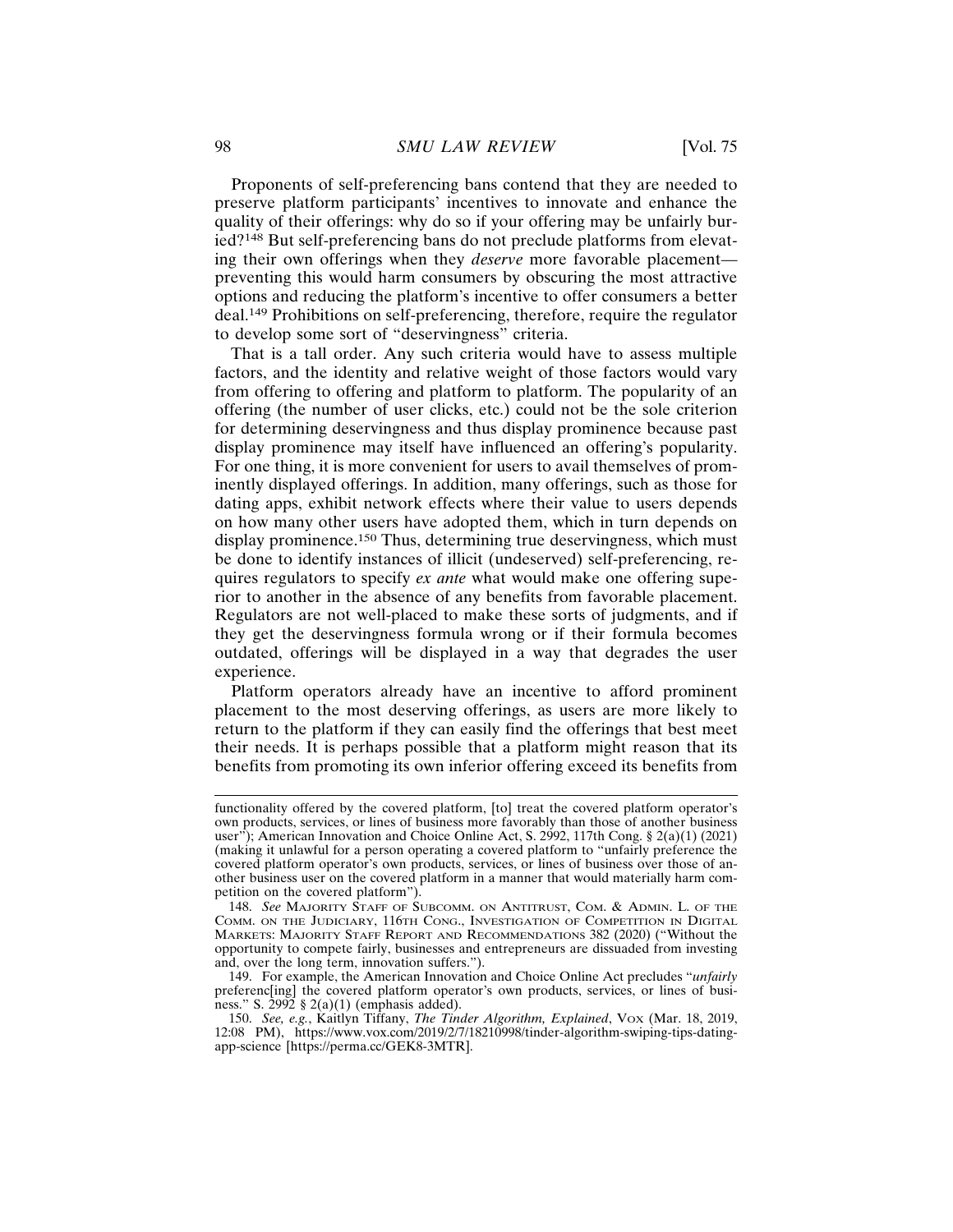providing the best arrangement of offerings to its users, but it seems unlikely that a platform operator would often run the risk of losing platform users to secure marginally more sales or uses of its own inferior offering. Accordingly, a self-preferencing ban would likely provide little benefit to consumers. And because such a ban would require regulators to create a myriad of complicated deservingness formulae that they are ill-equipped to craft and maintain over time, such a ban is likely, in the end, to require offering placements that do not optimize users' platform experiences.<sup>151</sup>

## *3. Requirements that Platform Users Be Permitted to Remove Pre-Installed Software, Side-Load Apps, and Use Alternative Payment Systems*

Several *ex ante* conduct rules appearing in the European Union's Digital Markets Act and recently advanced U.S. House and Senate bills, though seemingly minor, would undermine business models currently in use in digital platform markets. The planners' apparent assumption is that the benefits of upending those models would exceed any resulting costs. But that is far from clear.

One of the proposed rules would ban platforms from preventing users from uninstalling any pre-installed software or apps if they wish to do so.152 The planners' theory is that users are unlikely to install software competing with a pre-installed offering if doing so would reduce available memory on a device.<sup>153</sup> For example, if the Google Search app or Google's Chrome browser cannot be removed from an Android phone or tablet, freeing up available memory, a user is less likely to install DuckDuckGo's search app or Mozilla's Firefox browser. And, of course,

<sup>151.</sup> Self-preferencing bans may also undermine business models that have proven quite attractive to consumers. For example, platform operators sometimes provide access to their platforms for free but then earn revenues from additional services they provide on the platforms, as when Google gives free access to its Android mobile operating system but earns search advertising revenue from the use of Google Search on the Android platform. *See infra* notes 164–70 and accompanying text. Absent the ability to preference its revenue-generating offerings on its platform, a platform operator would be less likely to offer its platform for free. *See infra* notes 166–70 and accompanying text. *See also* Adam Kovacevich, *A Closer Look: How Senator Klobuchar's Bill Would Ban Amazon Prime*, MEDIUM (Nov. 2, 2021), https://medium.com/chamber-of-progress/a-closer-look-how-senator-klobuchars-bill-would-ban-amazon-prime-aa57dd5d22c0 [https://perma.cc/4XJ2-LV7F] (arguing that self-preferencing ban in American Innovation and Choice Online Act would effectively preclude Amazon's popular free-shipping subscription service).

<sup>152.</sup> *See Digital Markets Act*, *supra* note 73, art. 6(1)(b) (requiring that a gatekeeper "allow end users to un-install any pre-installed software applications on its core platform service"); H.R. 3816 § 2(b)(5) (making it illegal for operators of covered platforms to "restrict or impede covered platform users from un-installing software applications that have been preinstalled on the covered platform or changing default settings that direct or steer covered platform users to products or services offered by the covered platform operator"); S. 2992  $\S$  2(b)(5) (making it illegal "unless necessary for the security or functioning of the covered platform, [to] materially restrict or impede covered platform users from un-installing software applications that have been preinstalled on the covered platform or changing default settings that direct or steer covered platform users to products or services offered by the covered platform operator").

<sup>153.</sup> *Digital Markets Act*, supra note 73, ¶ 47.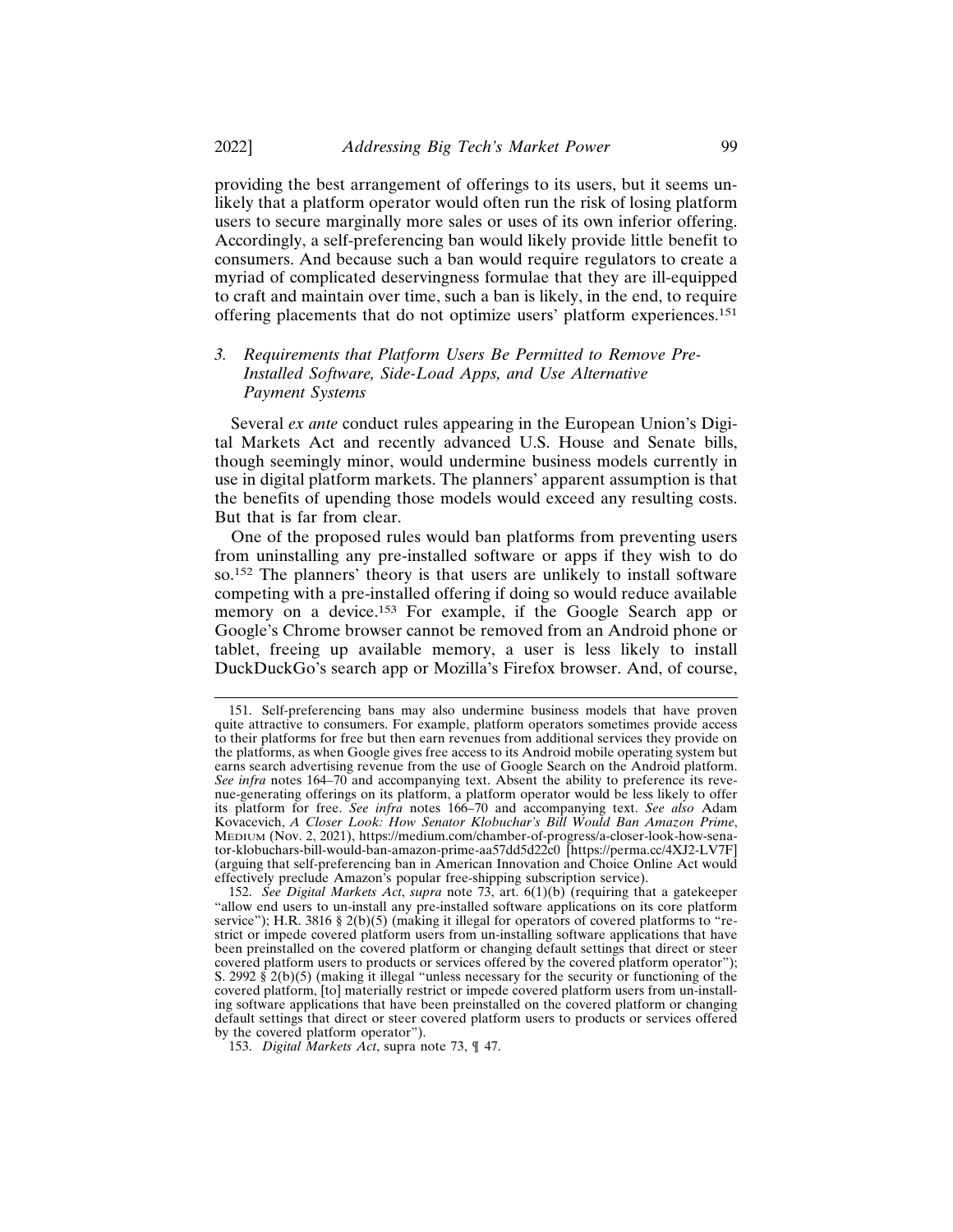the more difficult it is for rivals to secure installation of their offerings, the less likely they are to invest in them.

An additional set of proposed rules would restrict how digital platforms may manage and earn revenue from their app ecosystems. Under the European Union's Digital Markets Act, the American Choice and Online Innovation Act pending in the U.S. House of Representatives, and the Open App Markets Act recently advanced by the Senate Judiciary Committee, digital platforms must allow users to download apps produced by third parties outside the platform's own app store (sideloading),<sup>154</sup> allow any third-party app developer to direct users outside its app to complete a transaction initiated within the app,155 and permit users to utilize a third-party payment system to close any in-app purchases.156 The Digital Markets Act further requires that platform operators allow free use on an app of any digital goods purchased outside the app or without using the platform's in-app purchasing system.157 So, for example, Apple could not preclude iPhone users from downloading apps like Epic Games' Fortnite app outside Apple's proprietary App

<sup>154.</sup> *Id.* art. (6)(1)(c) (requiring gatekeeper to "allow the installation and effective use of third party software applications or software application stores using, or interoperating with, operating systems of that gatekeeper and allow these software applications or software application stores to be accessed by means other than the core platform services of that gatekeeper"); H.R. 3816 § 2(b)(9) (making it illegal for operators of covered platforms to "restrict or impede a business user, or a business user's customers or users, from interoperating or connecting to any product or service"); Open App Markets Act, S. 2710, 117th Cong. § 3(d) (2022); Rebecca Klar, *Senate Panel Advances Bill Targeting Apple, Google App Store Power*, THE HILL (Feb. 3, 2022, 1:53 PM), https://thehill.com/policy/technology/592692-senate-panel-advances-bill-targeting-apple-google-app-store-power [https:// perma.cc/4PCE-FT4L].

<sup>155.</sup> *Digital Markets Act*, *supra* note 73, art. 5(c) (requiring gatekeepers to "allow business users to promote offers to end users acquired via the core platform service"); H.R. 3816 § 2(b)(6) (making it illegal for operators of covered platforms to "restrict or impede business users from communicating information or providing hyperlinks on the covered platform to covered platform users to facilitate business transactions"); S. 2710 § 3(b) ("A Covered Company shall not impose restrictions on communications of developers with the users of the App through an App or direct outreach to a user concerning legitimate business offers, such as pricing terms and product or service offerings").

<sup>156.</sup> *Digital Markets Act*, *supra* note 73, art. 5(c) (requiring gatekeepers to "allow business users to . . . conclude contracts with . . . end users regardless of whether for that purpose they use the core platform services of the gatekeeper or not"); *id.* art. 5(b) (requiring gatekeepers to "allow business users to offer the same products or services to end users through third party online intermediation services at prices or conditions that are different from those offered through the online intermediation services of the gatekeeper"); H.R. 3816 § 2(b)(9) (making it illegal for operators of covered platforms to "restrict or impede a business user, or a business user's customers or users, from interoperating or connecting to any product or service"); S. 2710 § 3(a)(1) (precluding each covered company from "requir[ing] developers to use an In-App Payment System owned or controlled by the Covered Company").

<sup>157.</sup> *Digital Markets Act*, *supra* note 73, art. 5(c) (requiring gatekeepers to permit "users to access and use, through the core platform services . . . content, subscriptions, features or other items by using the software application of a business user, where these items have been acquired by the end users from the relevant business user without using the core platform services of the gatekeeper").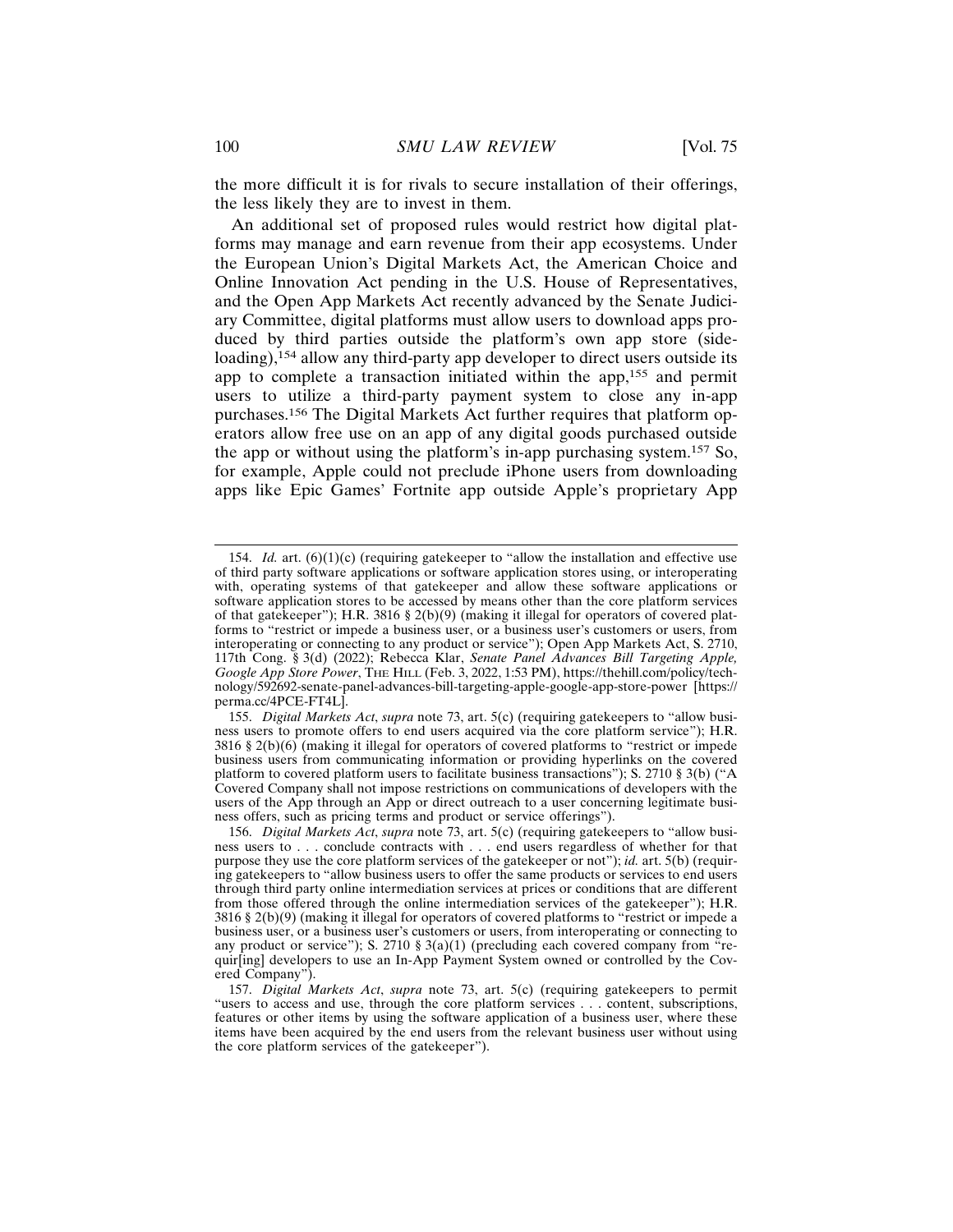Store.158 Nor could it require users of the Fortnite iPhone app to employ Apple's In-App Purchase system to make purchases (e.g., of game addons like "skins") while using the app.159 It also could not preclude streaming music provider Spotify from directing users of its iPhone app to its own website to purchase an upgraded Spotify Premium subscription.<sup>160</sup>

The goal of these rules is to prevent dominant digital platforms from exercising their market power to collect a supracompetitive share of revenues from sales of digital amenities used on the platforms.161 Apple, for example, currently collects a revenue share—usually 30% but sometimes less—on sales of paid iOS apps sold through its App Store (it receives nothing for distributing free apps) and on in-app purchases of digital goods bought within iOS apps.162 Google collects similar revenue shares on sales of paid Android apps purchased through Google's Play Store and on in-app purchases using its Google Play Billing service.<sup>163</sup>

What the ban on uninstallable presets and the various restrictions on app policies have in common is that each is likely to disrupt a business model that has proven quite beneficial to consumers. The rule forbidding unremovable software would strike a blow to platforms financed by the use of preinstalled software. Creators of digital platforms have different means of monetizing their creative endeavors.164 They may sell access to the platform by bundling it with hardware that they sell. That is the approach Apple takes with its iOS operating system that is sold only with Apple hardware products (iPhones and iPads).165 Alternatively, platform

161. *Digital Markets Act*, *supra* note 73, ¶ 57.

165. *See id.*

<sup>158.</sup> Fortnite is a popular video game. Its producer, Epic Games, has challenged Apple's policy of restricting side-loading. *See* Epic v. Apple Complaint, *supra* note 39, at 19, 32–33.

<sup>159.</sup> Fortnite players may purchase digital outfits called "skins" for their digital avatars while playing the game. Fortnite-maker Epic has challenged Apple's requirement that purchases made while using the iOS Fortnite app be made using Apple's In-App Purchase system, enabling Apple to collect a share of the revenue. *See id.* at 28–30.

<sup>160.</sup> In the European Union, streaming music service provider Spotify, a Swedish company, has challenged Apple's refusal to permit it to direct users of its iOS app outside the app to purchase upgrades to its premium service in order to avoid the commission Apple charges on in-app purchases. *See Spotify Files Complaint with European Commission Against Apple*, MUSIC ALLY (Mar. 13, 2019), https://musically.com/2019/03/13/spotify-complaint-european-commission-apple [https://perma.cc/G8KF-2JVU].

<sup>162.</sup> *See App Store: Principles and Practices*, APPLE (Oct. 18, 2021), https:// www.apple.com/tmua/ios/app-store/principles-practices [https://perma.cc/TQX6-YUVY]. App developers set their own prices for apps sold through the App Store, subject to a few limitations by Apple. *See* Apple, Inc. v. Pepper, 139 S. Ct. 1514, 1519 (2019) ("Apple requires that the retail sales price end in \$ 0.99, but otherwise allows the app developers to set the retail price. Apple keeps 30 percent of the sales price, no matter what the sales price might be.").

<sup>163.</sup> *See Service Fees*, GOOGLE HELP: PLAY CONSOLE, https://support.google.com/googleplay/android-developer/answer/112622?hl=en [https://perma.cc/7QJM-R32E].

<sup>164.</sup> *See* Randy Picker, *The European Commission Picks a Fight with Google Android over Business Models*, PROMARKET (July 23, 2018), https://promarket.org/2018/07/23/european-commission-picks-fight-google-android-business-models [https://perma.cc/WCQ7- BB67] (discussing different revenue models of mobile operating systems producers).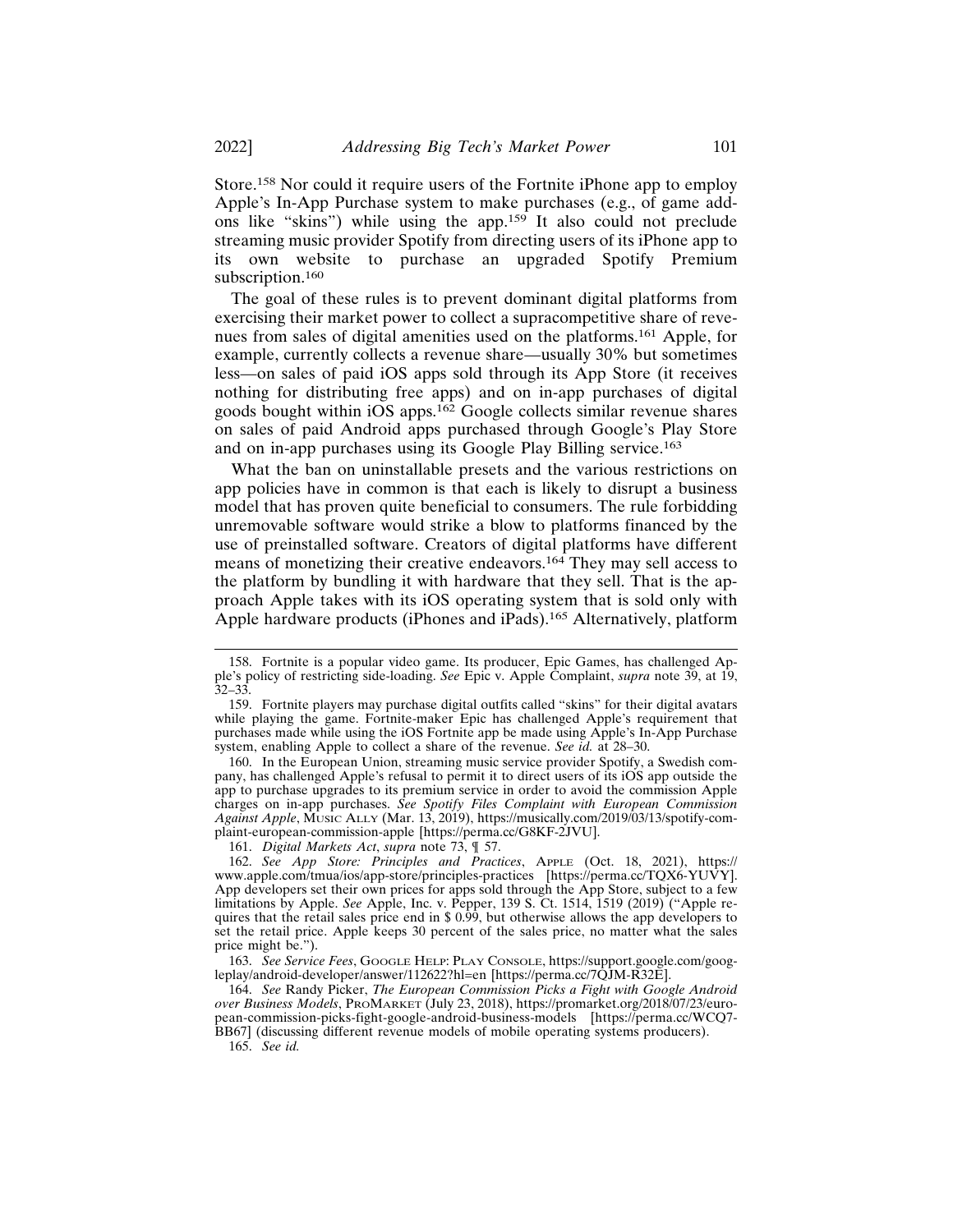developers may license their platform software for a fee. Microsoft takes that tack with its Windows Operating System, and it briefly did so with a mobile operating system it licensed to original equipment manufacturers (OEMs) like Nokia.166 A third monetization approach is to license the platform technology for free but include within it features that will generate revenue for the platform developer. That is the strategy Google has taken with its Android operating system, which it licenses for free to OEMs while creating incentives for them to include Google's search engine and Chrome browser as unremovable features.167 Google recoups its Android investments by earning search advertising revenues from Android users' web searches on Google Search and by monetizing (through targeted display advertising sales) user data gleaned from Android users' web browsing on Chrome.<sup>168</sup>

Of course, platform operators that finance their creative efforts using this third approach—free platforms incorporating revenue-generating components—need to ensure consumer utilization of the revenue-generating parts of their bundle. If those components may be uninstalled to free up space for competing offerings (e.g., other search engines, browsers, etc.), operators' revenue per licensed platform will fall, requiring that they either make up that shortfall with license fees or cut back on investments in the platform.169 This could deny consumers an alternative that many appear to prefer: a high-quality, continually updated platform licensed at zero monetary cost.<sup>170</sup>

The rules requiring platform operators to permit app side-loading and to allow the circumvention of in-app purchasing systems threaten to disrupt an app distribution model that ensures the quality and security of third-party apps, fosters the development of new apps, encourages continued innovation by platform operators, and reduces deadweight loss in the market for platforms.

Apps developed by third parties may do damage to the platform on which they are operated or may otherwise degrade the user experience on the platform. Accordingly, both providers and users of platforms have an interest in ensuring that such apps are properly vetted. On the mobile operating systems (primarily iOS and Android), such vetting occurs

<sup>166.</sup> *See id.*

<sup>167.</sup> *See id.*

<sup>168.</sup> *See id.*

<sup>169.</sup> The same is true if platform operators cannot preference (e.g., offered favored placement to) their pre-installed revenue-generating offerings. *See supra* note 151.

<sup>170.</sup> Android's high share of users in the U.S. (currently 40.5%) and its dominance over Apple's iOS globally (72% versus 27%) despite the similarity of the two platforms, suggest that its business model provides great consumer value. *Mobile Operating System Market Share United States of America*, STATCOUNTER GLOBAL STATS (April 2021), https:// gs.statcounter.com/os-market-share/mobile/united-states-of-america/#monthly-202104- 202104-bar [https://perma.cc/L7K2-4XBZ]; *Mobile Operating System Market Share Worldwide,* STATCOUNTER GLOBAL STATS (April 2021), https://gs.statcounter.com/os-marketshare/mobile/worldwide/#monthly-202104-202104-bar [https://perma.cc/9N55-S3N8].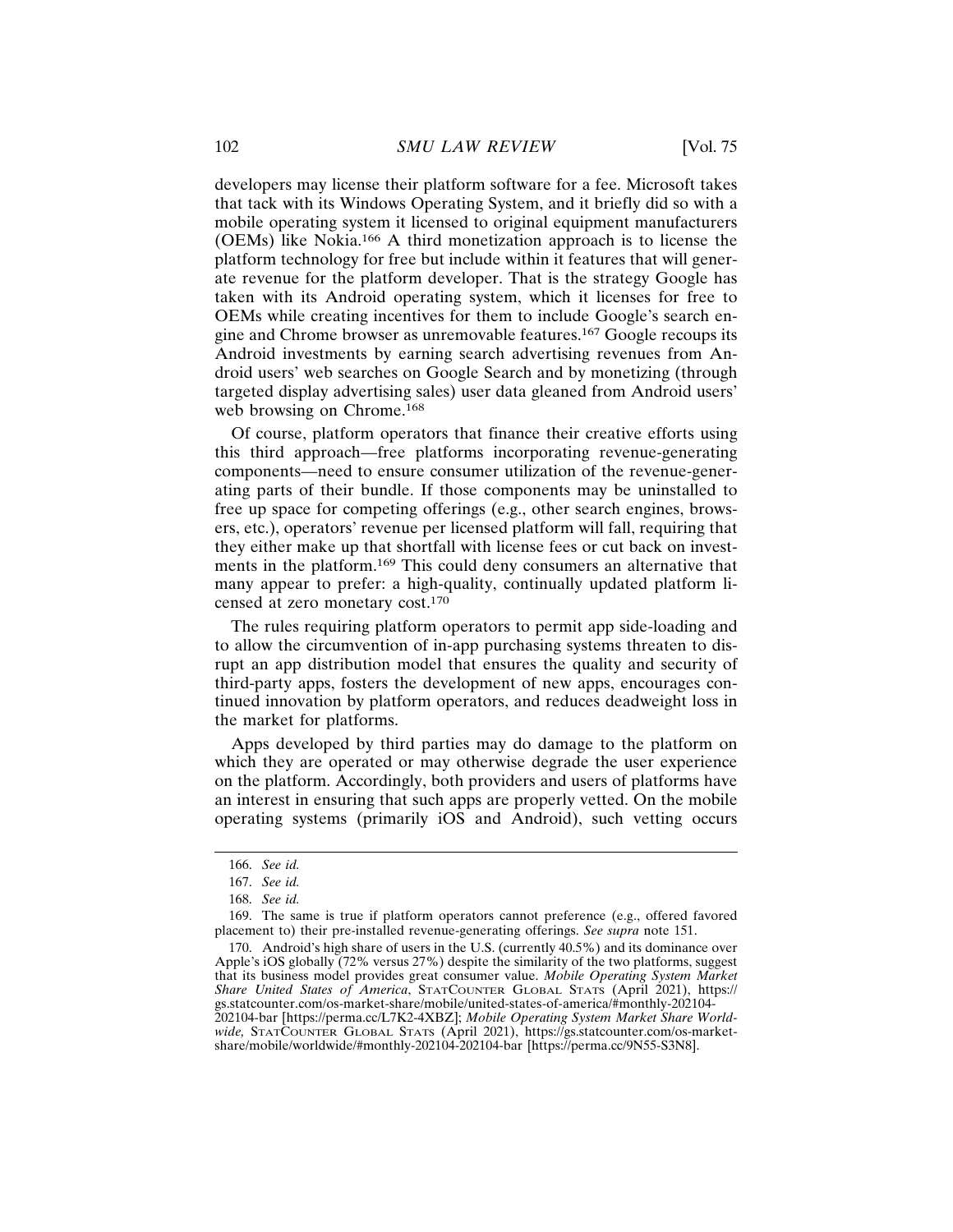through app stores (Apple's App Store and Google Play).171 Evaluating and distributing digital goods, though, is costly. Apple and Google cover those costs by collecting a revenue share on sales of paid apps distributed through their app stores and by taking a cut of in-app purchases.172 To ensure prompt collection of their revenue shares, Apple and Google require use of their proprietary in-app purchasing systems.173 This approach allows the platforms to cover the cost of ensuring a trustworthy app ecosystem.

The platforms' revenue-sharing approach also has the benefit of subsidizing upstart apps and thereby encouraging app development.174 Because app developers are charged a percentage of revenues from app sales and in-app purchases, developers of popular apps bear most of the cost of sustaining the third-party app ecosystem.175 Developers of free apps pay nothing, and developers of unpopular (or yet-to-be popular) paid apps pay little. This means that app developers pay less early in the life of their apps, when income is likely scant, in exchange for paying more if and when their apps have proven successful and they are better able to bear the cost of maintaining the third-party app ecosystem. This system, which is analogous to Ramsey pricing for utilities,<sup>176</sup> inures to the benefit of consumers, as it subsidizes new apps and thereby encourages app development. Though disfavored by producers of popular apps like Fortnite and Spotify, the system likely enhances overall market output.

The current system may further encourage app development by reducing developers' business risks. Platform producers often incorporate additional functionality into new versions of their product, perhaps as a paid add-on.177 Accordingly, every app developer faces a risk that its app's functions will be incorporated into a subsequent version of the platform itself or offered at a lower price by the platform provider, reducing de-

<sup>171.</sup> *See* Kif Leswing, *Inside Apple's Team that Greenlights iPhone Apps for the App Store*, CNBC (June 22, 2019, 1:44 PM), https://www.cnbc.com/2019/06/21/how-apples-appreview-process-for-the-app-store-works.html [https://perma.cc/3R7E-SYMQ]; *App Stores, Trust, and Anti-Trust*, BENEDICT EVANS (Aug. 18, 2020), https://www.ben-evans.com/ benedictevans/2020/8/18/app-stores [https://perma.cc/JR6U-3N38]; Ben Thompson, *Apple, Epic, and the App Store*, STRATECHERY (Aug. 17, 2020), https://stratechery.com/2020/apple-epic-and-the-app-store [https://perma.cc/M3CK-Z89G].

<sup>172.</sup> *See* Epic v. Apple Complaint, *supra* note 39, ¶ 125; Epic v. Google Complaint, *supra* note 39, ¶ 177.

<sup>173.</sup> *See* Epic v. Apple Complaint, *supra* note 39, ¶¶ 132–34; Epic v. Google Complaint, *supra* note 39, ¶ 178.

<sup>174.</sup> *See* Dirk Auer, *The Epic Flaws of Epic's Antitrust Gambit*, TRUTH ON THE MKT. (Aug. 27, 2020), https://truthonthemarket.com/2020/08/27/the-epic-flaws-of-epics-antitrustgambit [https://perma.cc/HD4Q-B6TA].

<sup>175.</sup> They likely pass much of this cost on to consumers.

<sup>176.</sup> Ramsey pricing involves setting rates for different products or services (typically price-regulated utilities) in inverse proportion to elasticity of demand—i.e., charging higher mark-ups over marginal cost on products where customers are less likely to cut back on purchases in response to a price increase. This allows the firm to cover its fixed costs of production in a manner that maximizes market output. *See* LAMBERT, *supra* note 17, at 165–66.

<sup>177.</sup> Producers of operating systems do this when they bundle new proprietary apps into their operating systems or make those apps available in their app stores.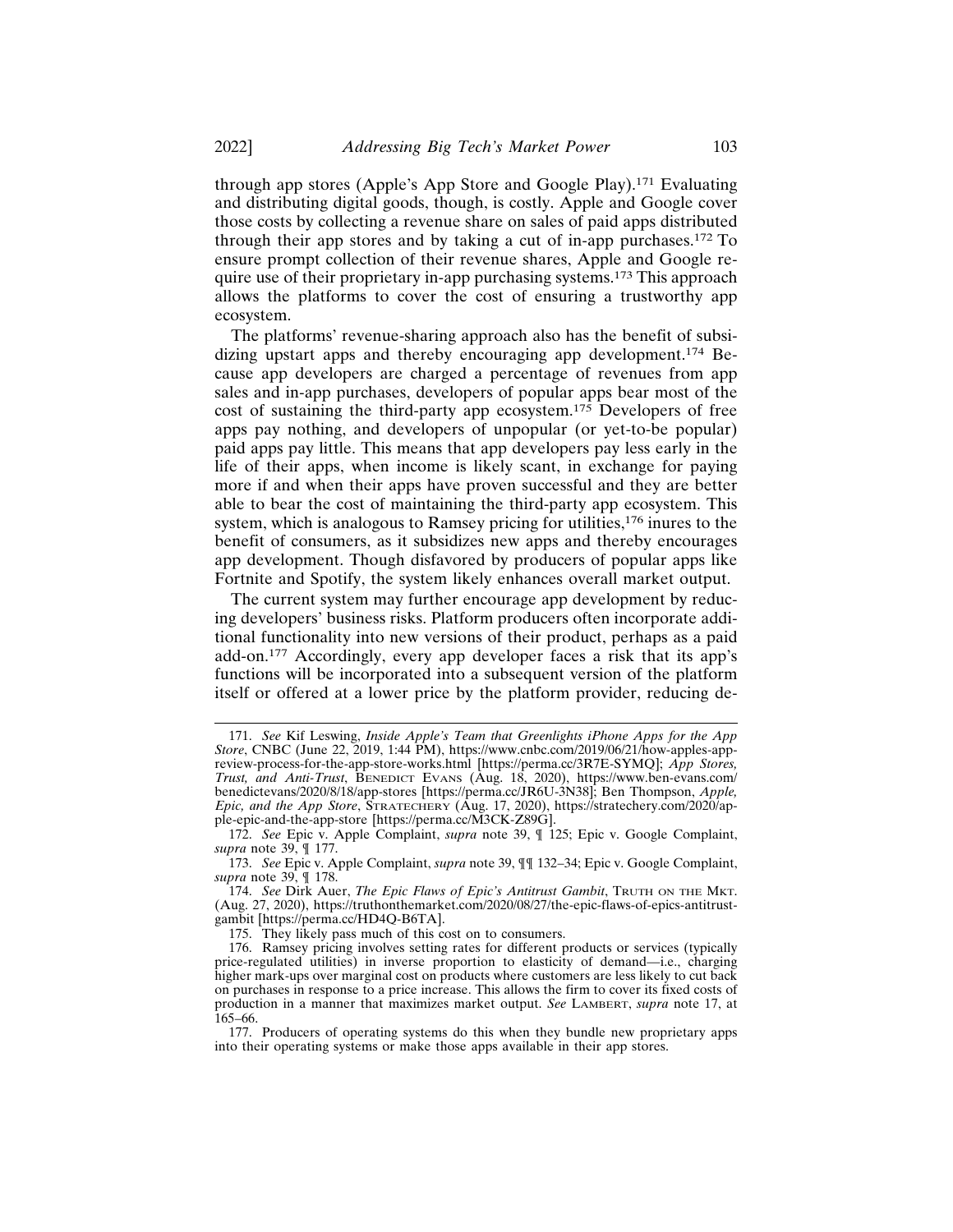mand for the app. If mobile operating system producers can share in the revenue from a popular third-party app, then they have less incentive to incorporate the app's functionality into their operating systems or sell a competing app at a discount. Thus, as Dirk Auer has explained, "Apple and Google's 30% commissions can be seen as a soft commitment not to expropriate developers, thus leaving them with a sizable share of the revenue generated on each platform."178 The role such a commitment plays in encouraging third-party app development may explain why the 30% commission is fairly typical for app stores, $179$  including those operated by gaming platforms.<sup>180</sup>

Finally, enabling firms to earn continuous profits off the digital platforms they create and maintain, as prevailing app store policies do, enhances output—both qualitatively and quantitatively—in the market for platforms themselves. The prospect of continued profits from platform use encourages actual and potential platform operators to invest in improving existing platforms and in the creation of new ones, and those investments attract more potential customers for app developers.181 The continuous revenue stream also permits platform operators to lower prices elsewhere. Apple, for example, may charge less for an iPhone because it can earn revenues when the iPhone user buys apps and makes inapp purchases. Lowering prices for platform access (e.g., in the case of iOS, cutting iPhone prices) reduces deadweight loss by enabling consumers with a lower, but still above-cost, reservation price to enter the market.182

181. *See* Auer, *supra* note 174 ("The 'closed' business model also gives Apple and Google (as well as other platforms) significant incentives to develop new distribution mediums (smart TVs spring to mind) and improve existing ones. In turn, this greatly expands the audience that software developers can reach.").

<sup>178.</sup> Auer, *supra* note 174.

<sup>179.</sup> *See* JONATHAN BORCK, JULIETTE CAMINADE & MARKUS VON WARTBURG, ANAL-YSIS GRP., APPLE'S APP STORE AND OTHER DIGITAL MARKETPLACES: A COMPARISON OF COMMISSION RATES 5 (2020), https://www.analysisgroup.com/globalassets/insights/publishing/ap-

ples\_app\_store\_and\_other\_digital\_marketplaces\_a\_comparison\_of\_commission\_rates.pdf [https://perma.cc/QPP8-26GQ].

<sup>180.</sup> *See* Tom Marks, *Report: Steam's 30% Cut Is Actually the Industry Standard*, IGN (Jan. 13, 2020, 10:30 PM), https://www.ign.com/articles/2019/10/07/report-steams-30-cut-isactually-the-industry-standard [https://perma.cc/KR95-HECA] (cataloguing the revenue share collected by major gaming platforms). Although the Epic Games Store anomalously collects a lower revenue percentage, *see id*., it also operates at a substantial loss, *see* Joao Silva, *The Epic Games Store Lost \$454 Million in the Past Two Years*, TECHSPOT (April 13, 2021, 7:29 AM), https://www.techspot.com/news/89276-epic-games-store-lost-454-millionpast-two.html [https://perma.cc/JZ63-HMZN].

<sup>182.</sup> This is akin to the "variable proportion tie-in" situation in which a firm with market power on one good (i.e. a printer) lowers its price from the profit-maximizing level but ties in a complement (i.e. ink) priced at an above-cost level. High volume users will pay more, but they will effectively subsidize lower volume users who might not enter the market at all if they had to pay the higher, single-product profit-maximizing price of the tying product. A variable proportion tie-in of this sort typically enhances overall market output. *See* HERBERT HOVENKAMP, FEDERAL ANTITRUST POLICY: THE LAW OF COMPETITION AND ITS PRACTICE § 10.6(e) (6th ed. 2020).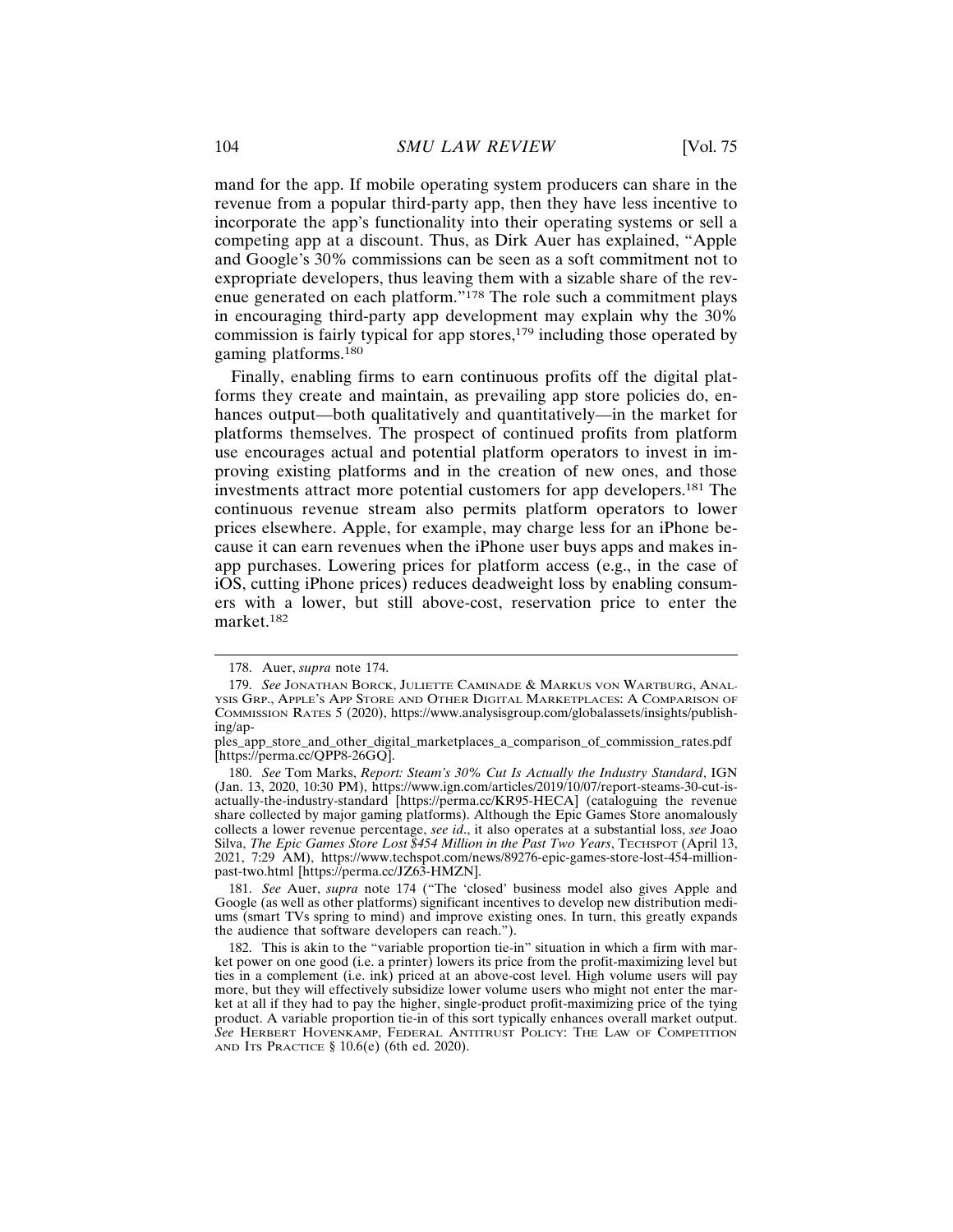It seems unlikely that the benefits of rewriting long-standing app store policies could justify the substantial costs entailed. If platforms are required to permit side-loading and to allow circumvention of the in-app purchasing systems that collect the agreed-upon revenue share, they will likely find other ways to recoup the costs of vetting and distributing apps and to extract surplus from app developers and users. They could, for example, charge app developers for access to critical application protocol interfaces (APIs) necessary for app functionality.183 In the end, preventing platforms from collecting app revenue under their existing policies in no way reduces their market power—they could extract the same amount of surplus using different means—but it would impair a system that encourages more and better apps and greater output in the market for platforms.<sup>184</sup>

#### *4. Data-Portability, Data-Sharing, and Interoperability Mandates*

Several proposed *ex ante* conduct rules for digital platforms aim to spur interplatform competition. Data-portability, data-sharing, and interoperability mandates fall within this category. The European Union's Digital Markets Act features all three mandates.<sup>185</sup> The Augmenting Compatibility and Competition by Enabling Service Switching Act (ACCESS Act) recently advanced by the House Judiciary Committee mandates data portability and interoperability.<sup>186</sup>

<sup>183.</sup> *See* Auer, *supra* note 174. Apple currently offers its essential app development tools to third-party app developers for free. *See Choosing a Membership*, APPLE DEV., https://developer.apple.com/support/compare-memberships [https://perma.cc/LBW2- X5MS]. Epic Games has acknowledged that Apple has the ability to cut off its access to those essential tools. *See* Jacob Kastrenakes, *Epic Says Apple Threatens 'Catastrophic' Response in Two Weeks if Fortnite Doesn't Comply with Rules*, THE VERGE (Aug. 17, 2020, 3:06 PM), https://www.theverge.com/2020/8/17/21372480/apple-epic-threat-developer-toolsagreement-unreal-engine-fortnite [https://perma.cc/JZC3-ZJGH]. Apple could similarly withhold those tools from third-party developers that failed to pay some upfront fee. The current revenue-sharing approach provides an alternative means of monetizing Apple's control over its mobile operating system.

<sup>184.</sup> It is worth noting that under existing app store policies, the number of third-party mobile apps available to consumers has exploded. When Apple and Google launched their app stores in 2008, Apple's store featured 500 apps, and Google's around 50. *See* Luke Dormehl, *Today in Apple History: App Store Opens Its Virtual Doors*, CULT OF MAC (July 10, 2021, 7:45 AM), https://www.cultofmac.com/491792/app-store-virtual-doors [https:// perma.cc/S8JG-UV57]; *Android Market: Now Available for Users*, ANDROID DEVS. BLOG (Oct. 22, 2008), https://android-developers.googleblog.com/2008/10/android-market-nowavailable-for-users.html [https://perma.cc/5EBF-J3FZ]. As of the first quarter of 2021, 2.22 million iOS apps are available to consumers in Apple's App Store, with Google's Play Store featuring 3.48 million Android apps. *See* Statista Research Department, *Number of Apps Available in Leading App Stores as of 1st Quarter 2021*, STATISTA (Sep. 10, 2021), https://www.statista.com/statistics/276623/number-of-apps-available-in-leading-app-stores [https://perma.cc/J4ZK-S2SF].

<sup>185.</sup> *Digital Markets Act*, *supra* note 73, art. 6(1)(j) (data-sharing mandate); *id.* art. 6(1)(f) (technological interoperability mandate); *id.* art. 6(1)(i) (data-interoperability mandate).

<sup>186.</sup> Augmenting Compatibility and Competition by Enabling Service Switching Act, H.R. 3849, 117th Cong. §§ 3–4 (2021) (providing for data-portability and interoperability mandates).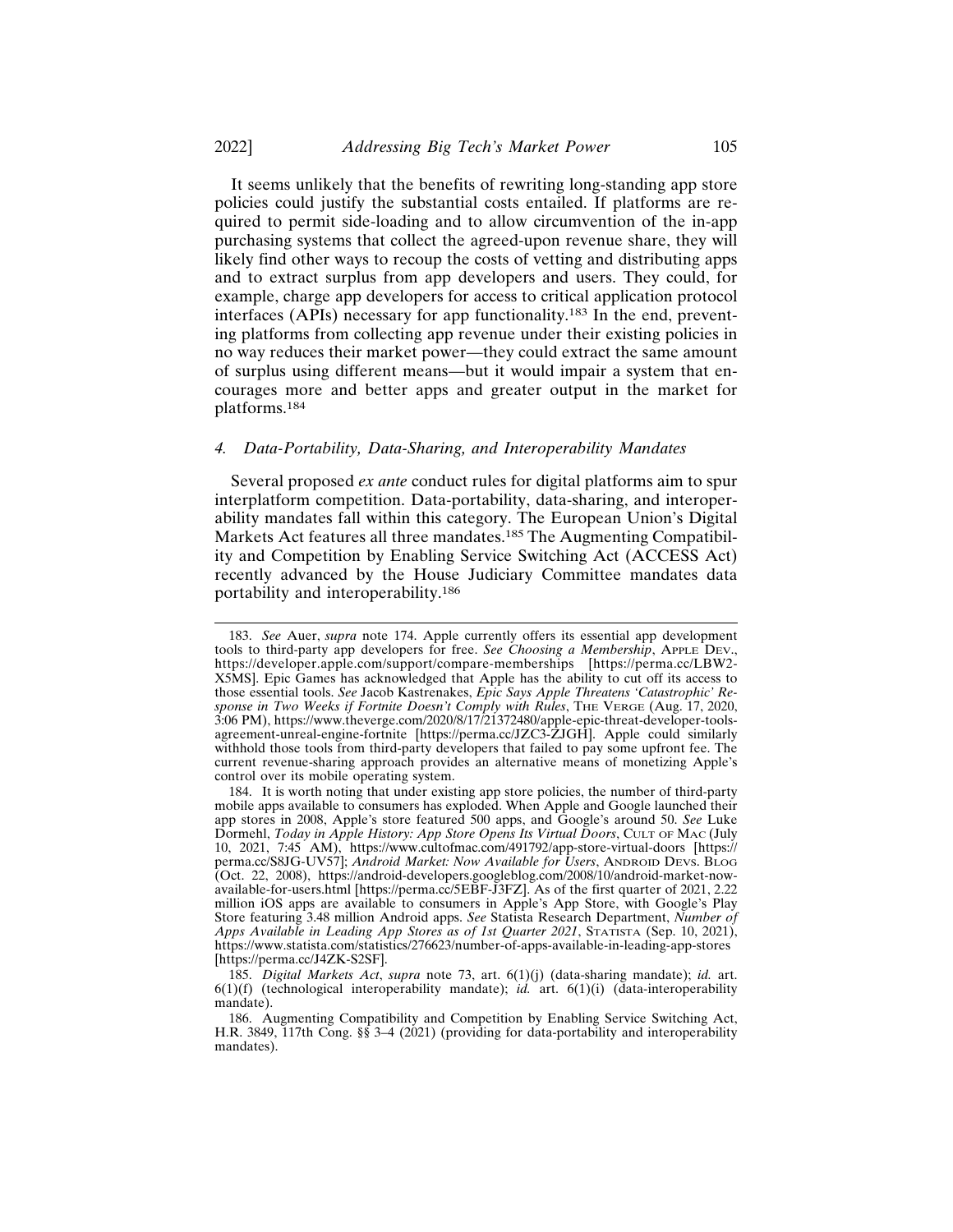Data-portability rules require that a platform's users be allowed to transfer data about themselves that the platform holds to other platforms.187 Depending on the particular rule, the data that must be portable could include "inputted" data that the user provides (e.g., photos, user posts, or playlists), "observed" data that reflects the user's use of the platform (e.g., search or viewing history), or "inferred" data that the platform surmises based on the user's platform activities (e.g., information on the user's interests or relationships).188 Proponents of data-portability rules contend that they spur interplatform competition by lowering switching costs and reducing user lock-in.<sup>189</sup>

Whereas data-portability requirements mandate that *users* be able to transfer data about *themselves* in some defined format, data-sharing mandates require that *other firms* be allowed to access *third-party* data that platforms have collected.190 One search engine, for example, may have to provide other search engines with query, click, and view data generated by its users.191 Requiring platforms to provide actual or potential rivals with access to third-party data on fair, reasonable, and nondiscriminatory terms has been hailed as a means of overcoming the "data barrier to entry" that may exist in markets in which vast quantities of user data may be required to compete effectively.<sup>192</sup>

Interoperability mandates require that platforms be designed in a way that makes it easy for the platforms to interact with competing or complementary businesses.193 Technological interoperability mandates seek to

190. Angela Chen, *Making Big Tech Companies Share Data Could Do More Good than Breaking Them Up*, MIT TECH. REV. (June 6, 2019), https://www.technologyreview.com/ 2019/06/06/135067/making-big-tech-companies-share-data-could-do-more-good-thanbreaking-them-up [https://perma.cc/HFK6-X8TE].

191. *See, e.g.*, *Digital Markets Act*, *supra* note 73, art. (6)(1)(j) (mandating that a gatekeeper shall provide third-party platforms "access on fair, reasonable and non-discriminatory terms to ranking, query, click and view data in relation to free and paid search generated by end users on online search engines of the gatekeeper, subject to anonymisation for the query, click and view data that constitutes personal data").

192. *Id.* ¶ 56 ("Access by gatekeepers to such ranking, query, click and view data constitutes an important barrier to entry and expansion, which undermines the contestability of online search engine services. Gatekeepers should therefore be obliged to provide access, on fair, reasonable and non-discriminatory terms, to these ranking, query, click and view data in relation to free and paid search generated by consumers on online search engine services to other providers of such services, so that these third-party providers can optimise their services and contest the relevant core platform services.").

193. *See, e.g.*, H.R. 3849 § 4(a) ("A covered platform shall maintain a set of transparent, third-party accessible interfaces (including application programming interfaces) to fa-

<sup>187.</sup> *See Digital Markets Act*, *supra* note 73, art. 6(1)(h) (mandating that a gatekeeper shall "provide effective portability of data generated through the activity of a business user or end user and shall, in particular, provide tools for end users to facilitate the exercise of data portability, in line with Regulation EU 2016/679, including by the provision of continuous and real-time access"); H.R. 3849 § 3(a) (mandating that platforms "maintain a set of transparent, third-party accessible interfaces (including application programming interfaces) to enable the secure transfer of data to a user, or with the affirmative consent of a user, to a business user at the direction of a user, in a structured, commonly used, and machine-readable format").

<sup>188.</sup> *See* DIGIT. COMPETITION EXPERT PANEL, *supra* note 6, ¶¶ 2.54–2.55

<sup>189.</sup> *Id.* ¶¶ 2.48–2.67.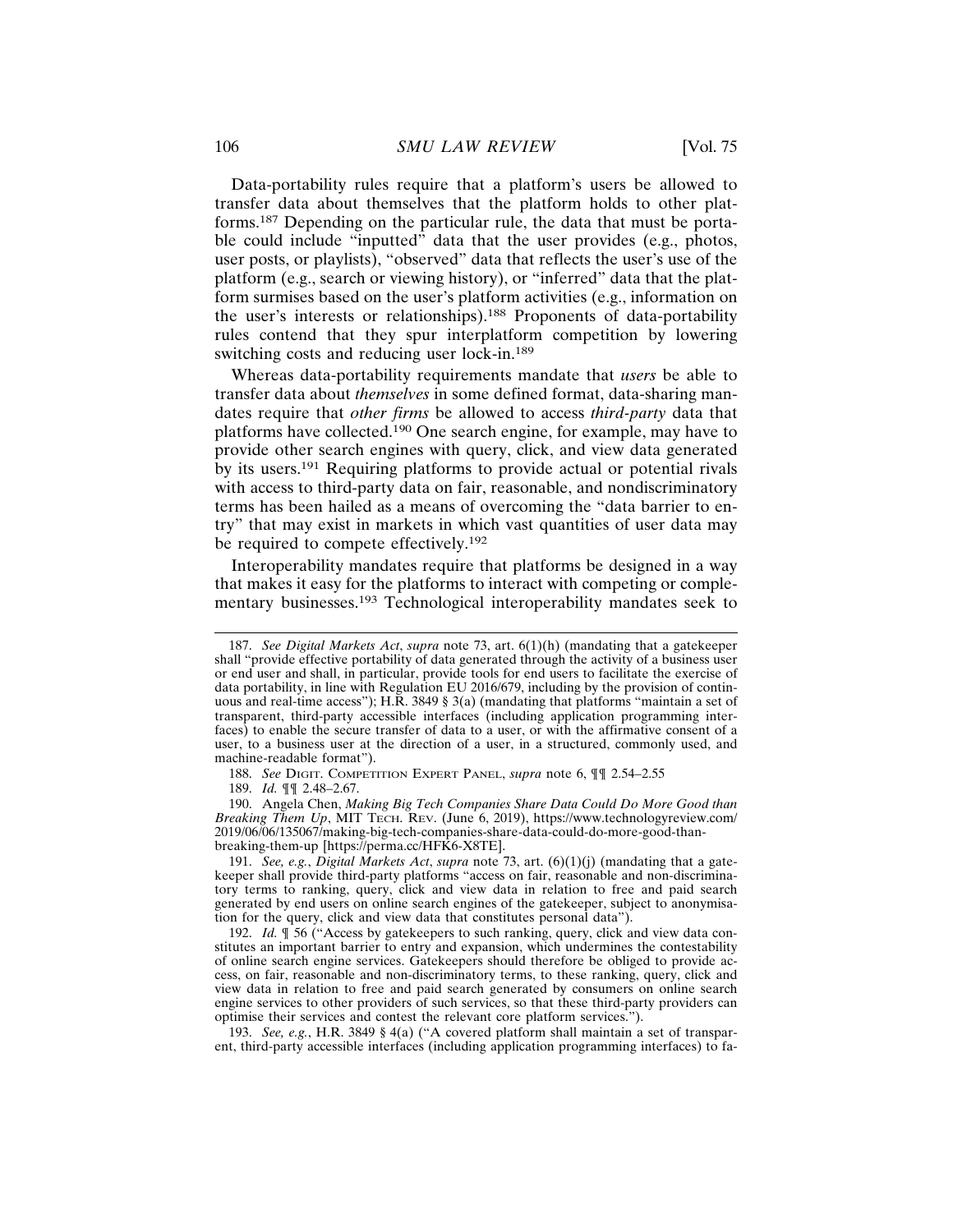ensure that other businesses can utilize a platform's functionality.194 Such mandates might be designed, for example, to ensure that messages sent from a user on one messaging platform can be read by someone using another. Technological interoperability may help overcome direct network effects—the situation in which a particular offering (such as a social network or messaging service) becomes more attractive as more people use it.195 If users of one social network or messaging service can easily interact with users of another, there is less need to be on the dominant platform, and smaller platforms may be able to enter the market, gain a foothold, and compete.

Another form of interoperability requirement, which we may call a data-interoperability mandate, obligates a platform to make the data it holds about a business user and its on-platform interactions continuously available to the business user in a format it can access on demand.196 This sort of mandate differs from both a data-portability mandate (because it does not require that the user be able to transfer the data to another firm) and a data-sharing mandate (because it does not require the provision of third-party data). It is a type of interoperability mandate because it requires that the platform be designed in a manner that provides users with continuous, real-time access, which requires an interface that users may plug in to and access data about themselves as they desire. Such a mandate ensures that business users who are helping provide data to the platform can themselves use that data, perhaps to engage in competition with the platform. It may also spur competition among platforms vying for business users—e-commerce platforms, digital advertising services, etc.—by ensuring that such users can easily monitor how the platform is performing for them.

In mandating data portability, data sharing, and technological and data interoperability, regulatory planners assume that the competitive benefits their conduct rules will achieve will exceed the costs they will impose. Again, however, that is not clear.

Consider data portability. The fact that users tend to "multi-home" in digital platform markets, participating simultaneously on multiple competing platforms, suggests that a lack of data portability is not a great

cilitate and maintain interoperability with a competing business or a potential competing business  $\ldots$ .").

<sup>194.</sup> *See, e.g.*, *id.*; *Digital Markets Act*, *supra* note 73, art. 6(1)(f) (mandating that a gatekeeper shall "allow business users and providers of ancillary services access to and interoperability with the same operating system, hardware or software features that are available or used in the provision by the gatekeeper of any ancillary services").

<sup>195.</sup> *See* STIGLER CTR. REPORT, *supra* note 7, at 7, 16.

<sup>196.</sup> *See, e.g.*, *Digital Markets Act*, *supra* note 73, art. 6.1(i) (mandating that a gatekeeper shall "provide business users, or third parties authorised by a business user, free of charge, with effective, high-quality, continuous and real-time access and use of aggregated or non-aggregated data, that is provided for or generated in the context of the use of the relevant core platform services by those business users and the end users engaging with the products or services provided by those business users").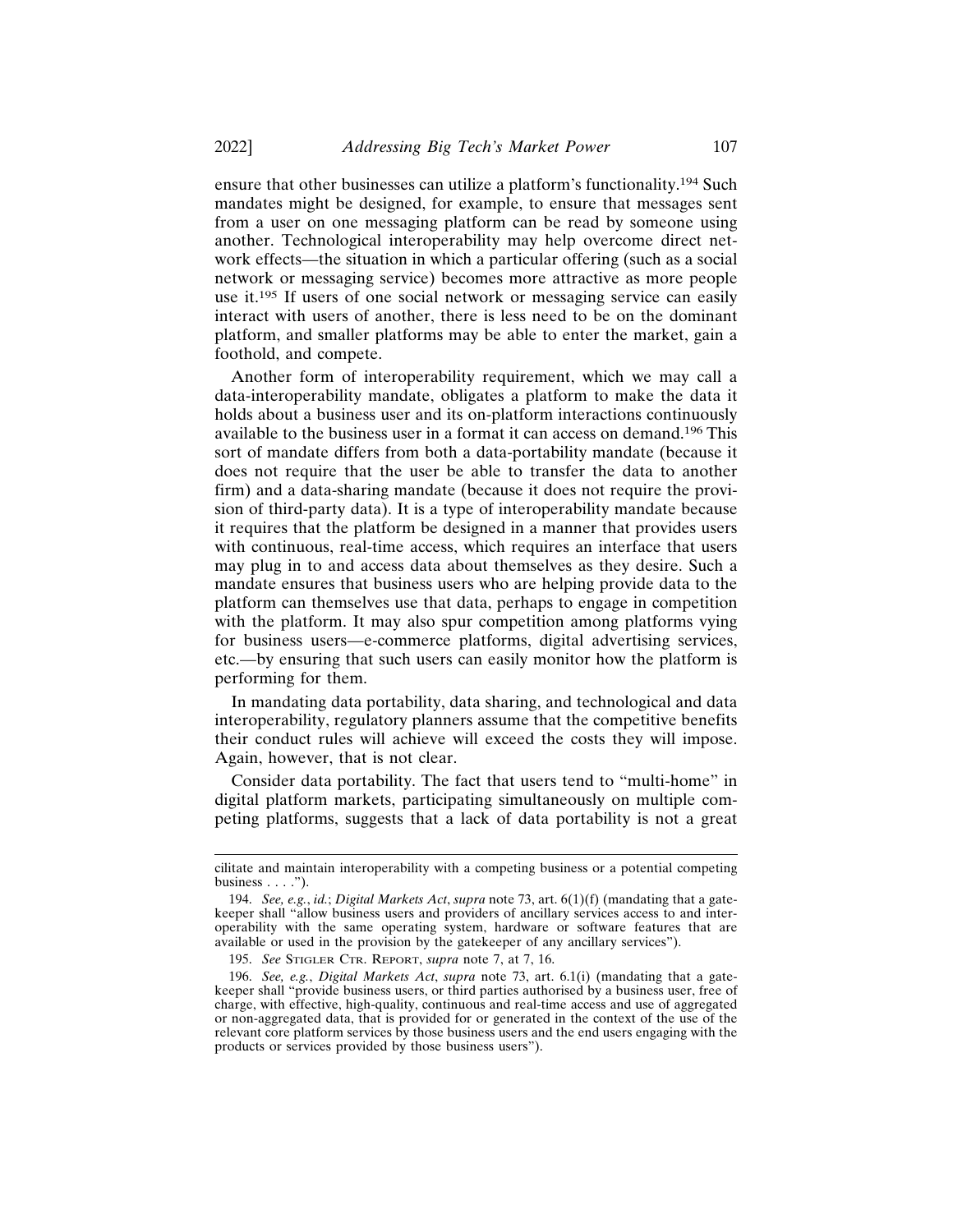impediment to utilizing new platforms.197 In recent years, numerous digital platforms hosting user-provided data have started and grown quite large without new users' porting their data from other platforms to the upstart. TikTok, for example, was launched in 2016 and already has around 700 million monthly active users (including 100 million in North America)<sup>198</sup> and was the most downloaded app in both 2020 and 2021.<sup>199</sup>

Moreover, the benefits of a data-portability *mandate* are lessened by the fact that major digital platforms are in the process of voluntarily facilitating data transfers. The Data Transfer Project (DTP), a collaboration between Google, Facebook, Microsoft, Twitter, and Apple, is creating API standards to enable users to transfer their data between participating services.<sup>200</sup> Participants in this voluntary project, which will be opensource so that other platforms can participate,<sup>201</sup> are well-positioned to develop means of interplatform data sharing while taking care to preserve users' privacy. The marginal benefits of a government-designed data-sharing mandate, then, may not be that great.

At the same time, the costs of such a mandate may be significant. First, there are the direct administrative costs of making data portable. Proponents of data portability analogize to the local telephone number portability requirements of the Telecommunications Act of 1996,<sup>202</sup> but actual data-portability proposals tend to be far more complicated and costlier to implement.203 Luigi Zingales and Guy Rolnick, for example, have pro-

199. *TikTok Named as the Most Downloaded App of 2020*, BBC NEWS (Aug. 10, 2021), https://www.bbc.com/news/business-58155103 [https://perma.cc/6A2P-EWTN]; *Most Downloaded Apps of 2021: TikTok Tops the List Followed by Instagram and Facebook*, MONEYCONTROL (Dec. 31, 2021), https://www.moneycontrol.com/news/technology/mostdownloaded-apps-of-2021-tiktok-tops-the-list-followed-by-instagram-and-facebook-7886321.html [https://perma.cc/YJQ5-27UT].

<sup>197.</sup> As of 2021, the average 18-to-34-year-old American using social media had an average of 8.4 accounts. *See 70+ Social Media Stats You Need to Know*, OMNICORE AGENCY, https://www.omnicoreagency.com/social-media-statistics [https://perma.cc/N7WY -A6ZU]. Business users also engage in significant multi-homing. *See* EGIDIJUS Barcevičiūs, Dovydas Caturianas, Andrew Leming & Gabija Skardžiútë, Eur. COMM'N, STUDY ON "SUPPORT TO THE OBSERVATORY FOR THE ONLINE PLATFORM ECON-OMY" 12, 38 (2021) https://platformobservatory.eu/app/uploads/2021/01/AP-7-Multihoming-Jan-2021-EC-final-for-pbl.pdf [https://perma.cc/GT32-AHRH].

<sup>198.</sup> Mansoor Iqbal, *TikTok Revenue and Usage Statistics*, BUS. OF APPS (Sep. 28, 2021), https://www.businessofapps.com/data/tik-tok-statistics/#4 [https://perma.cc/5CH2- QA9Q].

<sup>200.</sup> *See* DATA TRANSFER PROJECT, DATA TRANSFER PROJECT OVERVIEW AND FUN-DAMENTALS 6 (2018), https://datatransferproject.dev/dtp-overview.pdf [https://perma.cc/ 9P6W-H6BS]; Russell Brandom, *Apple Joins Google, Facebook, and Twitter in Data-Sharing Project*, THE VERGE (July 30, 2019, 11:46 AM), https://www.theverge.com/2019/7/30/ 20746868/apple-data-transfer-project-google-microsoft-twitter [https://perma.cc/MWW3- Y4QU].

<sup>201.</sup> DATA TRANSFER PROJECT, *supra* note 200, at 3.

<sup>202. 47</sup> U.S.C. § 251.

<sup>203.</sup> And even the telephone number-portability mandate was costly to implement, though its benefits were undoubtedly great. *See* Gus Hurwitz, *Portable Social Media Aren't Like Portable Phone Numbers*, TECH POL'Y PRESS (Mar. 8, 2021), https://techpolicy.press/ portable-social-media-arent-like-portable-phone-numbers [https://perma.cc/4R7A-RHBR] ("[M]aking even simple phone numbers portable across carriers proved to be quite difficult. It took several years and the establishment of a new private regulatory entity, the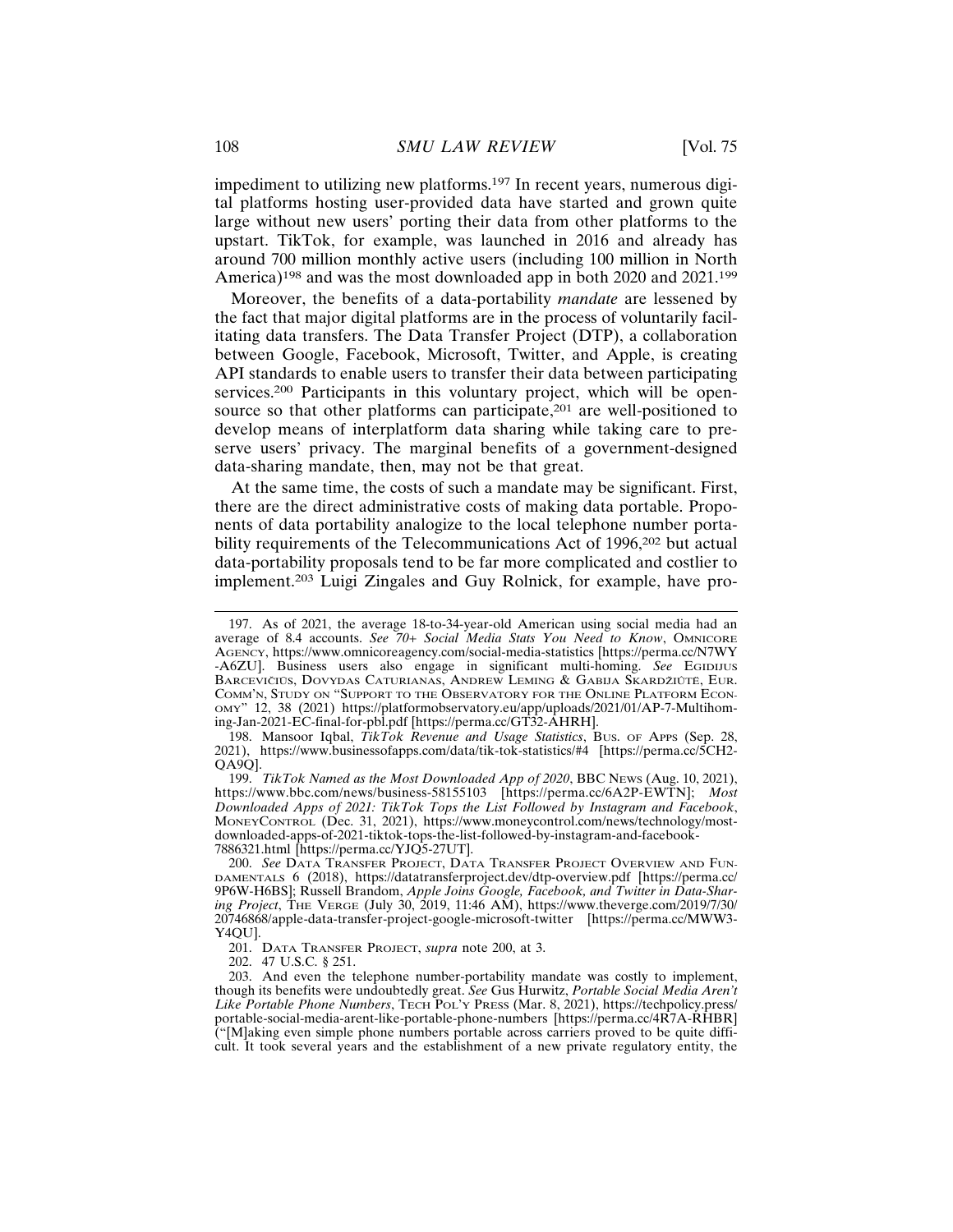posed a "social graph mobility" mandate that would enable users to transfer the information about all the relationships they have established on one platform to another.204 As Geoffrey Manne and Sam Bowman have observed, this is a far cry from telephone number portability: "Requiring social graph portability would be much more like requiring that a phone company provide competing phone companies with all the metadata related to an individual's use of a phone network so that the new company could tailor a custom phone book for the new user."<sup>205</sup>

As the costs of data-portability mandates rise, as they will when the scope of data that must be portable expands, the mandates may perversely tend to entrench incumbent platforms by making market entry more difficult for upstarts who must themselves comply with the portability mandates.206 Entry may also be deterred by the fact that an upstart cannot rely on "data stickiness" to keep users around long enough to develop an affinity for its platform.207 And existing platforms may engage in less innovation because data portability requires that they hold data in a common format, reducing their ability to make changes.<sup>208</sup>

Requiring data portability also threatens user privacy. When data is held in a common, transferable format, it may be easier for malicious actors to access.209 In addition, even a user-authorized transfer of some data may impair the privacy rights of other users. For example, if user *A* agrees to connect with user  $B$  on platform  $X$ , she may not want that connection known to users or administrators of platform *Y*. 210 If *B* can easily transfer his social graph from *X* to *Y*, *A* may never agree to connect with *B* in the first instance. Just as a person might not want to invite members of her different friend groups to the same dinner party, she may value the ability to segregate relationships on digital platforms. Data-portability mandates impede her ability to do so and could keep her off platforms altogether, squandering value that could otherwise be obtained.

As with data-portability mandates, the benefits of data-sharing requirements may not justify the costs they would entail. When it comes to generating success for a digital platform, the ability to process data—to mine

Number Portability Administration Center, to allow portability just of local phone numbers.").

<sup>204.</sup> Luigi Zingales & Guy Rolnick, *A Way to Own Your Social-Media Data*, N.Y. TIMES (June 30, 2017), https://www.nytimes.com/2017/06/30/opinion/social-data-googlefacebook-europe.html [https://perma.cc/J5KH-S92J].

<sup>205.</sup> GEOFFREY A. MANNE & SAM BOWMAN, INT'L CTR. FOR L. & ECON., ISSUE BRIEF: DATA PORTABILITY AND INTEROPERABILITY 17 (2020), https://laweconcenter.org/wp-con tent/uploads/2020/09/Data-Portability-Paper-v4-2020-09-03.pdf [https://perma.cc/32KH-3UQX].

<sup>206.</sup> *Id.* at 11–12.

<sup>207.</sup> See Luís Cabral, *Dynamic Pricing in Customer Markets with Switching Costs*, 20 REV. ECON. DYNAMICS 43, 55 (2016) ("In a competitive environment, switching costs have two effects. First, switching costs increase the market power of a seller with attached customers. Second, switching costs increase competition for new customers.").

<sup>208.</sup> MANNE & BOWMAN, *supra* note 205, at 18.

<sup>209.</sup> *Id.* at 20.

<sup>210.</sup> *Id.* at 6.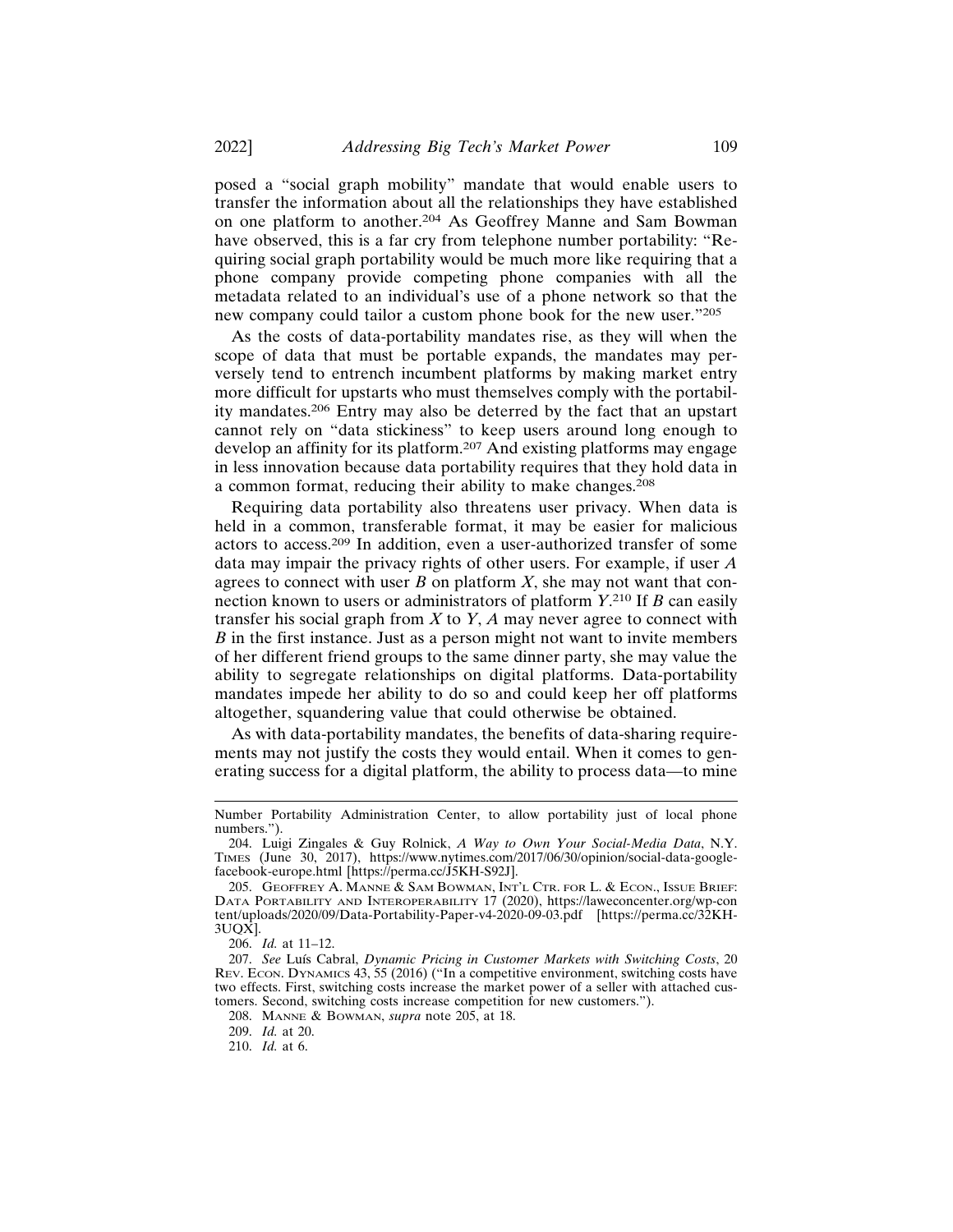it and draw insights that can be used to craft attractive offerings for consumers—appears to be far more important than merely possessing data.211 Firms that have developed superior abilities to use data in a productive fashion have succeeded despite the lack of significant amounts of data at the outset; the promise of their offerings has attracted users that have provided the data they need. WhatsApp in messaging, King Digital in social gaming, and Tinder in online dating have all thrived, despite an initial lack of data in markets in which data access is important to success, because they developed superior data processing tools and used the data at their disposal to create more attractive offerings.212 And, of course, Google and Facebook, with virtually no start-up data, dislodged seemingly entrenched players in search and social networking because they figured out better ways of contextualizing the data at their disposal.213 If data processing abilities are the real key to success, as experience would suggest, then mandating large dumps of unprocessed data is unlikely to spur competition significantly.

The cost of mandating data sharing, however, may be substantial. If regulators require platforms to provide access to the data they have amassed, the regulators will have to set a price (possibly zero) for the data. Determining the appropriate price is tricky. Given differences in the costs of collecting different bits of data and in the value those different bits confer, and the fact that both collection costs and value conferred are likely to differ from platform to platform, an elaborate pricing schedule would be required.<sup>214</sup> Regulators, however, are poorly positioned to set prices, and any mistakes they make may undermine the data-sharing mandate. If they set prices too high, upstarts will not acquire data, and the mandate will be pointless. If they set prices too low, incumbents will have less incentive to gather data in the first place, something that they typically do by creating attractive offerings for consumers whose behavior they can then observe.215 If data-sharing requirements end up conferring

<sup>211.</sup> *Id.* at 11 ( "[T]he real value of a large agglomeration of data comes not in the data per se, but in the *analysis* of the data"); ANJA LAMBRECHT & CATHERINE E. TUCKER, COMPETITION POL'Y INT'L ANTITRUST CHRON., CAN BIG DATA PROTECT A FIRM FROM COMPETITION? 11 (2017), https://www.competitionpolicyinternational.com/wp-content/ uploads/2017/01/CPI-Lambrecht-Tucker.pdf [https://perma.cc/XB2N-N6CY] ("It is only when combined with managerial, engineering and analytic skill in determining the experiment or algorithm to apply to such data that it proves valuable to firms.").

<sup>212.</sup> MANNE & BOWMAN, *supra* note 205, at 14.

<sup>213.</sup> *Id.*

<sup>214.</sup> *See* Lambert, *supra* note 118, at 1128.

<sup>215.</sup> Grocery stores' loyalty card programs, for example, provide discounts to consumers in exchange for swiping a card when making purchases. *See* MANNE & BOWMAN, *supra* note 205, at 18 (offering example involving grocers Kroger and Aldi). A primary objective of the programs, which benefit consumers, is to collect data for marketing purposes. *Id.* If a grocery store that had developed a loyalty card program were forced to share the data collected with a competitor who had not developed such a program, the store sponsoring the loyalty program would have less incentive to "pay" for data by giving discounts to encourage participation in the program. *Id.* If a competitor's price for the data were too low, the loyalty card sponsor might decide that the program was no longer conferring competitive benefits sufficient to justify its cost and might scrap the program altogether. *Id.*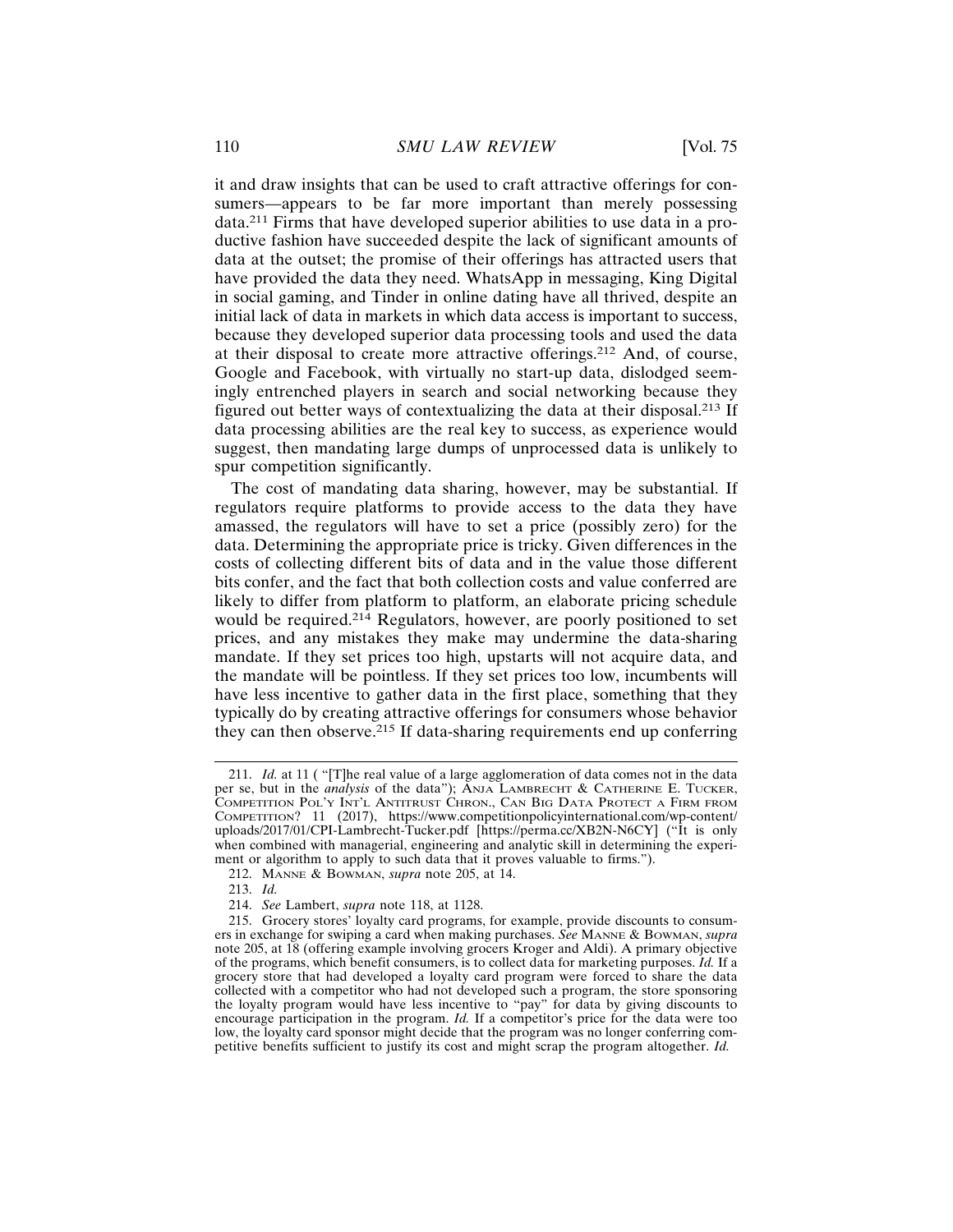little benefit on upstarts while reducing the incentive of incumbents to create consumer amenities that generate data for their sponsors, they may reduce market output and consumer welfare.

Interoperability mandates may reduce market output and harm consumers because they impede commercial flexibility and innovation and may make it difficult for platforms to provide the level of data security that many consumers appear to desire.<sup>216</sup> Both technological and data interoperability require adherence to some kind of standard. This restricts a platform's ability to innovate in any way that departs from that standard format or might otherwise impair the functionality of third-party apps connected to the platform.217 Data interoperability—making data continuously available to some group of users in real time and on demand—increases the difficulty of ensuring data security. The security of a data collection depends on the number, size, and accessibility of points at which bad actors might infiltrate the collection. Mandating points of data access for platform users, as data interoperability requirements do, increases a platform's "attack surface," rendering it less secure.<sup>218</sup>

None of this is to say that the marginal costs of data portability, data sharing, and interoperability mandates definitively outweigh the benefits such mandates would secure. Neither we nor the planners crafting these mandates know the balance of costs and benefits in any particular context. What we can state with confidence is that the balance is sure to differ from context to context and platform to platform. And that is precisely the problem with requiring data portability, data sharing, and interoperability via *ex ante* rules.219 Such rules are certain to misfire more than a standards-based approach that customizes directives for particular contexts.

## C. AGENCY OVERSIGHT

In light of antitrust law's relative slowness and the tendency of *ex ante* conduct rules to produce high error costs because of the knowledge problem, the agency oversight model appears to combine the relative advantages of each approach: antitrust's ability to contextualize directives through the use of flexible standards and direct regulation's ability to act quickly without awaiting the resolution of a lawsuit. The United Kingdom recently embraced this model in launching a Digital Markets Unit

<sup>216.</sup> *Id.* at 18–20.

<sup>217.</sup> *Id.* at 18. The ACCESS Act, for example, prohibits covered platforms from "mak[ing] a change that may affect its interoperability interface" absent prior approval from the Federal Trade Commission or exigent circumstances. H.R. 3849, 117th Cong. §§ 4(e)(1)–(2). The Act further mandates that "[a] covered platform shall provide reasonable advance notice to a competing business or a potential competing business . . . of any change to an interoperability interface maintained by the covered platform that will affect the interoperability of a competing business or a potential competing business." *Id.*  $§ 4(e)(4).$ 

<sup>218.</sup> MANNE & BOWMAN, *supra* note 205, at 20.

<sup>219.</sup> *See* Hovenkamp, *supra* note 60, at 1956 ( "[B]road regulation is ill-suited for digital platforms because they are so disparate.").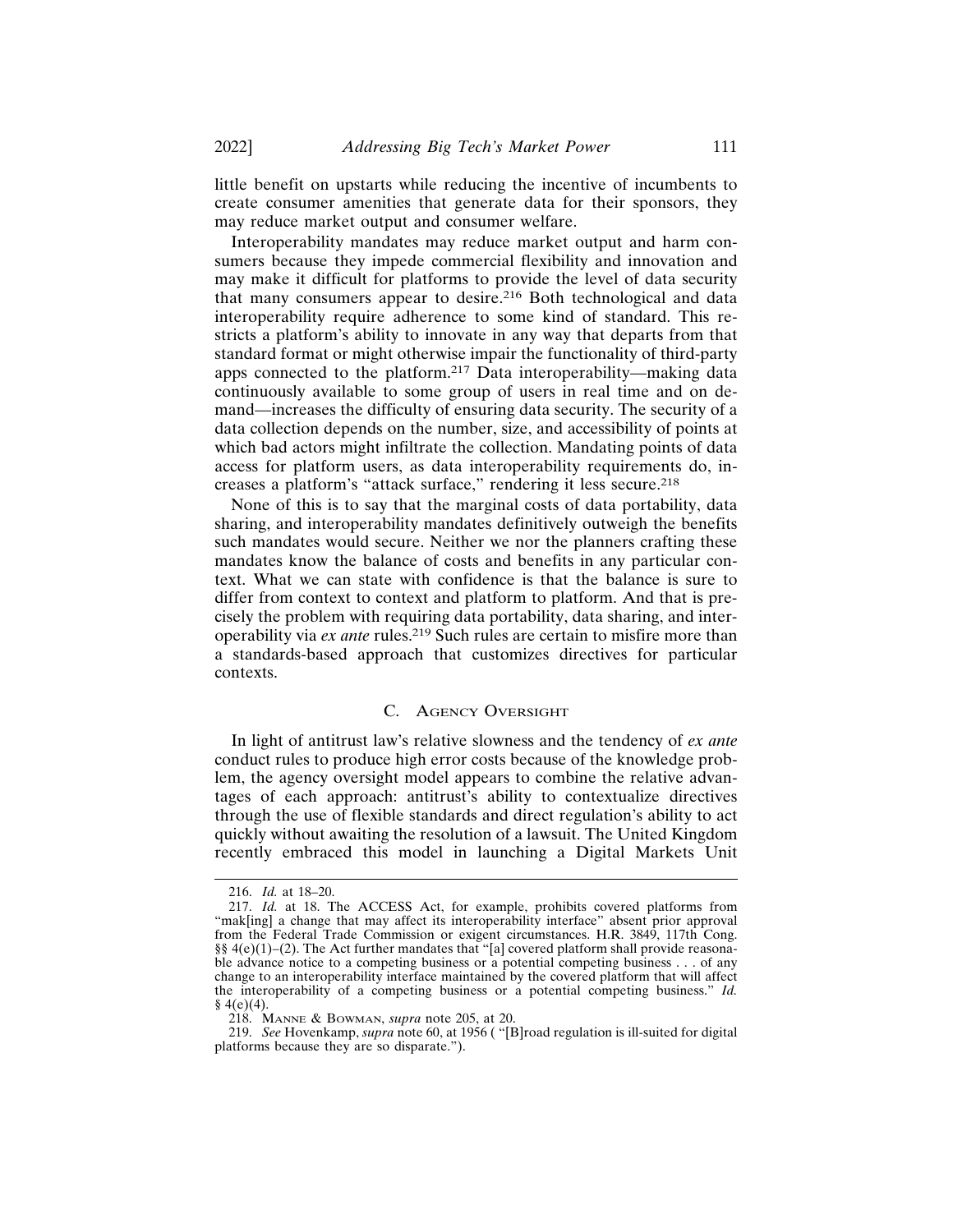(DMU) within the nation's antitrust agency, the Competition and Markets Authority (CMA).<sup>220</sup>

According to the CMA's proposal to create the DMU, the unit has authority to ensure that the digital firms it deems to possess "strategic market status" act to achieve three objectives: fair trading, open choices, and trust and transparency.<sup>221</sup> To secure compliance with those objectives, which are essentially standards, the DMU is authorized to craft tailor-made codes of conduct for each of the platforms determined to possess strategic market status.222 This approach is analogous to an antitrust court's crafting of firm-specific conduct remedies to ensure compliance with antitrust law's standards (e.g., no unreasonable restraints of trade, no unreasonably exclusionary conduct).223 The approach is quite different from the European Union's approach of positing generally applicable rules for all major platforms. As Cristina Caffarra and Fiona Scott Morton have explained, under the U.K. approach:

[T]here is no fixed, pre-established list of rules. The DMU will evaluate whether a particular platform has this important level of market power and at the same time develop the set of rules needed to protect consumers and prevent exclusion of rivals or exploitation of trading partners. As the CMA puts it, the goal is "(a)n enforceable code of conduct which sets out clearly how the firm is expected to behave in relation to the activity motivating its Strategic Market Status designation."<sup>224</sup>

Caffarra and Scott Morton contend that this tailored approach "seems very apt" as "it will generate rules targeted to the problematic conduct, that directly take into account the business model and that can be adjusted and updated as technology and business models evolve one by one."<sup>225</sup>

The agency oversight approach, however, is not simply faster antitrust law with expert adjudicators. While standards-based and flexible, the approach differs from antitrust along three significant dimensions: focus, political susceptibility, and duration of control. Taken together, antitrust courts' more narrowly focused objectives, greater insulation from political influences, and limited jurisdiction over their subjects render them far less susceptible to adverse public-choice concerns than are agencies like the United Kingdom's DMU.

<sup>220.</sup> *See* Olson, *supra* note 76. The existing DMU has not yet been legislatively approved and is therefore operating with limited powers at present. *Id.*

<sup>221.</sup> OLIVER DOWDEN & KWASI KWARTENG, A NEW PRO-COMPETITION REGIME FOR DIGITAL MARKETS ¶ 83 (2021), https://assets.publishing.service.gov.uk/media/ 5fce7567e90e07562f98286c/Digital\_Taskforce\_-\_Advice.pdf [https://perma.cc/GLX4- FHMC].

<sup>222.</sup> *Id.*

<sup>223.</sup> *See supra* notes 50–53 and accompanying text.

<sup>224.</sup> Cristina Caffarra & Fiona Scott Morton, *The European Commission Digital Markets Act: A Translation*, VOXEU (Jan. 5, 2021) (emphasis omitted), https://voxeu.org/article/european-commission-digital-markets-act-translation [https://perma.cc/C5L7-HMQR]. 225. *Id.*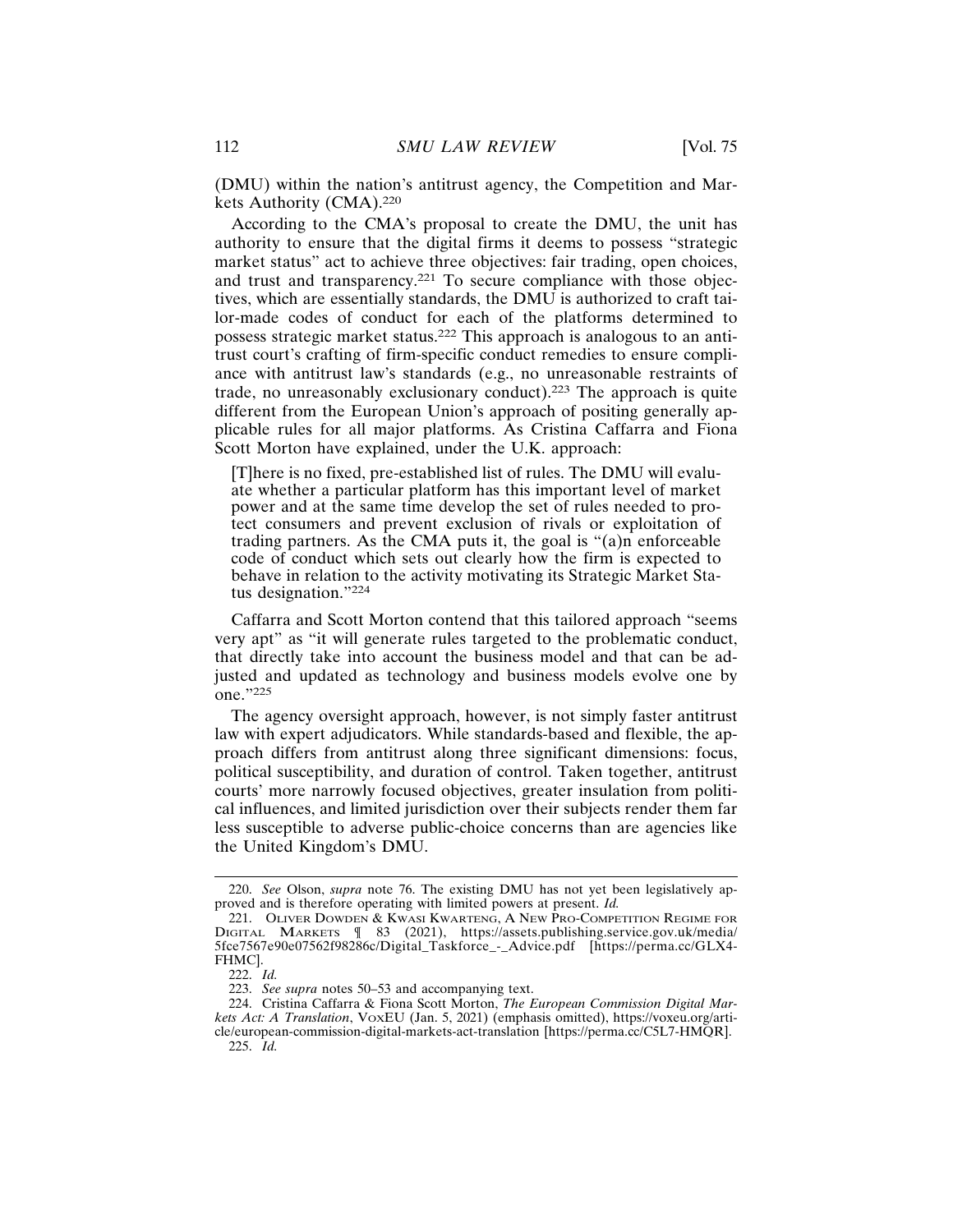In crafting remedies for anticompetitive harm, antitrust courts have a tremendous reservoir of authority.<sup>226</sup> But antitrust's focus—and the objective of any court-ordered remedy—is narrow: the restoration of market output to competitive levels for the benefit of consumers.227 This precludes successful claims by and remedies in favor of parties seeking some private benefit apart from the enhancement of market output. A digital-markets regulator is unlikely to be as laser-focused on output effects as an antitrust court and will, therefore, be a more attractive target to rent-seeking firms. The DMU's "open choices" objective, for example, invites a laggard competitor, which might otherwise be driven out of business, to seek some rule that hinders its more efficient rivals on the ground that preserving its own offering will create a broader range of options for consumers.

A second important difference between antitrust courts and agencies relates to the decisionmakers' incentives. The federal judges determining liability and imposing remedies in antitrust cases have little reason to please the parties before them. Possessing life tenure and fearing no retribution save possible reversal, they are insulated from outside pressure and motivated to make decisions calculated to enhance market output and thereby benefit consumers. Agency staff, by contrast, do not enjoy this level of political insulation. Many bureaucrats will have been appointed by or have ties to a political leader whom they will wish to please. They may also contemplate future employment at one of their regulatees or at a regulatee's rival. Even absent contemplation of a job change, they may have a stake in one regulatory outcome over another as the budget or prestige of their agency may be affected by the regulatory choices they make. Their personal interests are, therefore, less aligned with the public's interest in maximizing overall market output.

A third difference between antitrust and agency oversight is that antitrust courts' involvement with parties is limited in duration while agencies remain perpetually involved with the firms they regulate. Ongoing oversight requires continuous contact with the regulatee whose perspective the regulator needs in order to make sound decisions. Eventually, however, the regulator may begin seeing things from the perspective of the regulatee.228 This is especially likely if the individuals with interests adverse to the regulatee's position are widely dispersed and difficult to or-

<sup>226.</sup> Hovenkamp, *supra* note 60, at 2005 ("Antitrust's provisions for public equitable relief are extremely broad, with no explicit restrictions on the nature of relief.").

<sup>227.</sup> By "consumers" we mean parties on the other side of the transaction from an antitrust defendant, which, in cases involving exercises of monopsony power, could include laborers and suppliers forced to accept lower wages or input prices. *See* Herbert Hovenkamp, *Whatever* Did *Happen to the Antitrust Movement?*, 94 NOTRE DAME L. REV. 583, 628–36 (2018) (explaining how consumer welfare standard addresses buyer market power and labor market monopsony).

<sup>228.</sup> This is sometimes referred to as "cultural capture," a form of "non-materialist" capture that does not turn on the provision of material benefits from regulatee to regulator. *See* James Kwak, *Cultural Capture and the Financial Crisis*, *in* PREVENTING CAPTURE: SPECIAL INTEREST INFLUENCE AND HOW TO LIMIT IT 71, 79 (Daniel Carpenter & David Moss eds., 2014).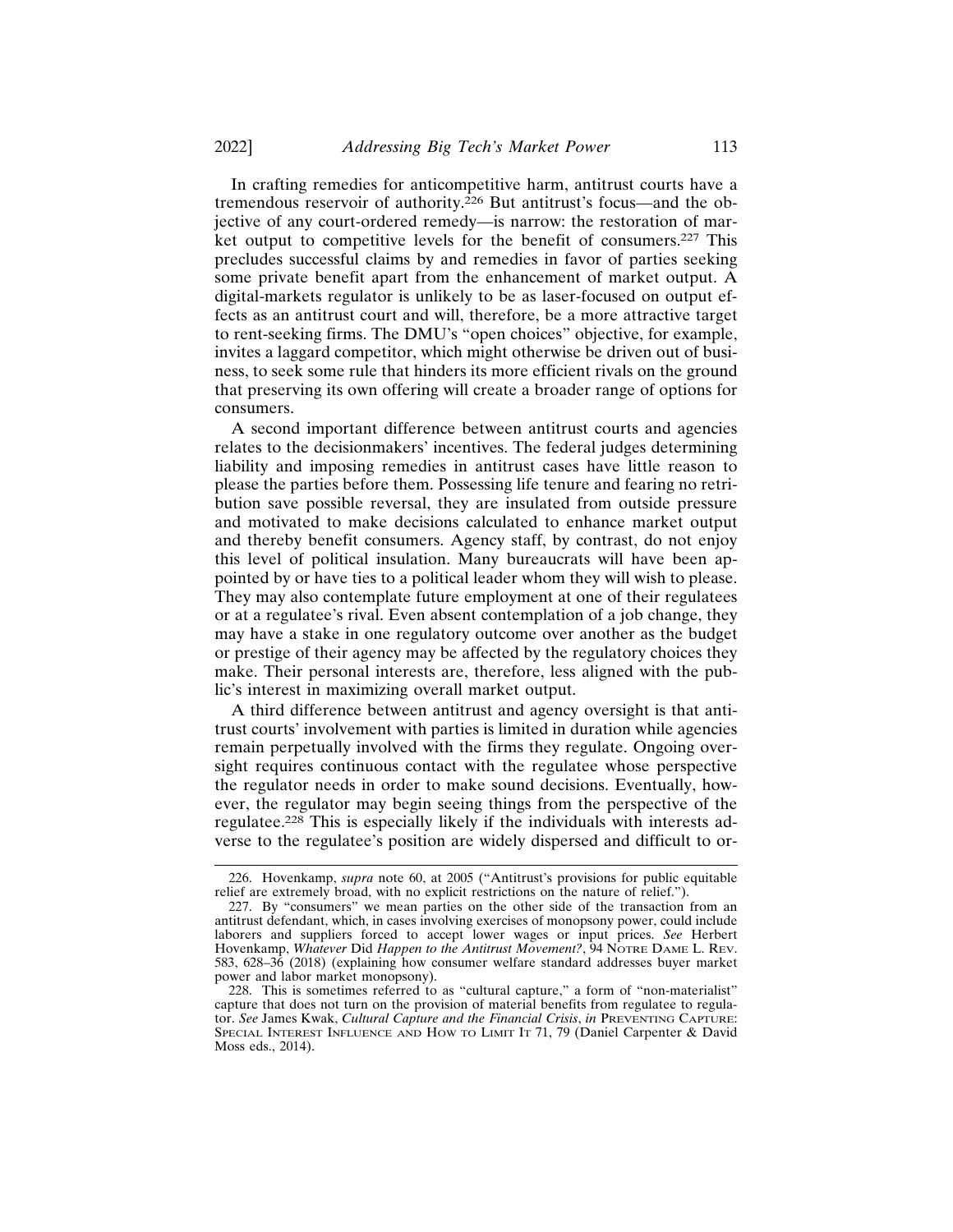ganize.229 The benefits to a regulatee from a decision may be outweighed by the aggregate costs the decision would impose, but if the costs are so widely spread that no individual or group has an incentive to incur the cost of arguing against the decision, the only argument the regulator will hear is that of the regulatee–beneficiary.230 In light of the relationships that develop from perpetual supervision and the common "concentrated benefits-diffused costs" dynamic, agencies possessing continuous oversight over their regulatees are frequently captured by those firms to the detriment of the public at large.<sup>231</sup>

It seems, then, that the ongoing agency oversight model for addressing market power from digital platforms may not be the panacea its proponents have suggested. Combining broad discretion that invites interestgroup manipulation, exposure to political pressures that may sway regulators from pursuing the public interest, and the sort of continuous regulatee contact that often leads to capture, the approach raises serious public-choice concerns. The United Kingdom's experience with its new DMU will be informative. But U.S. policymakers would do well to wait on the results of the United Kingdom's experiment, and the resolution of the numerous pending antitrust actions, before abandoning antitrust in favor of a digital platforms regulator.

## V. CONCLUSION

Under certain circumstances, markets may systematically fail to allocate resources in a way that generates as much value as possible for members of society. The same is true for government interventions to correct instances of market failure.

In light of that unhappy situation, policymakers confronting a market failure should catalogue the remedies available for addressing it (including the option of doing nothing), consider the efficacy limitations and side effects of each, and select the option most likely to minimize the sum of welfare losses from market and governmental failure. As policymakers engage in that analysis, they should keep in mind two difficulties that attach, in varying degrees, to all efforts to use state power to alleviate market failures: the Hayekian knowledge problem and public-choice concerns.

This Article has engaged in the preceding analysis to answer the question of how governments should address market power concerns arising from dominant digital platforms. The three approaches typically employed to remedy market power—antitrust law, *ex ante* conduct rules, and ongoing agency supervision—are all imperfect. Antitrust law is some-

<sup>229.</sup> *See* Lambert, *supra* note 97, at 504–05 (describing dynamic of concentrated benefits and diffuse costs).

<sup>230.</sup> *See* MATTHEW D. MITCHELL & PETER J. BOETTKE, APPLIED MAINLINE ECONOM-ICS 75–76 (2017); MANCUR OLSON, THE LOGIC OF COLLECTIVE ACTION: PUBLIC GOODS AND THE THEORY OF GROUPS 9-16 (1965).

<sup>231.</sup> *See* LAMBERT, *supra* note 17, at 168–69.